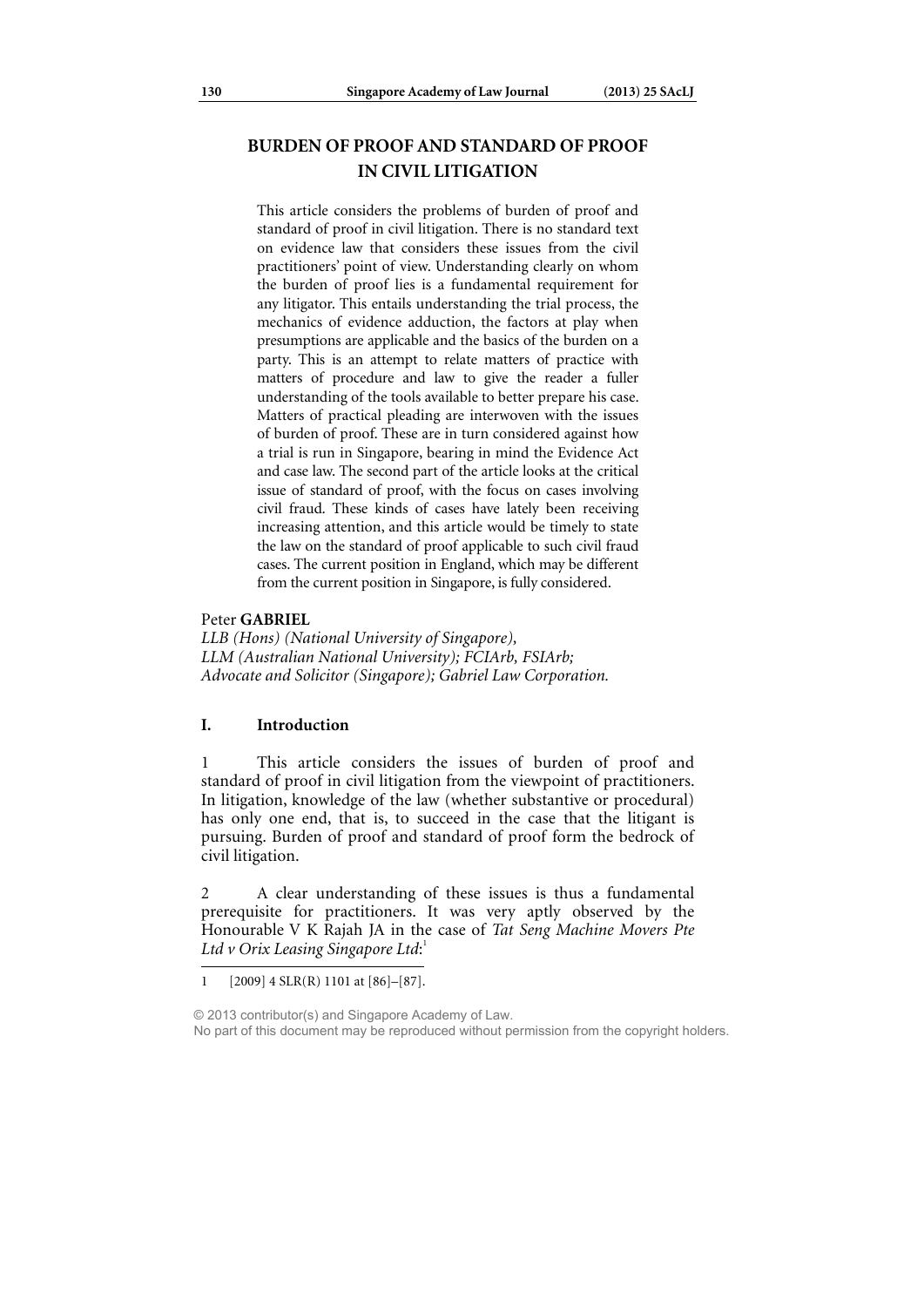[T]he issue of on precisely whom the burden of proof lies on the issue of good faith is a moot point. *Nevertheless, as this is an important point of practical* significance, we think it would be useful to the legal community for us to express our views on this point …

In our view, this approach ought to be further clarified. *The judge may have overstated the evidential requirements* imposed on the defendant.[2]

[emphases added]

3 In respect of confusion relating to the standard of proof, the words of Lord Hoffmann in the case of *In re B (Children)*<sup>3</sup> ("*In re B*") are particularly relevant. He said:<sup>4</sup>

> Thirdly, there are cases in which judges are simply confused about whether they are talking about the standard of proof or about the role of inherent probabilities in deciding whether the burden of proving a fact to a given standard has been discharged.

## **II. Interpretation of terms**

4 Unless the context otherwise requires, the terms below shall have the following meanings:

| (a) | the "Act"                     |                      | the Evidence Act; <sup>5</sup>                                                                                                             |
|-----|-------------------------------|----------------------|--------------------------------------------------------------------------------------------------------------------------------------------|
| (b) | "burden simpliciter"          | $\ddot{\phantom{0}}$ | the burden on a party (either<br>plaintiff or defendant) to prove a<br>particular fact to the civil<br>standard (s 105 of the Act);        |
| (c) | "burden to prove its<br>case" | $\mathbf{r}$         | the burden on the plaintiff or<br>the defendant to prove its<br>pleaded case to the civil standard<br>(see ss $103$ and $104$ of the Act); |
| (d) | "civil standard"              |                      | proof on a balance of<br>probabilities;                                                                                                    |

<sup>2</sup> See also A T Denning, "Presumptions and Burdens" (1945) 61 LQR 379 at 382 where he observed: "[T]he legal burden never shifts. Many errors have occurred because judges have not kept the distinction in mind and the position has had to be put right by appellate tribunals."

<sup>3 [2009] 1</sup> AC 11.

<sup>4</sup> *In re B (Children)* [2009] 1 AC 11 at [5].

Cap 97, 1997 Rev Ed.

<sup>© 2013</sup> contributor(s) and Singapore Academy of Law. No part of this document may be reproduced without permission from the copyright holders.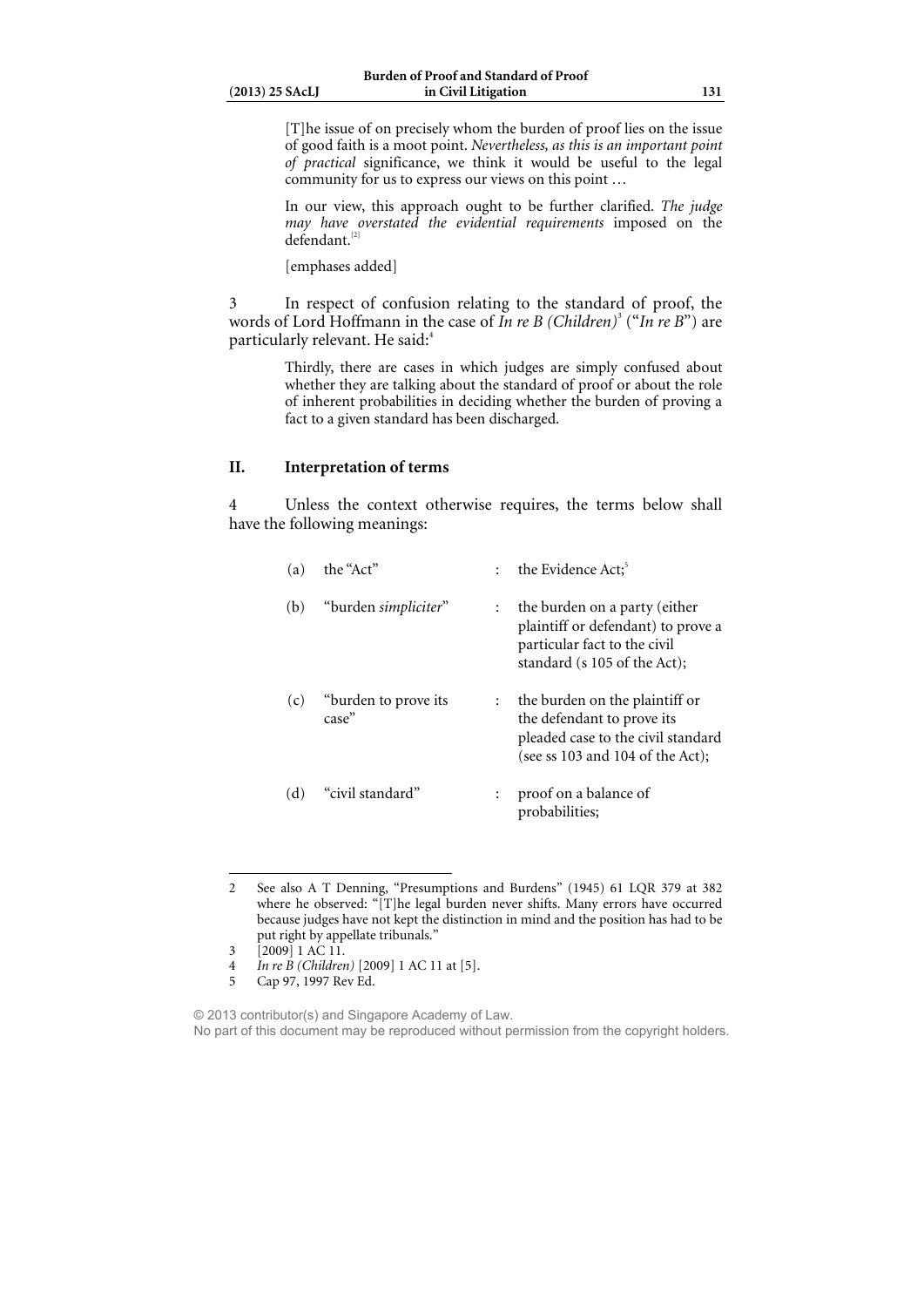| (e) | "criminal standard"     |              | proof beyond reasonable doubt;                                                                                                                                                                                    |
|-----|-------------------------|--------------|-------------------------------------------------------------------------------------------------------------------------------------------------------------------------------------------------------------------|
| (f) | "hybrid case"           | $\mathbf{L}$ | a civil case where there is a<br>material part or allegation<br>involving fraud, forgery, claim<br>for fraudulent trading (s 340 of<br>the Companies Act) <sup>6</sup> or other<br>similar criminal implications; |
| (g) | "legal burden of proof" | $\mathbf{L}$ | the burden to prove its case<br>and/or the burden <i>simpliciter</i> ;<br>and                                                                                                                                     |
| (h) | "standard of proof"     |              | the civil standard or the criminal<br>standard.                                                                                                                                                                   |

### **III.** Legal burden of proof<sup>7</sup>

5 All cases are decided on the legal burden of proof being discharged (or not). Lord Brandon in *Rhesa Shipping Co SA v Edmunds*  had remarked:<sup>8</sup>

> No judge likes to decide cases on the burden of proof if he can legitimately avoid having to do so. There are cases, however, in which, owing to the unsatisfactory state of the evidence or otherwise, deciding on the burden of proof is the only just course to take.<sup>[9]</sup>

6 Whether one likes it or not, the legal burden of proof is consciously or unconsciously the acid test applied when coming to a decision in any particular case. This fact was succinctly put forth by Rajah JA in *Britestone Pte Ltd v Smith & Associates Far East, Ltd*  ("Britestone"):<sup>10</sup>

<sup>6</sup> Cap 50, 2006 Rev Ed.

For detailed discussion on burden of proof, please refer to the standard texts, which include: Sudipto Sarkar & V R Manohar, *Sarkar on Evidence* vol 2 (LexisNexis Butterworths Wadhwa, 17th Ed, 2011) at pp 1852–1941; Gopal S Chaturvedi, *Field's Commentary on the Law of Evidence* vol 4 (Delhi Law House, 12th Ed, 2008 Reprint) at pp 3470–3786; Colin Tapper, *Cross & Tapper on Evidence*  (Oxford University Press, 12th Ed, 2010) ch 3.

<sup>8 [1985] 1</sup> WLR 948 at 955.

<sup>9</sup> The remark of Lord Brandon was made in the context where the evidence was unsatisfactory, where the party with the burden to prove its case had not proved its case to the required standard of proof. This passage was cited with approval by the Court of Appeal in *Cooperatieve Centrale Raiffeisen-Boerenleenbank BA, Singapore Branch v Motorola Electronics Pte Ltd* [2011] 2 SLR 63 at [35].

<sup>10 [2007] 4</sup> SLR(R) 855 at [59].

<sup>© 2013</sup> contributor(s) and Singapore Academy of Law. No part of this document may be reproduced without permission from the copyright holders.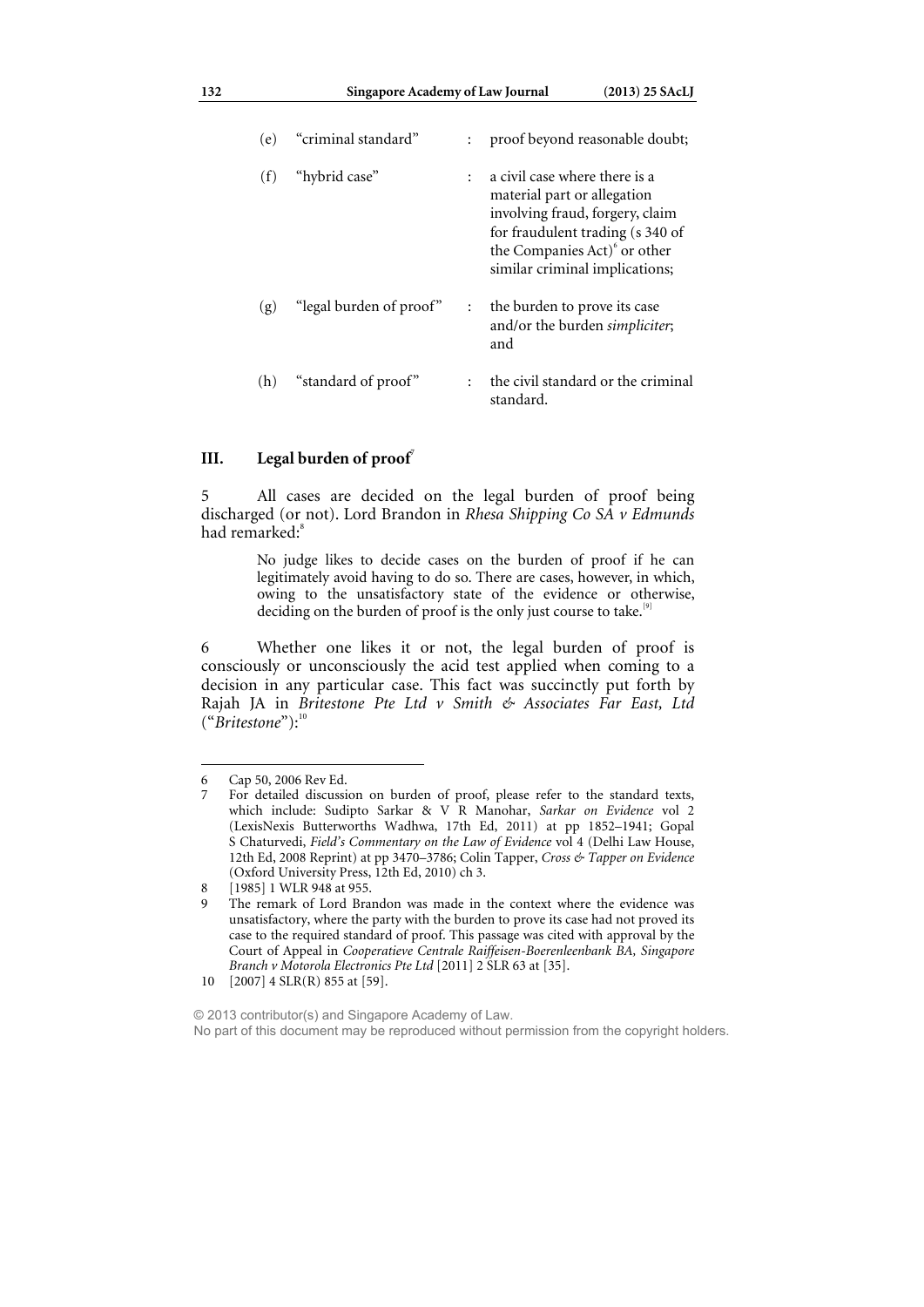*The court's decision in every case will depend on whether the party concerned has satisfied the particular burden and standard of proof imposed on him.* Since the terms 'proved', 'disproved' and 'not proved' are statutory definitions contained in the Evidence Act (Cap 97, 1997 Rev Ed) ('EA'), the term 'proof', wherever it appears in the EA and unless the context otherwise suggests, means the burden to satisfy the court of the existence or non-existence of some fact, that is, the legal burden of proof: see ss 103 and 105 of the EA. [emphasis added]

7 With the above observations in mind, it is proposed to analyse the issues that may come up in practice in relation to burden of proof and standard of proof under the Act in civil litigation. Generally, the case law that will be referred to will relate to civil cases. Criminal cases will only be referred to when they touch upon issues under the Act relevant to civil litigation.

### **IV. Sections 103 to 105 of the Evidence Act**

8 The starting point is the occurrence of the burden of proof. On this matter, ss 103 to 105 of the Act provide:

### **Burden of proof**

103— (1) *Whoever desires* any court to give *judgment* as to any legal right or liability, dependent on the existence of facts which he asserts, *must prove* that those facts exist.

(2) When a person is bound to prove the existence of any fact, it is said that the burden of proof lies on that person.

#### **On whom burden of proof lies**

104 The *burden of proof* in a suit or proceeding *lies on that person who would fail if no evidence at all were given on either side.*

### **Burden of proof as to particular fact**

105 The burden of proof as to any particular fact lies on that person who wishes the court to believe in its existence, unless it is provided by any law that the proof of that fact shall lie on any particular person.

[emphases added]

9 The Court of Appeal in *Cooperatieve Centrale Raiffeisen-*Boerenleenbank BA, Singapore Branch v Motorola Electronics Pte Ltd<sup>11</sup> ("*Rabobank*") had clearly held that pursuant to ss 103 and 105 of the Act, the legal burden of proof is placed on the party who asserts the

 $\overline{a}$ 

© 2013 contributor(s) and Singapore Academy of Law. No part of this document may be reproduced without permission from the copyright holders.

<sup>11 [2011] 2</sup> SLR 63.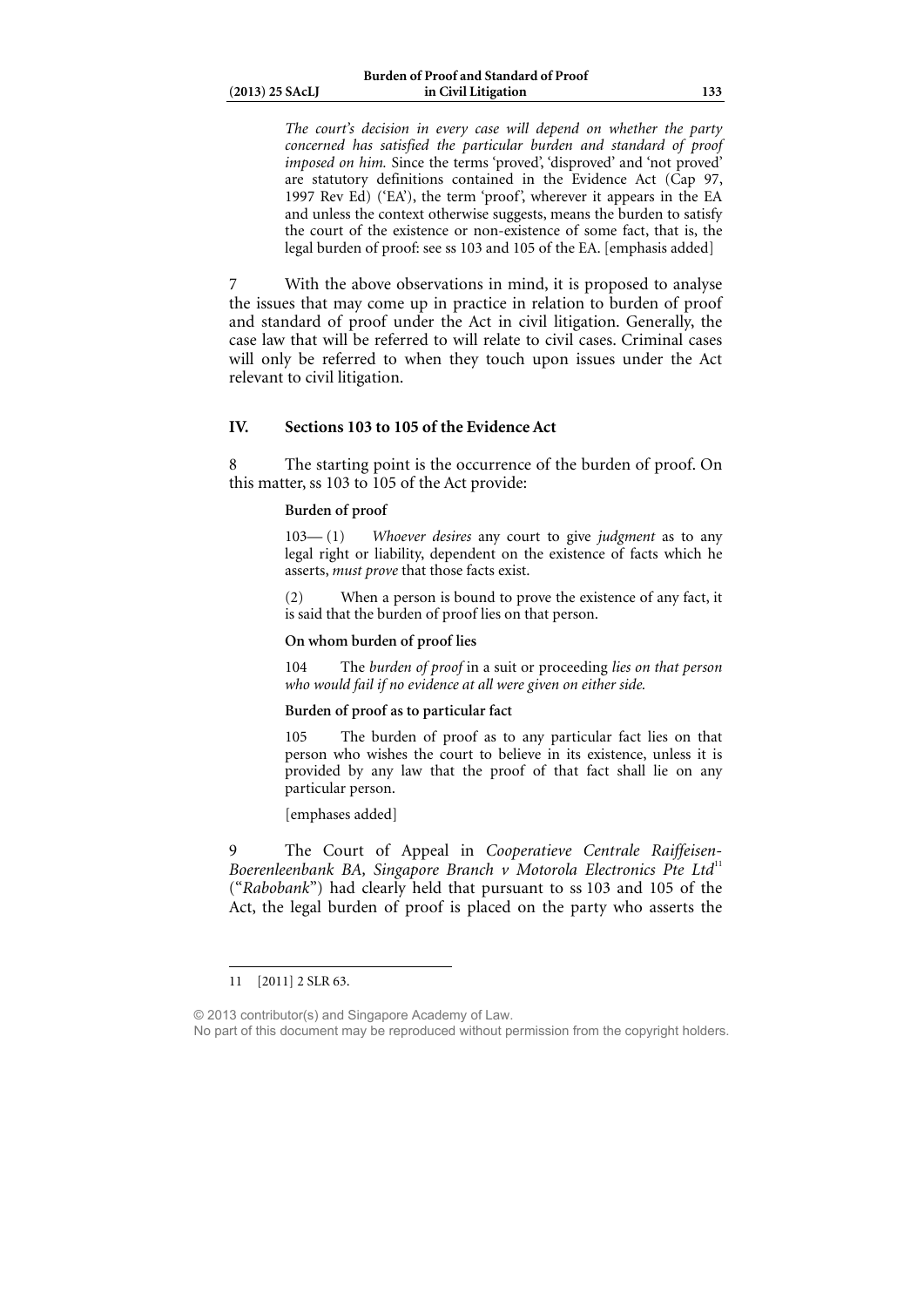existence of any fact in issue or relevant fact.<sup>12</sup> Also, in the same case, the distinction between legal burden of proof and evidential burden of proof was explained:<sup>1</sup>

> It is now trite law that there is a distinction between the legal and evidential burden of proof. This court has explained the distinction between the two concepts in *Britestone …*

> Sections 103 and 105 of the Evidence Act, which place the burden of proving a fact on the party who asserts the existence of any fact in issue or relevant fact respectively, concern the legal rather than the evidential burden of proof. The evidential burden, whilst not expressly provided for in the Evidence Act, exists in the form of a tactical onus to contradict, weaken or explain away the evidence that has been led: *Britestone* at [59]. It is the latter form of burden which may shift from one party to the other.

10 It is submitted that the use of the term "legal burden of proof" in *Britestone*, refers to the term "legal burden of proof" as defined above.<sup>14</sup> It comprises the "burden to prove its case" and the burden simpliciter.<sup>15</sup> This legal burden of proof never shifts.<sup>16</sup> Bearing this in mind, it is proposed to consider the various terms and implications considered in *Britestone*, 17 including presumptions, burden of proof, evidential burden and whether there is any burden "shifts".

### **V. The legal burden of proof on a typical plaintiff and a typical defendant**

11 In order to understand the implications of ss 103 to 105 of the Act more fully, the typical plaintiff's case and defendant's case in practice must be considered. The plaintiff always has to discharge the legal burden of proof in order to succeed in its case.<sup>18</sup>

 $\overline{a}$ 

© 2013 contributor(s) and Singapore Academy of Law.

No part of this document may be reproduced without permission from the copyright holders.

<sup>12</sup> *Cooperatieve Centrale Raiffeisen-Boerenleenbank BA, Singapore Branch v Motorola Electronics Pte Ltd* [2011] 2 SLR 63 at [30]; see also *Britestone Pte Ltd v Smith & Associates Far East, Ltd* [2007] 4 SLR(R) 855.

<sup>13</sup> *Cooperatieve Centrale Raiffeisen-Boerenleenbank BA, Singapore Branch v Motorola Electronics Pte Ltd* [2011] 2 SLR 63 at [30]. The issues relating to evidential burden are considered at paras 78–89 below.

<sup>14</sup> See para 4 above.

<sup>15</sup> The terms are defined in para 4 above. Clearly, there is reference to ss 103 and 105 of the Evidence Act (Cap 97, 1997 Rev Ed) in *Cooperatieve Centrale Raiffeisen-Boerenleenbank BA, Singapore Branch v Motorola Electronics Pte Ltd* [2011] 2 SLR 63, which together consist of "the legal rather than the evidential burden of proof" (at [30]).

<sup>16</sup> See *Cooperatieve Centrale Raiffeisen-Boerenleenbank BA, Singapore Branch v Motorola Electronics Pte Ltd* [2011] 2 SLR 63 at [30].

<sup>17</sup> Britestone Pte Ltd v Smith & Associates Far East, Ltd [2007] 4 SLR(R) 855 at [58], which is reproduced in full at para 73 below.

<sup>18</sup> See, eg, Britestone Pte Ltd v Smith & Associates Far East, Ltd [2007] 4 SLR(R) 855 at [59].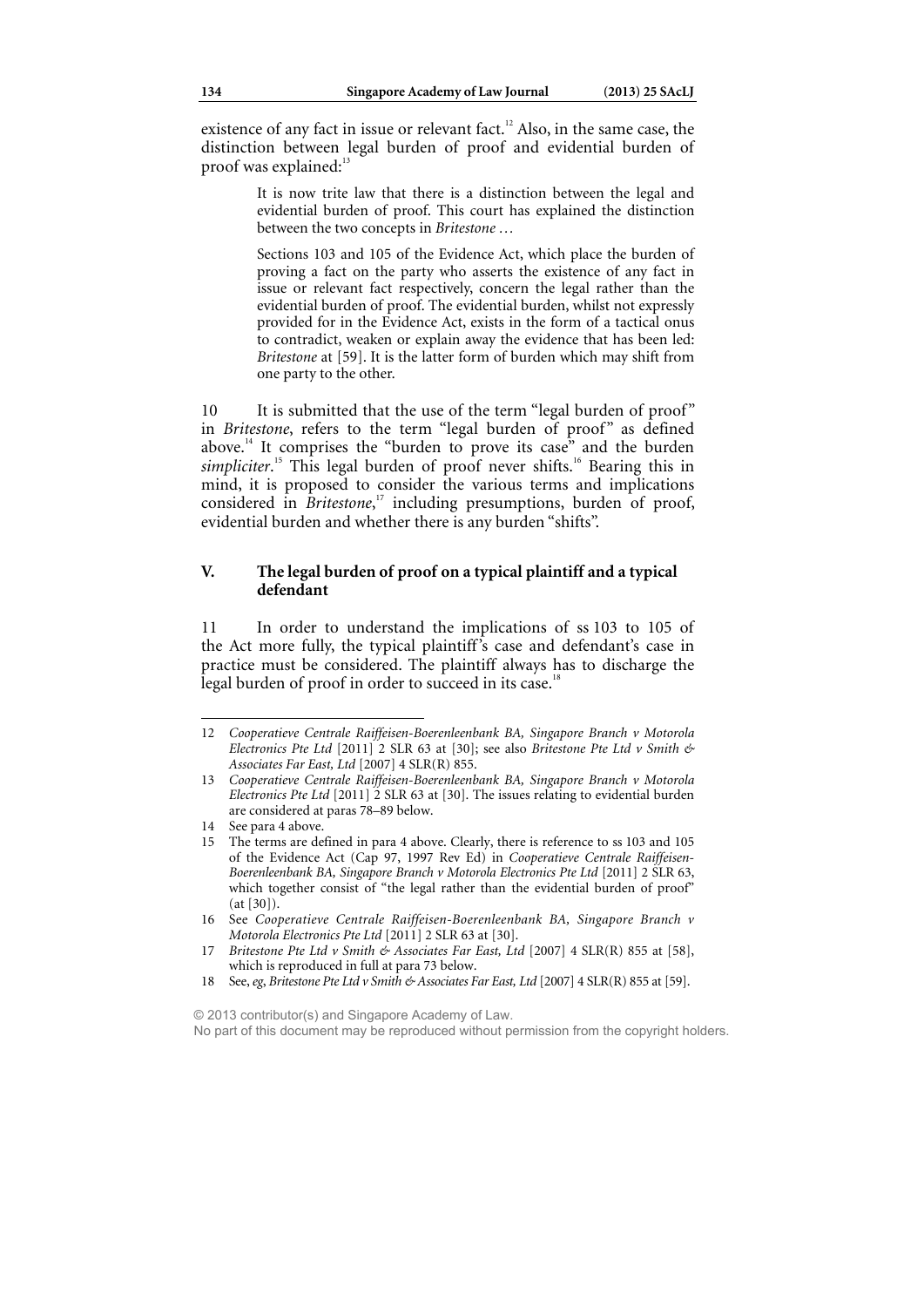$\overline{a}$ 

12 The position of the defendant needs clarification. In order to ascertain what legal burden of proof is imposed on the defendant, the kinds of defence must be considered. There are three usual forms of defence. First is the defence of a mere denial of a claim ("first form of defence"). Here, there is strictly speaking no legal burden of proof. The defence is not putting forth a legal defence to avoid or defeat the claim;<sup>19</sup> neither is it asserting a positive case. What the first form of defence seeks to do is to ensure that the plaintiff fails to prove its case.

13 The second form of defence is a defence where the defendant asserts a fact either to explain away any of the factual assertions of the plaintiff or to give a different version of the facts that is favourable to the defendant ("second form of defence"). In such an event, the burden to prove its case or discharge the burden *simpliciter*<sup>20</sup> would be on the defendant. However, it may not be fatal to the defendant if it fails to discharge this burden. If the defendant succeeds in convincing the court on a 50–50 basis its version of any material fact or events *vis-à-vis* the plaintiff's version, then the plaintiff would still fail in its case if the plaintiff has not discharged its legal burden of proof.<sup>21</sup> In such a case, though the defendant does not succeed in proving its case by discharging its legal burden of proof, the defendant has, however, in that process succeeded in bringing down the plaintiff's case to a 50% level, thus ensuring that the plaintiff's case is "not proved".<sup>22</sup>

14 It can be seen that the first form of defence has as its sole objective, and the second form of defence has as part of its objective, to ensure that the plaintiff fails to discharge its burden of proof. If the plaintiff does not discharge its legal burden of proof, $23$  the plaintiff would fail. It is in this context that the definition of "not proved" in the  $Act<sup>24</sup>$  becomes extremely important. If the judge is left in doubt as to

© 2013 contributor(s) and Singapore Academy of Law.

No part of this document may be reproduced without permission from the copyright holders.

<sup>19</sup> *Cooperatieve Centrale Raiffeisen-Boerenleenbank BA, Singapore Branch v Motorola Electronics Pte Ltd* [2011] 2 SLR 63 at [30]. For a recent case involving a defence of bare denial, see *Seng Swee Leng v Wong Chong Weng* [2011] SGCA 64, particularly at [32].

<sup>20</sup> See *Wee Yue Chew v Su Sh-Hsyu* [2008] 3 SLR(R) 212, especially at [7] where the plaintiff claimed the purchase price was RMB2.5m, but the defendant asserted it was US\$508,069. Thus the burden of proof on the plaintiff was to prove RMB2.5m; the legal burden of proof on the defendant was to prove US\$508,069.

<sup>21</sup> See, for *eg*, *Tang Yoke Kheng v Lek Benedict* [2005] 3 SLR(R) 263 at [13]. In such a case, the plaintiff would not have proved its case – see s  $3(5)$  of the Evidence Act (Cap 97, 1997 Rev Ed) on the definition of "not proved". See also *Loo Chay Sit v Estate of Loo Chay Loo* [2010] 1 SLR 286.

<sup>22</sup> See s 3(5) of the Evidence Act (Cap 97, 1997 Rev Ed), and the authorities cited in n 21 above.

<sup>23</sup> See definition at para 4 above. See the full discussion on standard of proof at paras 96–103 below.

<sup>24</sup> Subsection 3(5) of the Evidence Act (Cap 97, 1997 Rev Ed). See also *Loo Chay Sit v Estate of Loo Chay Loo* [2010] 1 SLR 286 at [20].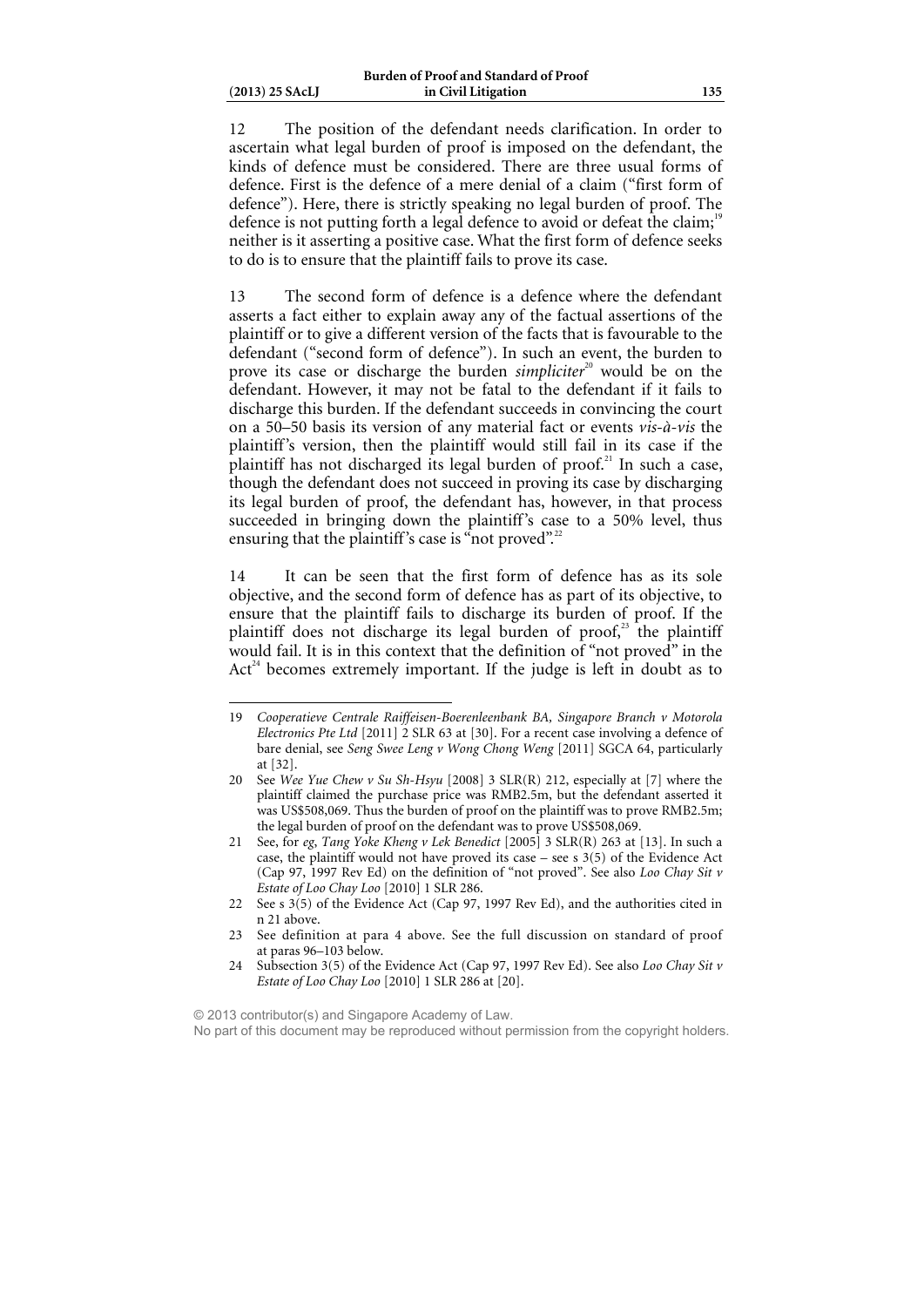whether the event occurred or not, then the judge would have to conclude that the party with the legal burden of proof has failed to discharge the same.

15 There is then the third form of defence, which is in the form of an avoidance of the claim ("third form of defence"). The third form of defence would essentially be a defence whereby, if the defendant were to succeed, he would be able to defeat the plaintiff's claim even if the plaintiff has proved its claim on a balance of probabilities. This is a typical case where the defendant has the "burden to prove its case".<sup>26</sup> An example of this would be a case where a plaintiff sues on a contract and a breach thereof, which it succeeds to prove. The defendant's defence could be a misrepresentation on the part of the plaintiff. If the defendant proves this defence, then notwithstanding the plaintiff discharging the burden to prove its case, the defendant would still defeat the plaintiff's case upon proving such a defence.<sup>2</sup>

16 It can be seen that the Court of Appeal in *Rabobank*<sup>28</sup> acknowledged the first and third forms of defence, which were adopted from the judgment of Walsh JA in *Currie v Dempsey.*29 However, the second form of defence may not have been fully considered.<sup>31</sup>

© 2013 contributor(s) and Singapore Academy of Law. No part of this document may be reproduced without permission from the copyright holders.

<sup>25</sup> *Rhesa Shipping Co SA v Edmunds* [1985] 1 WLR 948 where Lord Brandon said: This is especially so when it is open to the judge to say simply that the evidence leaves him in doubt whether the event occurred or not, and that the party on whom the burden of proving that the event occurred lies has therefore failed to discharge such burden.

See also *Miller v Minister of Pensions* [1947] 2 All ER 372 at 374, *per* Denning J (as he then was):

If at the end of the case the evidence turns the scale definitely one way or the other, the tribunal must decide accordingly, but if the evidence is so evenly balanced that the tribunal is unable to come to a determinate conclusion one way or the other, then the man must be given the benefit of doubt. This means that the case must be decided in favour of the man unless the evidence against him reaches the same degree of cogency as is required to discharge a burden in a civil case. That degree is well settled. It must carry a reasonable degree of probability, but not so high as is required in a criminal case. If the evidence is such that the tribunal can say, 'We think it more probably than not', the burden is discharged, but, if the probabilities are equal, it is not.

<sup>26</sup> See definition at para 4 above.

<sup>27</sup> Also see *Wee Yue Chew v Su Sh-Hsyu* [2008] 3 SLR(R) 212 where the plaintiff claimed for payment of purchase price for the sale of shares to the defendant. The defendant admitted the sale but claimed she had paid the plaintiff. The burden of proof to prove payment was on the defendant.

<sup>28</sup> *Cooperatieve Centrale Raiffeisen-Boerenleenbank BA, Singapore Branch v Motorola Electronics Pte Ltd* [2011] 2 SLR 63 at [30].

<sup>29 [1967] 2</sup> NSWLR 532.

<sup>30</sup> The second form of defence may partly be treated as a defence by "avoidance" as described by Walsh JA, where the facts asserted in the defence diametrically oppose the plaintiff's case. However, it can also act to ensure that the plaintiff is not able to discharge the burden to prove its case beyond 50%, *ie*, "not proved": see s 3(5) of (*cont'd on the next page*)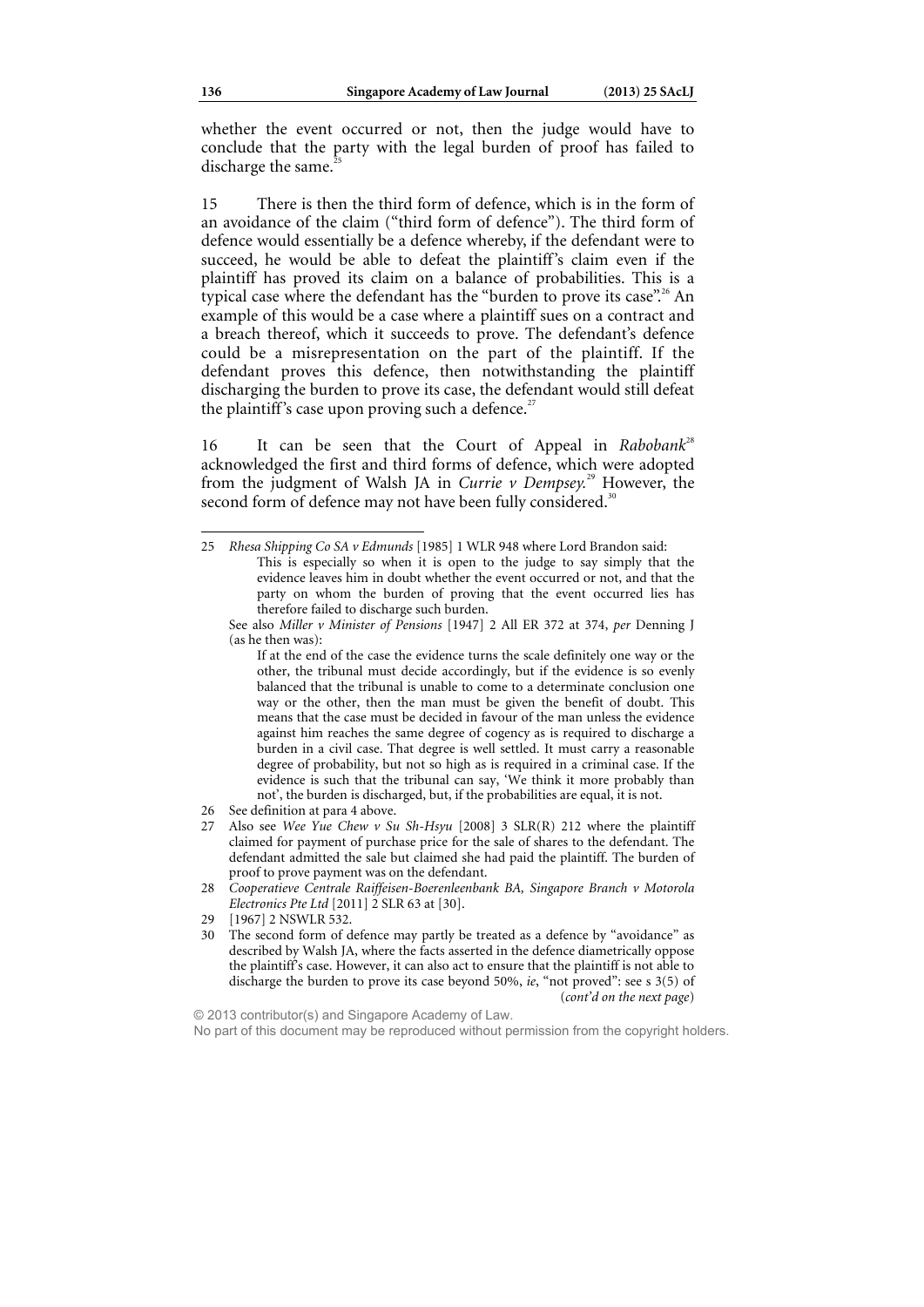### **VI. Consideration of sections 103 to 105 of the Evidence Act**

17 Sections 103 and 104 of the Act can now be considered in more detail. Section 103 states that the person who is seeking *judgment* must prove the existence of facts that he asserts. There are two main parts in s 103. The first is the assertion of the *existence of facts*. The second is the requirement to *prove those facts*. This position as encapsulated in s 103 is then in the negative form in s 104, that is, the "burden of proof" is on the person who would fail if no evidence is called.<sup>31</sup>

18 What one must discern from ss 103 and 104 are the respective words "judgment" and "suit or proceeding". Reading the two sections together, the effect is that if the party seeking *judgment* in a *suit or proceeding* fails to adduce evidence, then such party would fail to obtain "judgment" in such suit or proceeding. The single legal reason for such failure is that the said party has failed to discharge the legal burden of proof on it to adduce evidence to the required standard to prove its case.

19 Section 103 of the Act provides that he who asserts the facts must "prove that those facts exist". Hence the obligation is on the party seeking judgment in the suit to prove his case. He has to prove it to the standard required as defined in  $\frac{1}{5}$  3 of the Act.<sup>32</sup> If he fails to prove, then it is "not proved".<sup>33</sup> In such a case, he will not obtain judgment.<sup>34</sup>

Shifting of Burden — Burden of proof in the second sense above (*ie*, the duty of adducing evidence) is contained in s 102 [*ie*, s 104 of the Evidence Act]. It lies at first on that party who would be unsuccessful if no evidence at all were given on either side. This being the test, this burden of proof cannot remain constant but must shift as soon as he produces evidence which *prima facie* gives rise to a presumption in his favour. It may again shift back on him if the rebutting evidence produced by his opponent preponderates.

32 In a civil case, it would be on a balance of probabilities. For a classic exposition of "balance of probabilities", see *Miller v Ministry of Pension* [1947] 2 All ER 372 at 374, *per* Denning J.

© 2013 contributor(s) and Singapore Academy of Law. No part of this document may be reproduced without permission from the copyright holders.

the Evidence Act (Cap 97, 1997 Rev Ed). See also *Loo Chay Sit v Estate of Loo Chay Loo* [2010] 1 SLR 286.

<sup>31</sup> It is humbly submitted that s 104 does not speak of the evidential burden at all as asserted by Sudipto Sarkar and V R Manohar in *Sarkar on Evidence* vol 2 (LexisNexis Butterworths Wadhwa, 17th Ed, 2011 Reprint) at p 1868. It merely reinforces the legal burden of proof. In particular, s 104 speaks of the burden lying on the person "who would fail if no evidence at all were given on either side". It does not speak of a situation of some evidence on one side. The contrary position that this section reflects the evidential burden and that it takes into consideration the shifting of such burden is asserted by the same edition of *Sarkar on Evidence* at p 1868:

<sup>33</sup> See s 3(4) of the Evidence Act (Cap 97, 1997 Rev Ed) on the definition of "not proved". See also *Loo Chay Sit v Estate of Loo Chay Loo* [2010] 1 SLR 286.

<sup>34</sup> See *Loo Chay Sit v Estate of Loo Chay Loo* [2010] 1 SLR 286; see also discussion on standard of proof at paras 96–103 below.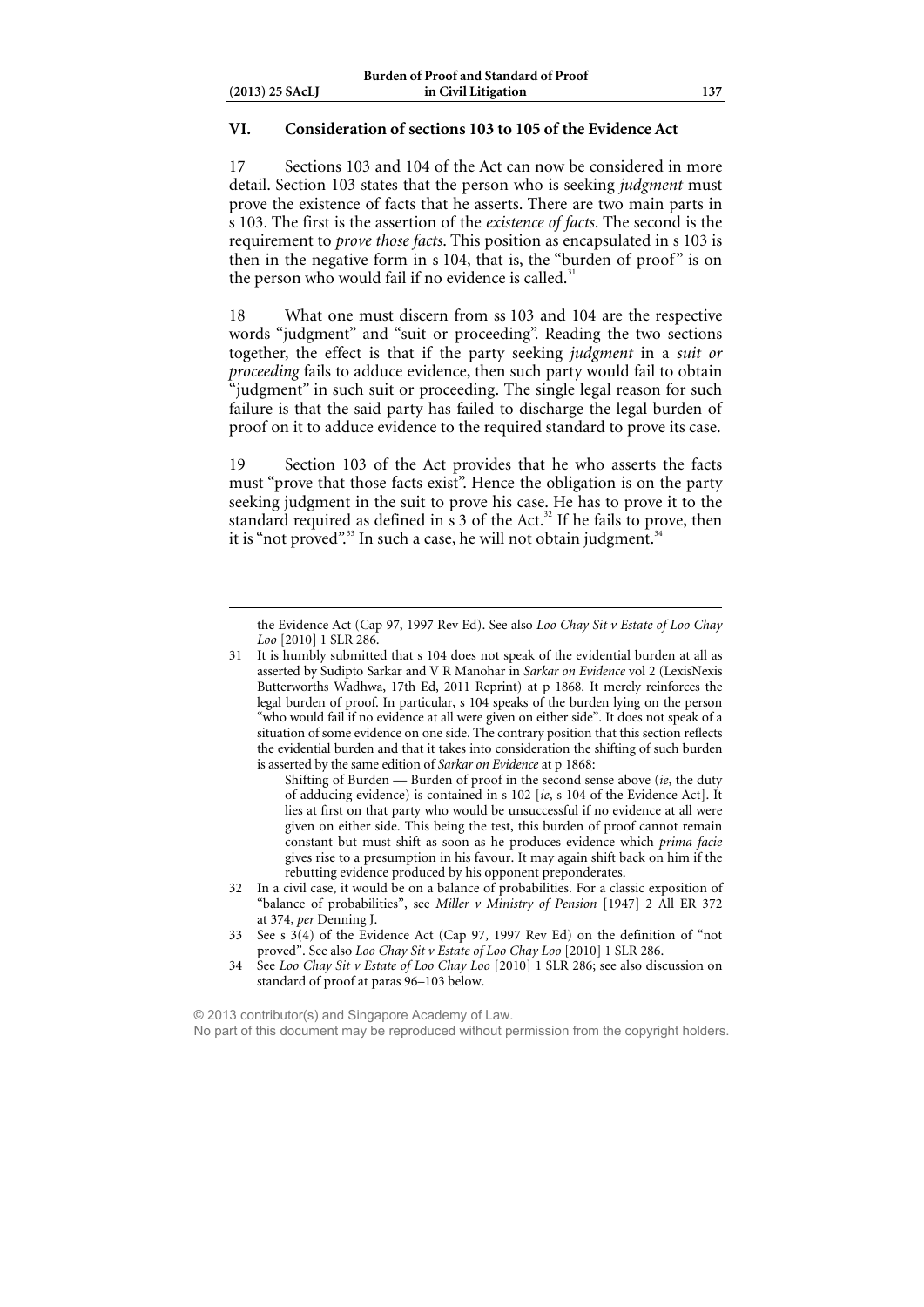20 As for s 104 of the Act, it is submitted that it should be used as the practical yardstick to determine on whom the burden of proof lies. It is surprising how little consideration has been given to s 104 of the Act in this respect. It is a clear and simple yardstick provided by the Act to determine on whom lies the burden of proof. One merely has to ask the question at the outset of trial, based on the pleadings: "Who would fail if no evidence was given on either side?" As s 104 states:

> [T]he burden of proof in a suit or proceeding *lies on that person who would fail if no evidence at all were given* on either side. [emphasis added]

As for s 105 of the Act, it in turn places the burden *simpliciter* to prove any particular fact on the party who wishes the court to believe in its existence.<sup>35</sup> Evidence may be given of facts in issue and relevant facts.<sup>36</sup>

### **VII. Interplay between the Evidence Act and the pleadings**

21 By virtue of the said sections in the Act, the burden is imposed on the person who "asserts" a fact, to prove that fact. In civil trials, one ascertains who is asserting a particular fact by looking at the pleadings.<sup>37</sup>

22 A fact that needs to be proved is a fact in issue.<sup>38</sup> "Facts in issue" is defined in the Act.<sup>39</sup> Further, any fact that is relevant may also be

© 2013 contributor(s) and Singapore Academy of Law.

<sup>35</sup> Unless the law provides otherwise: see the proviso to s 105 of the Evidence Act; see also *Britestone Pte Ltd v Smith & Associates Far East, Ltd* [2007] 4 SLR(R) 855 at [59].

<sup>36</sup> See s 5 of the Evidence Act (Cap 97, 1997 Rev Ed); Gopal S Chaturvedi, *Field's Commentary on Law of Evidence* vol 4 (Delhi Law House, 12th Ed, 2008 Reprint) at p 413 opined:

Evidence may be given of two sets of facts: (1) of facts in issue; (2) of facts relevant to the facts in issue … [T]he litigant must remember that his case at the trial will be restricted to evidence which bears directly on the matters in issue and to matters which lead up to and explain that evidence. What are the points in issue can be ascertained from the pleadings or whatever process takes the place of pleadings.

<sup>37</sup> The burden of proof "is fixed at the beginning of the trial by the state of pleadings and it is settled as a question of law": Gopal S Chaturvedi, *Field's Commentary on Evidence Law* vol 4 (Delhi Law House, 12th Ed, 2008 Reprint) at p 3445, [15]; *BHP Billiton Petroleum Ltd v Dalmine* [2003] EWCA Civ 170 at [15], *per* Rix LJ who passed the judgment of the English Court of Appeal; *Cooperatieve Centrale Raiffeisen-Boerenleenbank BA, Singapore Branch v Motorola Electronics Pte Ltd*  [2011] 2 SLR 63 at [30].

<sup>38</sup> See definitions of "fact" and "facts in issue" in s 3 of the Evidence Act (Cap 97, 1997 Rev Ed).

<sup>39 &</sup>quot;Facts in issue'' in s 3 of the Evidence Act (Cap 97, 1997 Rev Ed) is defined as follows: [It] includes any fact from which either by itself or in connection with other facts the existence, non-existence, nature or extent of any right, liability or disability asserted or denied in any suit or proceeding necessarily follows.

No part of this document may be reproduced without permission from the copyright holders.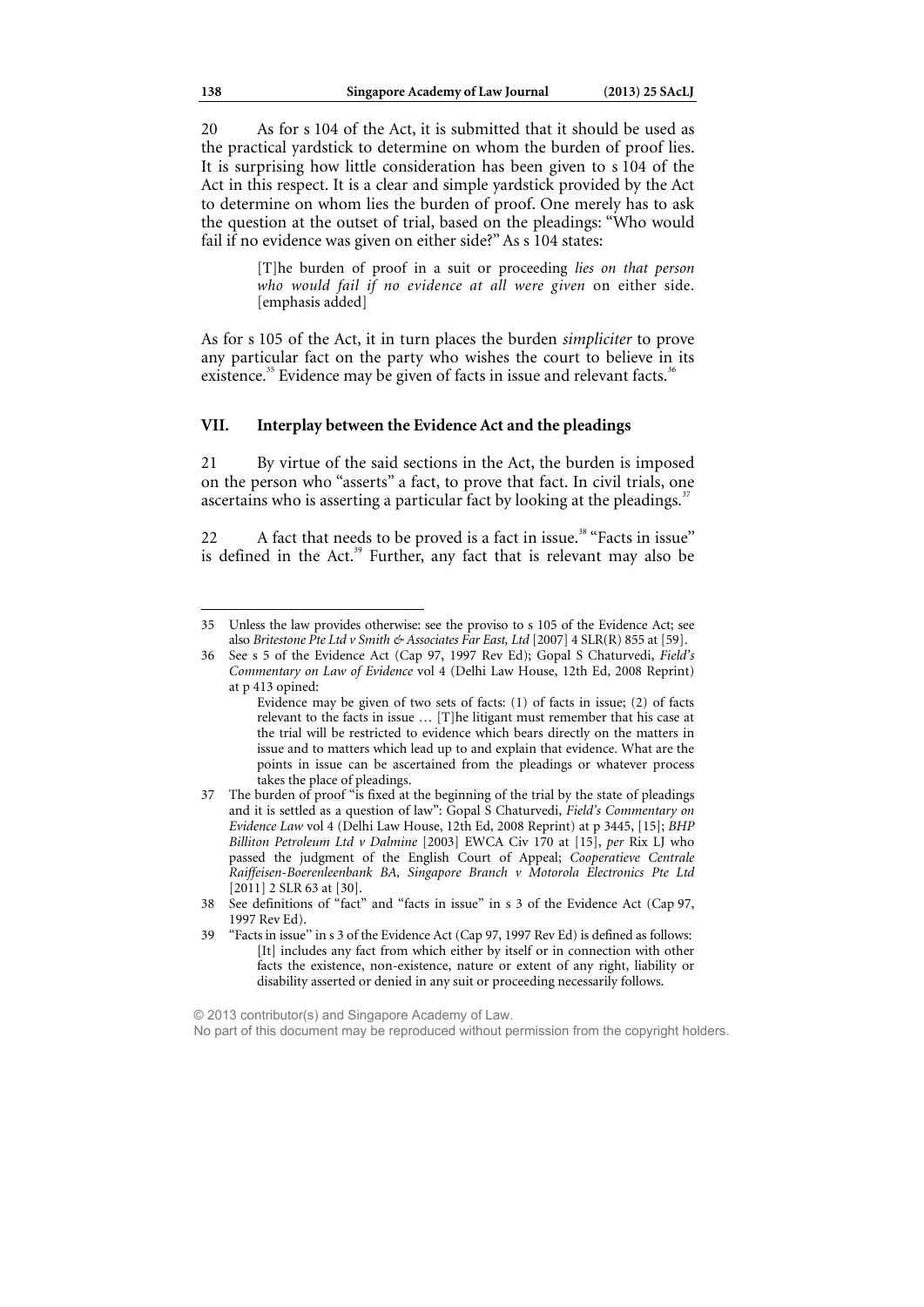|  | $(2013)$ 25 SAcLJ |  |
|--|-------------------|--|
|  |                   |  |

adduced and proved in evidence.<sup>40</sup> As far as proving facts in civil proceedings is concerned, it is clear by s 5 of the Act that no evidence can be given of any fact that a person is disentitled to prove by virtue of the Rules of Court.<sup>4</sup>

23 Thus, by virtue of s 5 of the Act, the pleadings in civil proceedings should determine what facts can and must be proved by a party to the proceedings. This can be understood from the function of pleadings as stated in *The "Ohm Mariana" ex "Peony"*: 42

> In *Blay v Pollard and Morris* [1930] 1 KB 628, the trial judge decided the case on issues not raised in the pleadings and on appeal the Court of Appeal held that he was not entitled to do that. Scrutton LJ said:

> > … Cases must be decided on the issues on the record; and if it is desired to raise other issues they must be placed on the record by amendment. In the present case the issue on which the judge decided was raised by himself without amending the pleadings, and in my opinion he was not entitled to take such a course.

In *Kiaw Aik Hang Co Ltd v Tan Tien Choy* [1964] MLJ 99, this court held that the trial judge had decided on issues not raised in the pleadings and ordered a new trial. Buttrose J in his judgment (with whom Wee Chong Jin CJ and Tan Ah Tah J concurred) said, at 101:

> While one can appreciate the dilemma in which the learned trial Judge found himself as the result of his findings he has, with the greatest respect, in my opinion, decided the case on issues not raised by the pleadings and against the admissions contained in them and the evidence.

> The case, in my view, must be decided on issues raised by the pleadings which bind the parties. If other issues are desired to be raised or come to light during the trial they must be pleaded by way of amendment.

> For these reasons alone, in my judgment, this decision cannot be allowed to stand and in the circumstances of this case I have come to the conclusion that in order to do justice between the parties a new trail must be ordered.

More recently, Lord Edmund-Davis in *Farrell v Secretary of State for Defence* [1980] 1 WLR 172 said:

> … pleadings continue to play an essential part is civil actions, and although there has been since the Civil Procedure Act 1833 a wide power to permit amendments, circumstances may arise when the grant of permission would work injustice

<sup>40 &</sup>quot;Relevant'' fact is also defined and elaborated upon in ss 3 and 5 of the Evidence Act (Cap 97, 1997 Rev Ed).

<sup>41</sup> Cap 322, R 5, 2004 Rev Ed.

<sup>42 [1993] 2</sup> SLR(R) 113 (CA) at [49]–[51].

<sup>© 2013</sup> contributor(s) and Singapore Academy of Law. No part of this document may be reproduced without permission from the copyright holders.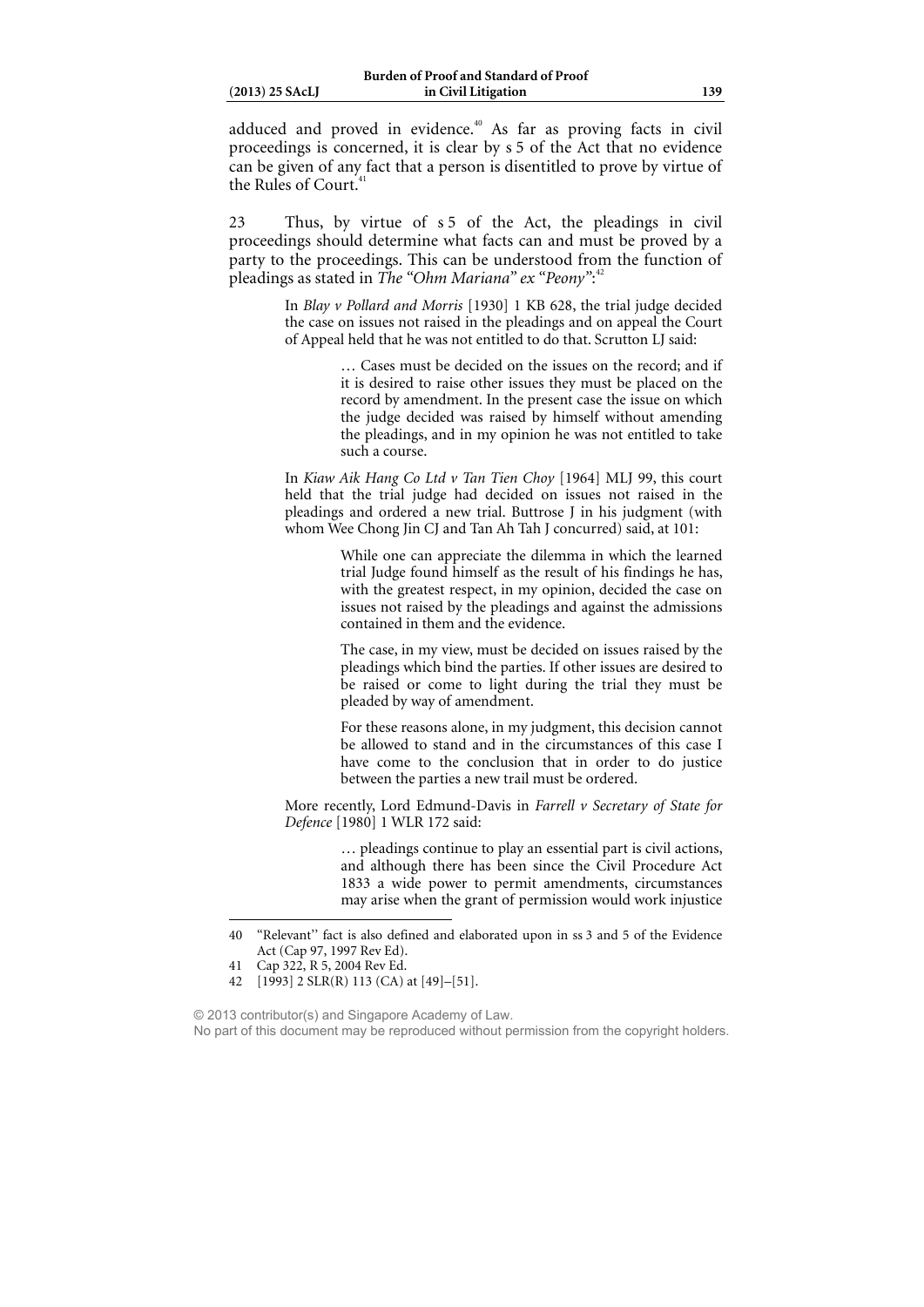or, at least, necessitate an adjournment which may prove particularly unfortunate in trials with a jury. To shrug off a criticism as 'a mere pleading point' is therefore bad law and practice. For the primary purpose of pleadings remains, and it can still prove of vital importance. That purpose is to define the issues and thereby to inform the parties in advance of the case they have to meet and so enable them to take steps to deal with it.

24 Thus for the plaintiff or defendant to prove and win its case, it simply has to establish its pleaded case. The plaintiff must prove its pleaded case by discharging its legal burden of proof. For a plaintiff to lose its case, the defendant need not disprove the plaintiff's case. All that the defendant needs to do is to show to the court that the plaintiff's case is "not proved" to ensure that the plaintiff does not get judgment. The first form of defence does just that. The second form of defence can do the same: ensure that the plaintiff does not discharge the legal burden of proof. The second form of defence can also take the form of a diametrically opposite set of facts, which, if believed, would make the plaintiff's case untenable.<sup>43</sup> In such a case, the defendant would have to discharge its legal burden of proof to prove such diametrically opposite facts.

25 In the second form of defence, there is nothing to stop the defendant from completely disproving the plaintiff's case to ensure that the plaintiff fails to prove its case. It is up the defendant as a matter of strategy to defend the case right to the level of disproving the plaintiff's case though the defendant need not do so in order to defeat the plaintiff's claim.<sup>44</sup>

26 There is then the third form of defence. To succeed here, the defendant has to discharge the legal burden of proof.<sup>45</sup>

27 To further understand the issues on burden of proof, one must also have a full knowledge of the trial process in Singapore. Events in the trial process would have direct implications on the burden of proof.

<sup>43</sup> See discussion at paras 96–103 below on the terms "proved", "unproved" and "disproved". See further *Loo Chay Sit v Estate of Loo Chay Loo* [2010] 1 SLR 286.

See *Loo Chay Sit v Estate of Loo Chay Loo* [2010] 1 SLR 286. However, where the second form of defence seeks to assert facts, in particular, diametrically opposite facts, the defendant must discharge the legal burden of proof. See paras 39–46 below on legal burden of proof.

<sup>45</sup> See discussion at paras 39–46 below.

<sup>© 2013</sup> contributor(s) and Singapore Academy of Law. No part of this document may be reproduced without permission from the copyright holders.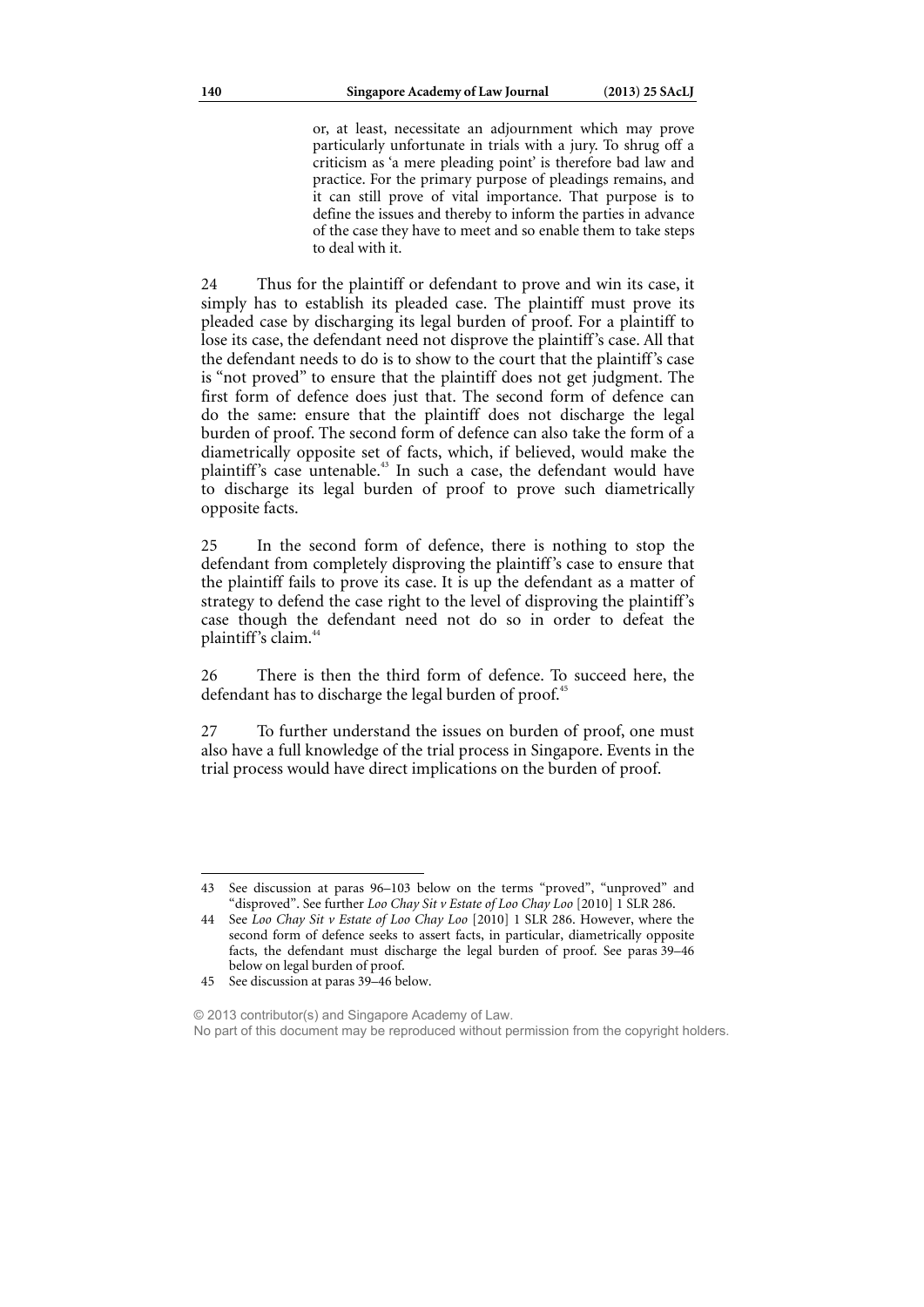### **VIII. The trial process**

28 Under our present Rules of Court, the evidence of all parties and witnesses are prepared in written form, called the affidavits of evidence-in-chief ("AEICs").<sup>46</sup> The AEICs function as the evidence to support the pleadings of the respective parties. The AEICs of all parties are normally served on the court and exchanged between the parties. There is no right of response without the leave of court.<sup>47</sup> Further, no new witness<sup>38</sup> or evidence<sup>49</sup> can be allowed or adduced without leave of court.<sup>5</sup>

29 Also, it must be noted that, in a trial, the cross-examination of all witnesses of one party – for example, the plaintiff to the dispute – is completed at one go. After that, the cross-examination of the witnesses of the other party, that is, the defendant to the dispute, takes place. Again, this is done at one go. The party that has completed cross-examination (except in very rare and unusual circumstances, which are not relevant here) is not allowed to cross-examine after it has closed its case.

30 In practice, while a trial is proceeding, no one can notice any shifting of any burden.<sup>51</sup> What happens is this: in the case of a plaintiff, it has to adduce evidence to prove its case on a balance of probabilities. Its witnesses are put on the stand and cross-examination usually takes place whereby the credibility of the evidence is tested. In such cross-examination, many styles are involved and many purposes are achieved. One main purpose of cross-examination is to discredit the evidence of that particular witness. This necessarily involves convincing the court to disbelieve the evidence of the witness.

31 The judge in a trial does not notify parties of his views on the evidence during the trial. What the judge does is that, amongst other factors, he gives due consideration to the cross-examination process, to the relevance of the questions, to the relevance of the issues and to the weight or importance of the particular fact being credited or discredited. When cross-examination is taking place, the cross-examiner will be weighing the evidence against him and the weight of evidence for him. He does not measure mechanically whether he has cross-examined and

 $\overline{a}$ 

© 2013 contributor(s) and Singapore Academy of Law. No part of this document may be reproduced without permission from the copyright holders.

<sup>46</sup> Rules of Court (Cap 322, R 5, 2004 Rev Ed) O 38 r 2(1).

<sup>47</sup> *Auto Clean 'N' Shine Services v Eastern Publishing Associates Pte Ltd* [1997] 2 SLR(R) 427.

<sup>48</sup> Rules of Court (Cap 322, R 5, 2004 Rev Ed) O 25 r 1 and Form 44; *Auto Clean 'N' Shine Services v Eastern Publishing Associates Pte Ltd* [1997] 2 SLR(R) 427.

<sup>49</sup> Rules of Court (Cap 322, R 5, 2004 Rev Ed) O 38 r 2(3).

<sup>50</sup> *Auto Clean 'N' Shine Services v Eastern Publishing Associates Pte Ltd* [1997] 2 SLR(R) 427.

<sup>51</sup> See discussion on shifting of burden at paras 72–89 below.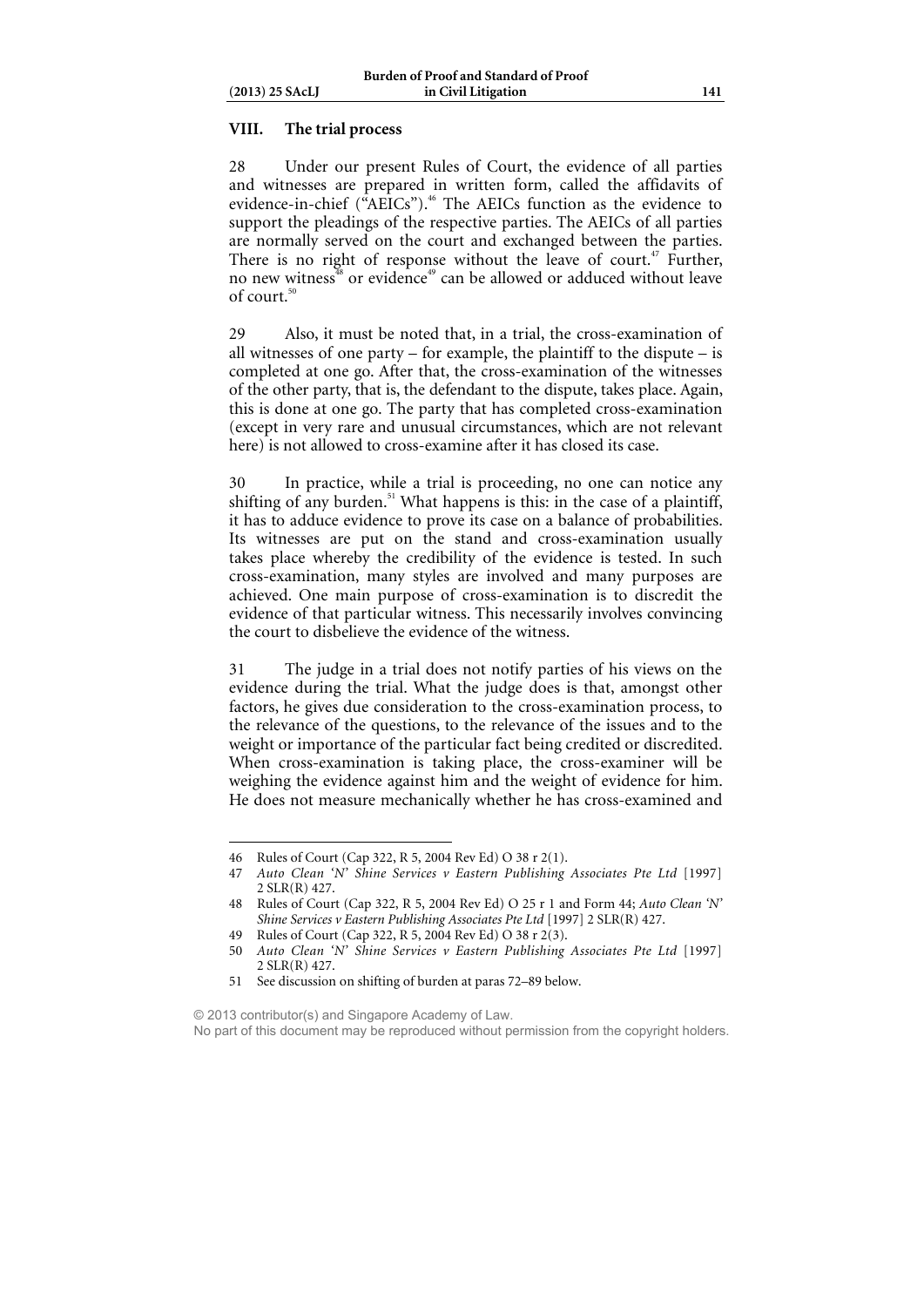proved his client's case to a certain point to be confident that his client is assured of success.

32 The defendant may have at least three options available to it.

33 The first is a case where even before the trial commences, based on the AEICs, the plaintiff fails to produce the degree of evidence to discharge its legal burden of proof or has failed to plead its legal cause of action in full as required by law. In such a case, the defendant may wish to strike out the case without further steps being taken in a trial.<sup>5</sup>

34 The second situation is where the defendant would have cross-examined the witnesses of the plaintiff. There is then the question of whether the plaintiff has established a *prima facie* case at this point.<sup>53</sup> At this juncture, the plaintiff would have brought in all the evidence required to prove its pleaded case. The plaintiff would then close its case.

35 The defendant, however, would not be aware of whether there is in fact a *prima facie* case established by the plaintiff after the close of the plaintiff's case following such cross-examination by the defence counsel. The judge will not intimate to the parties as to whether there is or is not a case to answer. Counsel for the defendant would have to assess the evidence adduced by the plaintiff and the strength of his cross-examination and documentary evidence and determine whether the judge would make a finding that the plaintiff had not established a *prima facie* case.

36 Counsel for the defendant would have to make a serious decision at this point in time. If he is confident that the plaintiff had not established a *prima facie* case, then he would end the proceedings without adducing further evidence. He would state to the judge that there is no case to answer.<sup>54</sup> Once he has made such an election, it is irrevocable.<sup>55</sup>

<sup>52</sup> Though this would rarely be allowed by the judge. If the striking-out involved bad pleading, it could have been taken earlier before the trial started.

<sup>53</sup> See, for example, *Lim Eng Hock Peter v Lin Jian Wei* [2009] 2 SLR(R) 1004.

<sup>54</sup> See, for example, *Bansal Hemant Govindprasad v Central Bank of India* ("*Bansal Hemant*") [2003] 2 SLR(R) 33; *Lim Eng Hock Peter v Lin Jian Wei* [2009] 2 SLR(R) 1004. It is still an open question as to whether the defendant can adduce evidence if the judge determines that there is a *prima facie* case, where the submission of "no case to answer" is made on the basis that the evidence led by the plaintiff "was unsatisfactory or unreliable": see *Bansal Hemant* at [16]. It is submitted that there should only be one position in civil proceedings when the defendant takes a stand of "no case to answer": the trial ends and the judge must deliver the judgment. In practice, he must make the defendant agree that he is electing not to give any further evidence. This would ensure that there is no retrial if the judge finds there is "no case to answer" on the basis that the evidence of the (*cont'd on the next page*)

<sup>© 2013</sup> contributor(s) and Singapore Academy of Law. No part of this document may be reproduced without permission from the copyright holders.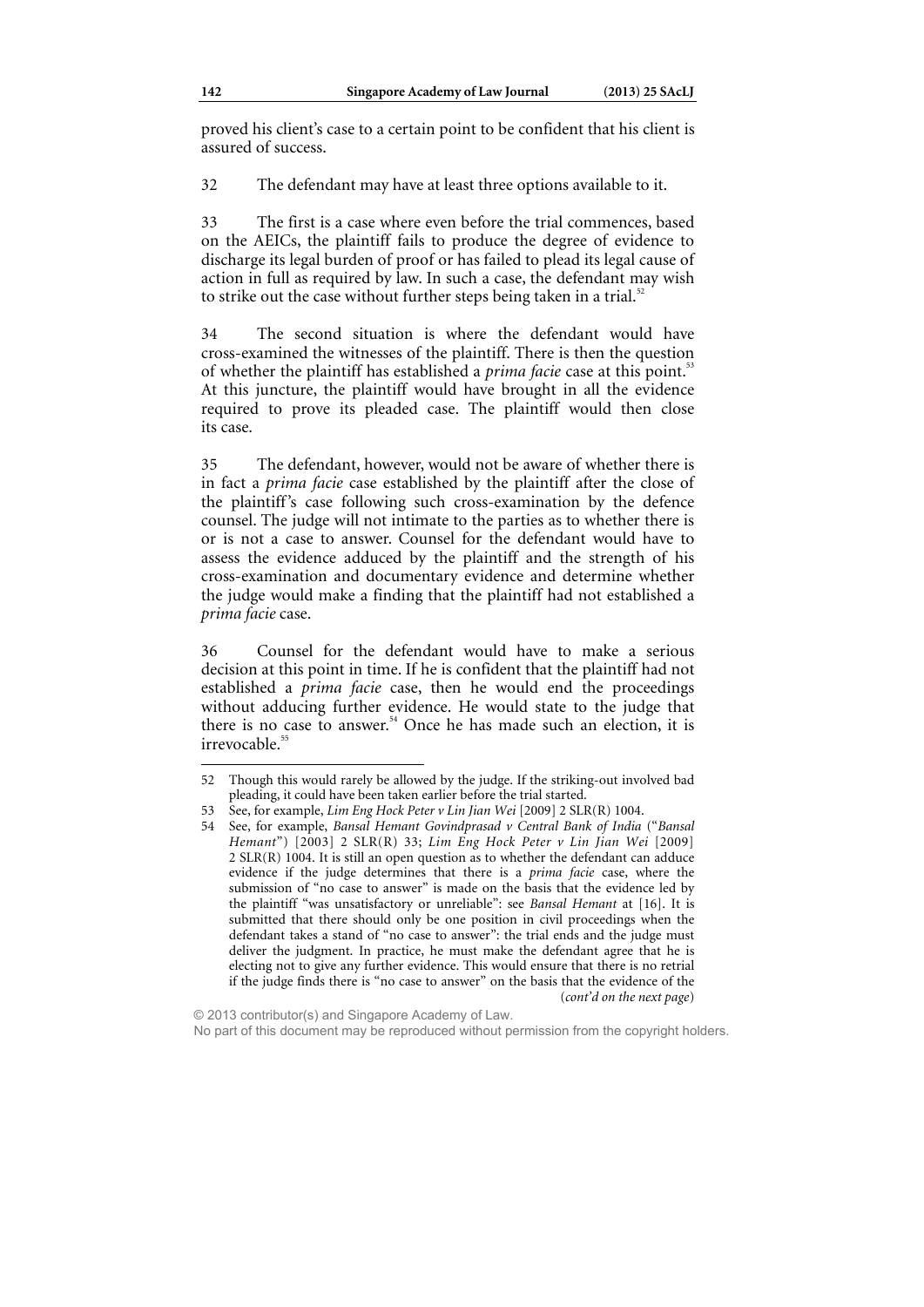37 If defence counsel is not sure as to whether in his assessment the plaintiff had established a *prima facie* case, then he would take the third option. He would then proceed to introduce his evidence through his witnesses to make out the defence and to seek to ensure that the plaintiff fails in its case. Defence counsel at this point must always bear in mind that if the plaintiff had not in fact established a *prima facie* case on the plaintiff's evidence, the act of the defence putting in their witnesses can result in the evidence from such defence witnesses helping the plaintiff to in fact be able to discharge the plaintiff's legal burden of proof. It is settled law that the plaintiff can establish its case either through evidence of its witnesses or the defendant's witnesses.<sup>56</sup> The court does not make a distinction as to who had brought in the particular evidence; the court merely looks at the credibility of the evidence to see whose case it supports.

38 When the third option applies, the judge would then look at the whole sum of evidence to decide whether the plaintiff succeeds in its claim.

## **IX. Legal burden of proof – Burden to prove its case and burden**  *simpliciter*

39 From a consideration of the authorities, various terms relating to the burden of proof have been used, and one of which is the legal burden of proof;<sup>57</sup> another is the evidential burden;<sup>58</sup> yet another is the tactical burden.<sup>5</sup>

- 56 *Abrath v North Eastern Railway Co* [1883] 11 QBD 440 at 453, affirmed by the House of Lords at *Abrath v North Eastern Railway Co* [1886] 11 App Cas 247.
- 57 See, for example, *Cooperatieve Centrale Raiffeisen-Boerenleenbank BA, Singapore Branch v Motorola Electronics Pte Ltd* [2011] 2 SLR 63 at [30] and *Britestone Pte Ltd v Smith & Associates Far East, Ltd* [2007] 4 SLR(R) 855 at [58].

© 2013 contributor(s) and Singapore Academy of Law. No part of this document may be reproduced without permission from the copyright holders.

plaintiff "was unsatisfactory or unreliable". There should not be any delay or waste of precious court resources. Further, the present case management and court efficiency indicate that there should not be a retrial. See further *Tan Juay Pah v Kimly Construction Pte Ltd* [2012] 2 SLR 549 (CA) at [23] and [36]–[37]. In this article's discussion, a "no case to answer" situation is where the defendant cannot adduce any further evidence.

<sup>55</sup> *Storey v Storey* [1960] 3 All ER 279.

<sup>58</sup> See, for example, *Cooperatieve Centrale Raiffeisen-Boerenleenbank BA, Singapore Branch v Motorola Electronics Pte Ltd* [2011] 2 SLR 63 at [30] and *Britestone Pte Ltd v Smith & Associates Far East, Ltd* [2007] 4 SLR(R) 855 at [58].

<sup>59</sup> *Anti-Corrosion Pte Ltd v Berger Paints Singapore Pte Ltd* [2012] 1 SLR 427 at [37].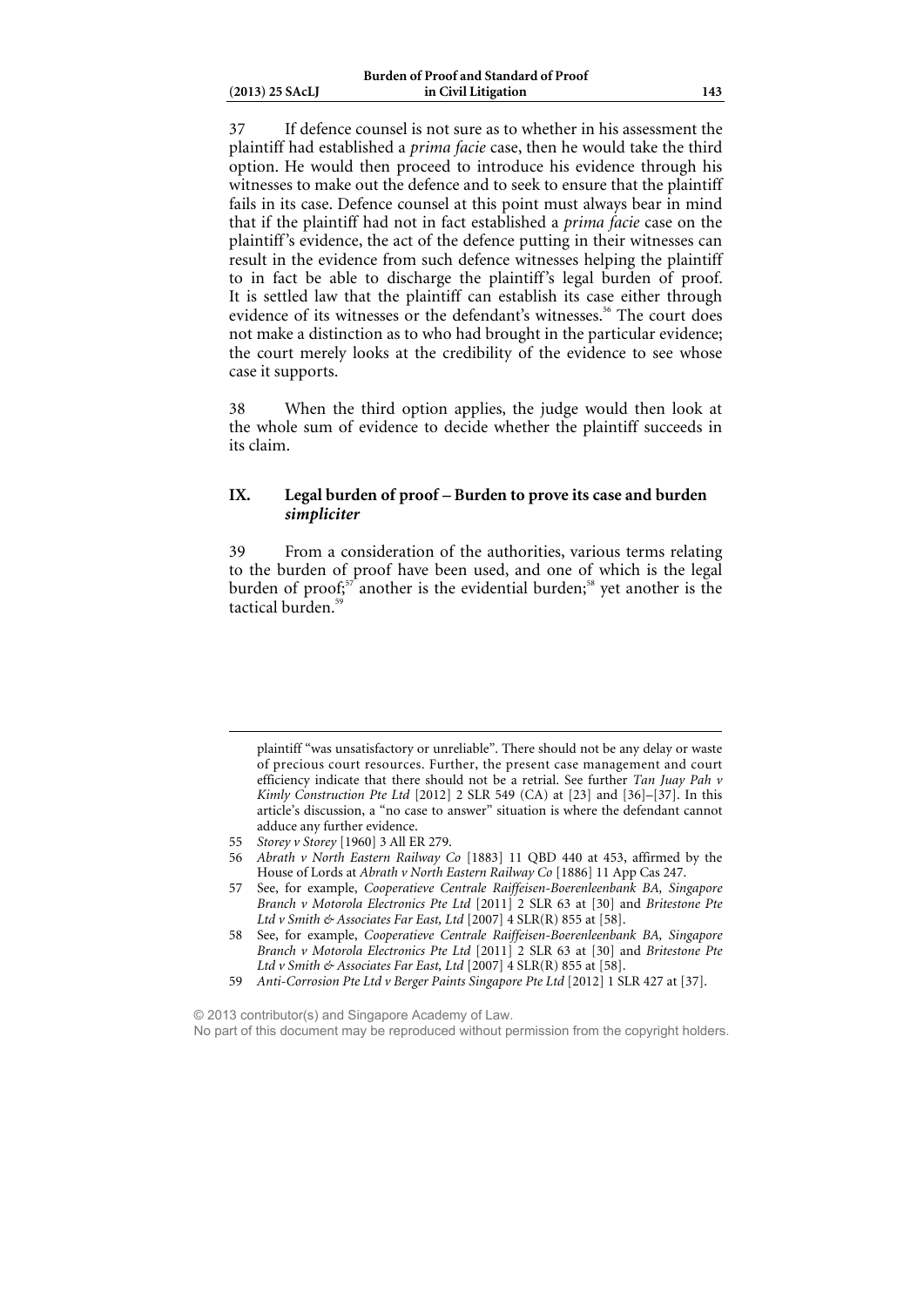40 When one speaks of the "legal burden of proof" *vis-à-vis* the plaintiff or the defendant, it is suggested, one should only be referring to the legal burden of proof as defined above.<sup>60</sup>

41 The legal burden of proof on the plaintiff or defendant to prove its *case* is "the burden to prove its case".<sup>61</sup> Any other burden by virtue of the Act or by any other law to prove a fact in issue is simply a "burden simpliciter".<sup>62</sup> It stops there.

42 The parties will know, based on their pleadings, the legal burden of proof on them to succeed in the claim or the defence. They would have adduced the AEICs and other documents to support their cases.<sup>63</sup>

### **X. Interaction of burden to prove its case and burden** *simpliciter*

43 The plaintiff would obviously have the burden to prove its case. The burden of proof would be on it to prove each of the particular facts, unless the law has provided otherwise in respect of any particular fact.<sup>6</sup> The plaintiff would then have to prove each of the material facts on a balance of probabilities in order to succeed in its claim. In the plaintiff's case then, each material fact is, figuratively speaking, a link in a chain, the chain being the sum of evidence to prove the plaintiff's case in order to discharge its legal burden of proof. The plaintiff has the burden *simpliciter* to prove each of the links (that is, each material fact) in order to succeed to form a chain. If it fails to prove any of the facts, it would amount to one or more links missing in the chain and thus it would fail to discharge its burden to prove its case.

44 As for the defendant, we revert to the three forms of defence.<sup>65</sup> In the first form of defence, there is really no burden of proof on the defendant. In the second and third forms of defence, the legal burden of proof is on the defendant. The only qualification is that if the defendant fails to prove its case but proves any material fact to the 50% level, this may have the effect of the plaintiff not succeeding in proving that same material fact beyond the 50% level.<sup>66</sup> Thus, the plaintiff would fail to discharge its legal burden of proof. $65$ 

 $\overline{a}$ 

- 65 See discussion at paras 11–16 above.
- 66 See discussion at paras 13–14 above.
- 67 The submissions on the link in a chain equally apply to the defendant when it has the burden to discharge its legal burden of proof.

© 2013 contributor(s) and Singapore Academy of Law. No part of this document may be reproduced without permission from the copyright holders.

<sup>60</sup> See definitions at para 4 above. See also *Britestone Pte Ltd v Smith & Associates Far East, Ltd*  $[2007]$   $\overline{4}$  SLR(R) 855 at  $[58]$ : the reference to the legal burden of proof is in relation to ss 103 and 105 of the Evidence Act (Cap 97, 1997 Rev Ed).

<sup>61</sup> See para 4 above.

<sup>62</sup> See para 4 above.

<sup>63</sup> See discussion on trial process at paras 28–38 above.

<sup>64</sup> See Evidence Act (Cap 97, 1997) s 105.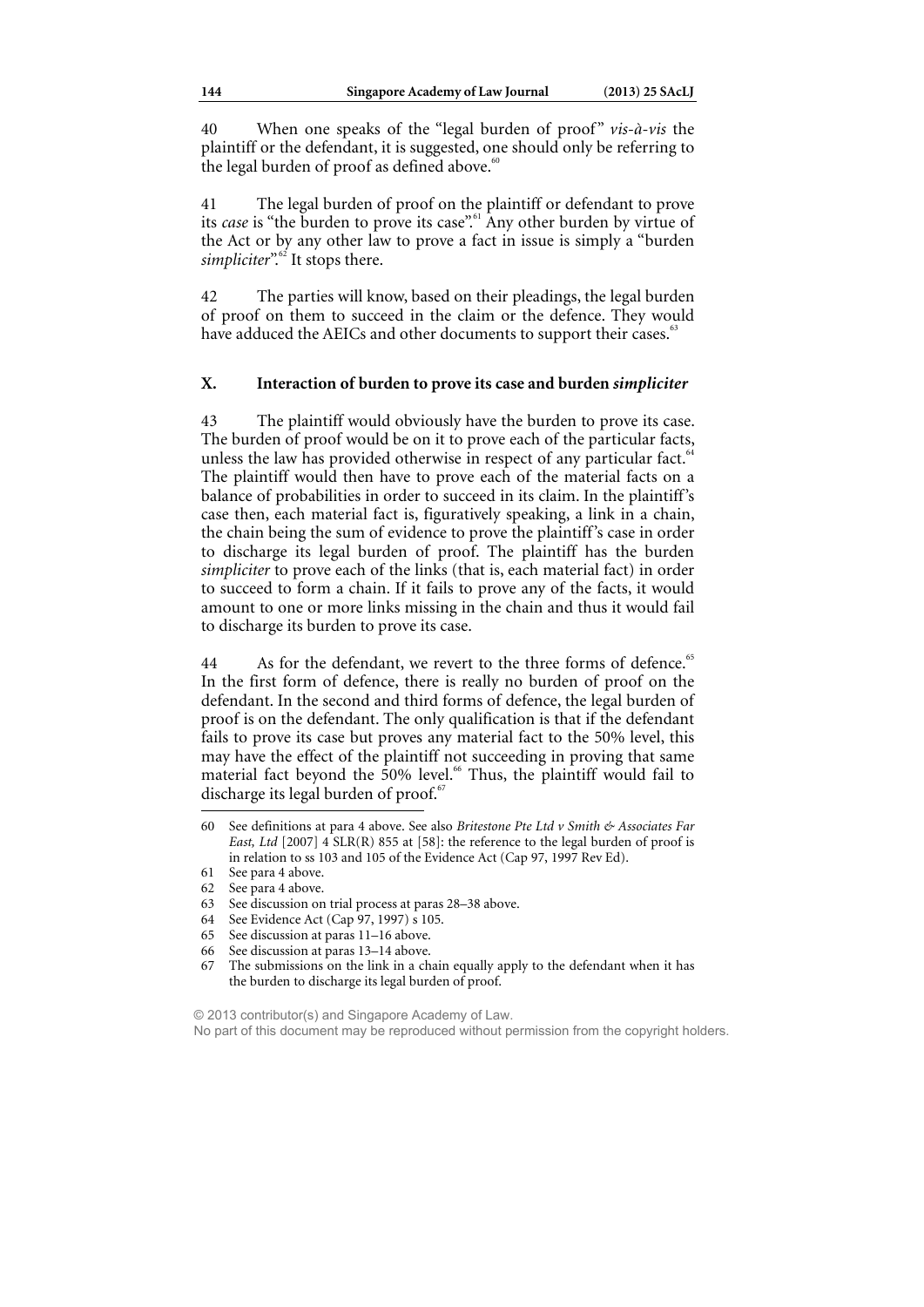45 From this perspective, any party who wishes to prove the existence of a fact must necessarily have the burden to prove that fact – this is the burden *simpliciter*. 68 On top of that, there is always a burden on the plaintiff or the defendant to prove its case.<sup>69</sup>

46 Finally, it must be remembered that the legal burden of proof must be discharged on a balance of probabilities, that is, the civil standard.<sup>7</sup>

### **XI. Application of "burden to prove its case" and "burden**  *simpliciter***" to a hypothetical contractual claim**

47 We can now test the interaction of "burden to prove its case" and the "burden *simpliciter*" by way of a simple contract claim.

48 A plaintiff may claim the existence of a contract and a breach by non-performance by the defendant. The legal burden of proof is thus on the plaintiff to show that there is a contract and there is non-performance by the defendant. In the first form of defence, the only legal burden of proof would be on the plaintiff to prove its case. All that the defendant has to do is cast doubts on the plaintiff's case that there is no contract or no breach, so that the plaintiff does not succeed on a balance of probabilities – that is, the plaintiff's case then is "not proved".

49 In the second form of defence, the defendant may seek to show its version of the facts that there was no contract in existence or no breach. In such a situation, the defendant would have the legal burden to prove its version of events. If it succeeds, then the plaintiff's case would not be proved on a balance of probabilities if this was a material fact to make out the plaintiff's case. However, even if the defendant fails to succeed but if it has brought any material fact to a level of 50% of proof, though the defendant fails to prove that fact, the plaintiff would also have failed to prove its case on a balance of probabilities.<sup>71</sup>

50 In the third form of defence, the defendant may take the further step of asserting a case where it seeks to avoid the contract, for example, on the basis of misrepresentation or mistake. In such a case, the legal burden of proof<sup> $2$ </sup> to prove the misrepresentation or mistake will be on the defendant.

<sup>68</sup> See Evidence Act (Cap 97, 1997 Rev Ed) s 105; see also para 4 above.

<sup>69</sup> See definition at para 4 above.

<sup>70</sup> See definition at para 4 above.

<sup>71</sup> See discussion at paras 13–14 above.

<sup>72</sup> As defined in para 4 above.

<sup>© 2013</sup> contributor(s) and Singapore Academy of Law. No part of this document may be reproduced without permission from the copyright holders.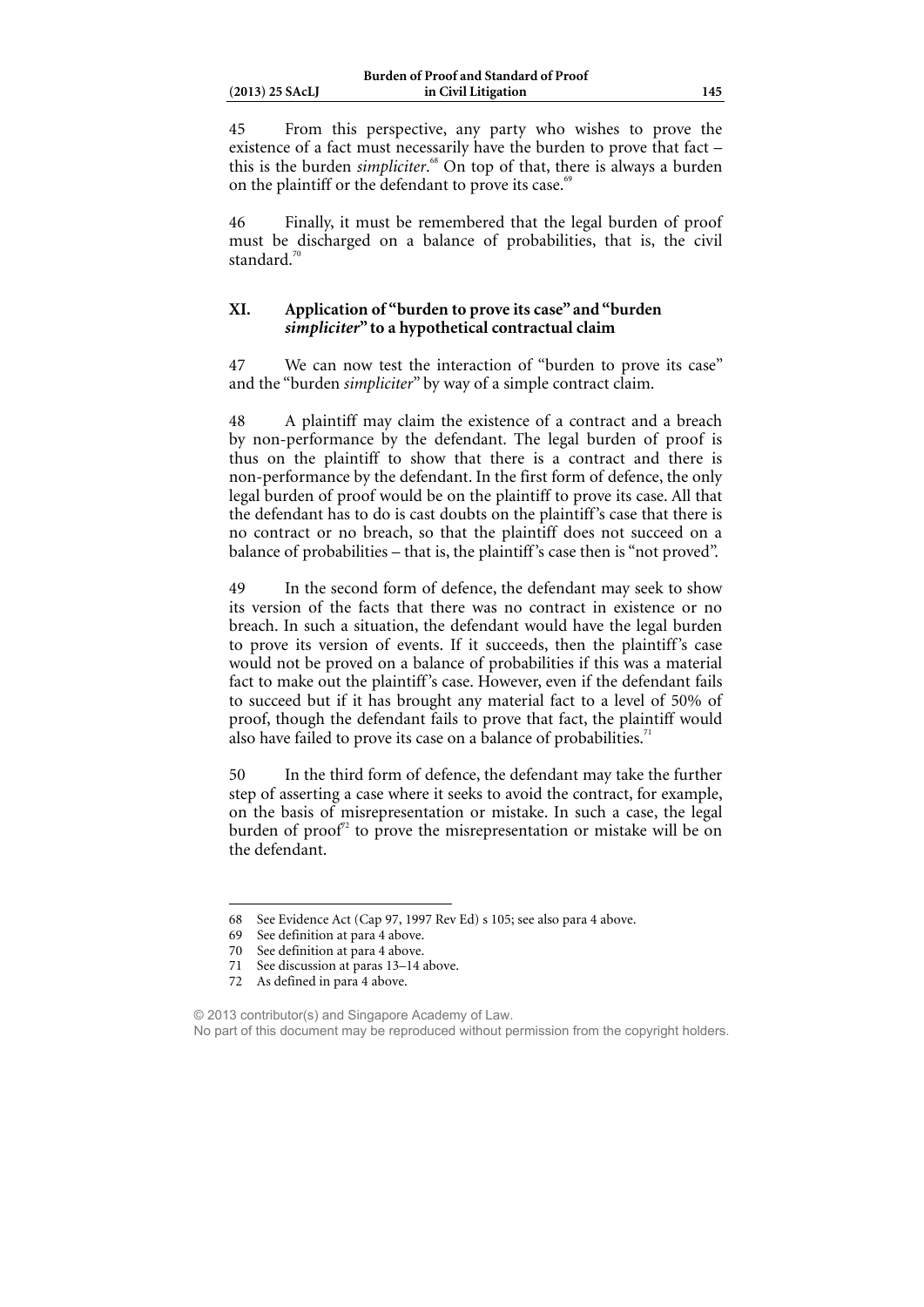51 In the above example, if the plaintiff succeeds in proving the existence of a contract and the breach thereof, and if there is no other evidence or defence, the plaintiff must succeed. However, if the defendant has put up a particular defence of misrepresentation or mistake and it succeeds in proving this defence, then notwithstanding the existence of the contract and breach thereof, the contract is liable to be set aside. The defendant would still succeed in the case.

## **XII. Presumptions**<sup>73</sup> **and legal burden of proof**

52 The article shall now consider presumptions and their effect on the legal burden of proof. When considering presumptions, it is important to note whether the court "may" presume or "shall" presume, or whether it is "conclusive proof".<sup>74</sup>

53 Section  $116^{75}$  of the Act, for example, prescribes the situations where the court "may presume" the existence of certain facts. In truth, this section does not put any form of burden of proof on any party, though it appears under the heading "Burden of Proof" in the Act. All s 116 provides for is to give the court the *discretion* to presume or infer

For an in-depth analysis of presumptions, see further Gopal S Chaturvedi, *Field's Commentary on Law of Evidence* vol 1 (Delhi Law House, 12th Ed, 2008 Reprint) at pp 380–409. See also an illuminating discussion on presumptions: A T Denning, "Presumptions and Burden" (1945) 61 LQR 379.

- 74 See Evidence Act (Cap 97, 1997 Rev Ed) s 4. This position is equally applicable to presumptions under common law: see further Colin Tapper, *Cross & Tapper on Evidence* (Oxford University Press, 12th Ed, 2010) at pp 133–136. In respect of certain documents, the Evidence Act has provided that the court "shall presume" when the stipulated conditions are met: see Evidence Act (Cap 97, 1997 Rev Ed) ss 81–92.
- 75 Section 116 of the Evidence Act (Cap 97, 1997 Rev Ed) states:
	- The court may presume the existence of any fact which it thinks likely to have happened, regard being had to the common course of natural events, human conduct, and public and private business, in their relation to the facts of the particular case.

For a full discussion see Gopal S Chaturvedi, *Field's Commentary on Law of Evidence* vol 4 (Delhi Law House, 12th Ed, 2008 Reprint) at pp 3982–4209.

© 2013 contributor(s) and Singapore Academy of Law.

<sup>73</sup> In this article, presumptions are referred to only to show the incidence of the legal burden of proof and whether there is any "shifting" in the loose sense. Therefore there will not be an in-depth analysis of presumptions, as that is not within the purview of this article. The term "presumption" is defined in s 4 of the Evidence Act (Cap 97, 1997 Rev Ed) as follows:

 $-(1)$  Whenever it is provided by this Act that the Court may presume a fact, it may either regard such a fact as proved unless and until it is disproved, or may call for proof of it.

<sup>(2)</sup> Whenever it is directed by this Act that the court shall presume a fact, it shall regard such fact as proved unless and until it is disproved.

<sup>(3)</sup> When one fact is declared by this Act to be conclusive proof of another, the court shall, on proof of the one fact, regard the other as proved, and shall not allow evidence to be given for the purpose of disproving it.

No part of this document may be reproduced without permission from the copyright holders.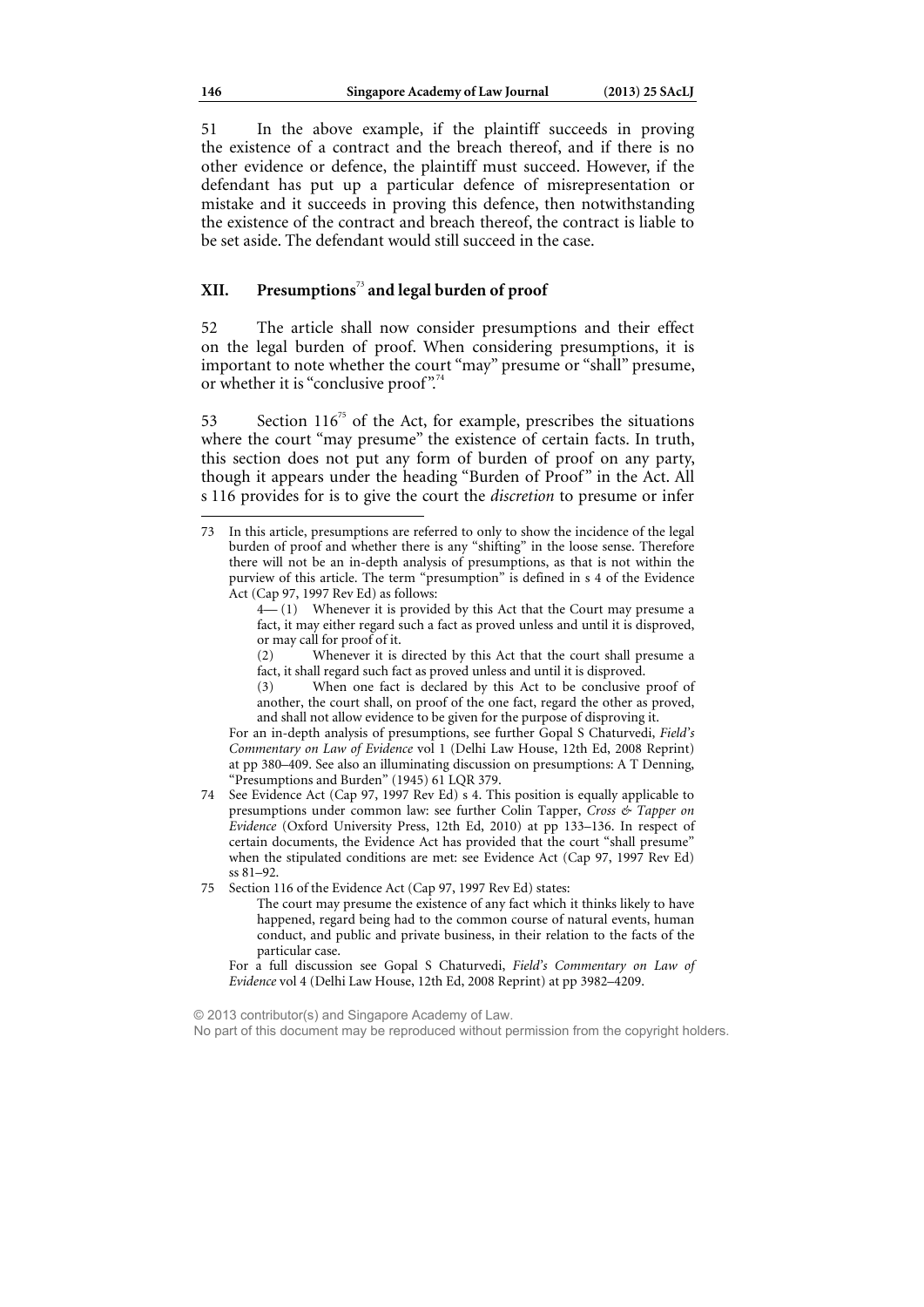| $(2013)$ 25 SAcLJ |  |  |
|-------------------|--|--|

ֺ

the existence of certain facts if certain other facts were proved. The party, who has the burden to prove the prerequisite facts for such an inference to be made, still has to prove that particular fact, which is the prerequisite. $76$ 

54 Presumptions, as a matter of law or as a matter of fact, presume the existence of certain facts in the context of certain facts that are proved. Thus for the presumption to become applicable, the party would have the burden *simpliciter* to prove each of the relevant facts that would result in the application of the presumption.<sup>77</sup> If the presumption is conclusive and there is no provision for rebuttal, then the presumption cannot be rebutted.<sup>78</sup> If the presumption is rebuttable, then the burden *simpliciter* would be on the party against whom the presumption is being made, to rebut the said presumption.

55 The article now briefly considers two presumptions that are in the category of "'shall presume unless rebutted", provided for in the Act<sup>79</sup> – that is, ss 108 and 113 – and a similar presumption at a common law in relation to the presumption of resulting trust.

#### 56 Section 108 of the Act states:

#### **Burden of proving fact especially within knowledge**

When any fact is especially within the knowledge of any person, the burden of proving that fact is upon him.

These words similarly apply to the presumptions under the Evidence Act, *ie*, *the pre-conditions to the presumption must be proved* for the presumption to become applicable.

© 2013 contributor(s) and Singapore Academy of Law. No part of this document may be reproduced without permission from the copyright holders.

<sup>76</sup> For a similar view in relation to the position under English law where the Evidence Act is not applicable, see Colin Tapper, *Cross & Tapper on Evidence* (Oxford University Press, 12th Ed, 2010) at pp 133–135.

<sup>77</sup> In the context of a common law presumption, Lord Nicholls in *Royal Bank of Scotland plc v Etridge (No 2)* [2001] UKHL 44 at [14] said:

Proof that the complainant placed trust and confidence in the other party in relation to the management of the complainant's financial affairs, coupled with a transaction which calls for explanation, will normally be sufficient, failing satisfactory evidence to the contrary, to discharge the burden of proof. *On proof of these two matters* the stage is set for the court to infer that, in the absence of a satisfactory explanation, the transaction can only have been procured by undue influence. [emphasis added]

<sup>78</sup> See, for *eg*, ss 81 – 92 of the Evidence Act (Cap 97, 1997 Rev Ed).

<sup>79</sup> We will consider the presumptions in ss 108 and 113 of the Evidence Act (Cap 97, 1997 Rev Ed). There are other rebuttable presumptions that exist at common law, in particular, in equity to which the same submissions herein equally apply – for *eg*, presumption of advancement – *Low Gim Siah v Low Geok Khim* [2007] 1 SLR(R) 795; presumption of resulting trust – *Lau Siew Kim v Yeo Guan Chye*   $[2008]$  2 SLR(R) 108.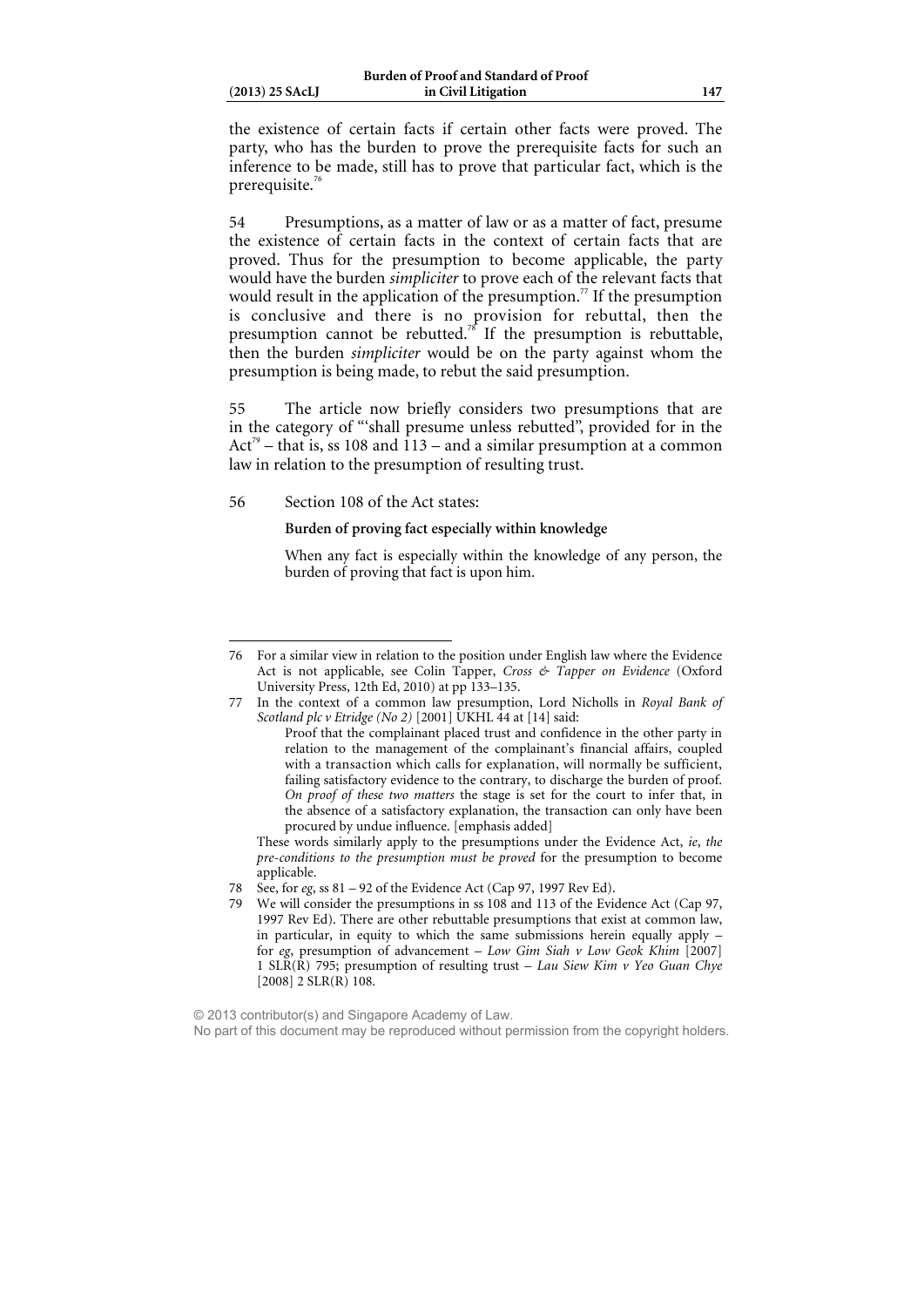*Illustration* 

(*a*) When a person does an act with some intention other than that which the character and circumstances of the act suggest, the burden of proving that intention is upon him.

(*b*) *A* is charged with travelling on a railway without a ticket. The burden of proving that he had a ticket is on him.

57 This section puts the burden *simpliciter* on the party, especially within whom the particular knowledge would lie. For s 108 to come into play, the party – that is, the plaintiff who has the legal burden of proof – would have to prove everything within its case, including the inference from its evidence that unless there is rebuttal evidence from the other side, the inference of knowledge as asserted by the plaintiff would prevail.

58 Section 108 removes the necessity for a plaintiff to prove what would be impossible for it to do.<sup>80</sup> Thus, it places the burden *simpliciter* on the opposite party – that is, the defendant – to prove a fact "especially within the knowledge" of the defendant.

59 If the defendant fails to positively prove a different knowledge, and thus fails to discharge the burden *simpliciter*, then the plaintiff would succeed in its assertion of the fact as being within the defendant's knowledge. The role of s 108, then, is to merely assist in providing the link in the evidence to enable the plaintiff to discharge its legal burden of proof.<sup>81</sup>

60 Section 113 of the Act shall now be considered.<sup>82</sup> Take the case of a plaintiff pleading a breach of fiduciary duty by the defendant. Additionally, assume that the plaintiff asserts that the defendant as such fiduciary was in a position of active confidence and had failed to act in

<sup>80</sup> As to when this presumption becomes applicable see *Surender Singh s/o Jagdish Singh v Li Man Kay* [2010] 1 SLR 428 at [217]–[222], in particular, see [217] where it is said that s 108 "cannot apply when the fact or facts are such that they are capable of being known also by a person other than the defendant".

<sup>81</sup> This analysis is in line with the illustrations to s 108 of the Evidence Act (Cap 97, 1997 Rev Ed). In particular, illustration (*a*) shows that if a plaintiff has adduced the evidence to prove that a person has done an act with a particular intention and that the evidence shows from its character and circumstances that such an intention can be suggested, then the burden of proof is on the defendant to suggest a contrary intention when the fact is especially within the knowledge of the defendant.

<sup>82</sup> Section 113 of the Evidence Act (Cap 97, 1997 Rev Ed) (excluding the illustrations) states:

Where there is a question as to the good faith of a transaction between parties, one of whom stands to the other in a position of active confidence, the burden of proving the good faith of the transaction is on the party who is in a position of active confidence.

<sup>© 2013</sup> contributor(s) and Singapore Academy of Law.

No part of this document may be reproduced without permission from the copyright holders.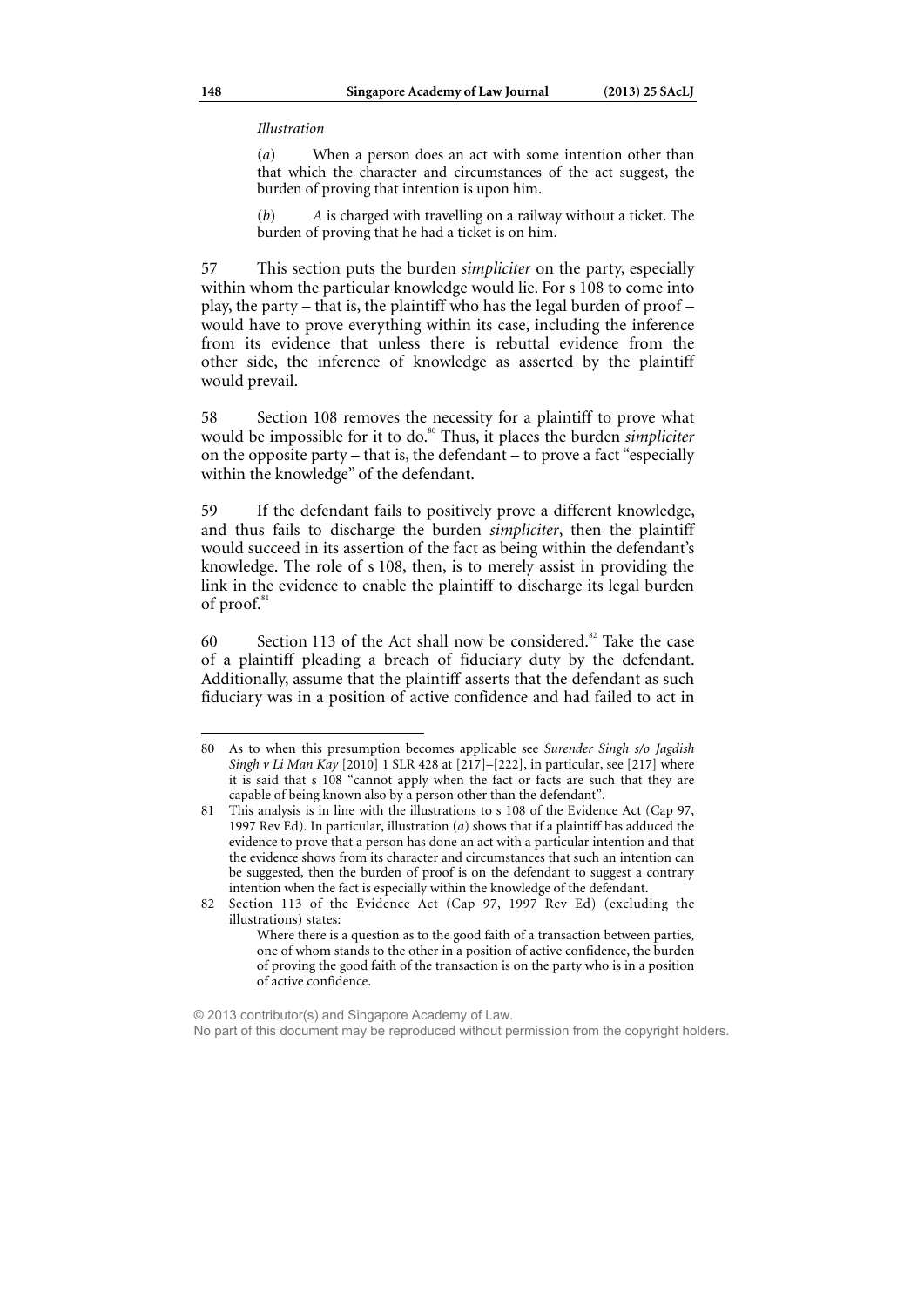$\overline{a}$ 

good faith. The defendant then seeks to take the position that the defendant had acted in good faith.

61 In such a case, the plaintiff would have to prove the existence of the fiduciary relationship whereby the defendant stood in a position of active confidence.<sup>83</sup> When this is proved, the plaintiff would have satisfied its case. The plaintiff would not have to prove the absence of good faith. The reason for this is that s 113 of the Act only requires the plaintiff to prove the existence of the relationship of "active confidence" and the plaintiff would have succeeded in proving the absence of good faith if no evidence was forthcoming from the defendant.<sup>84</sup>

62 The law has thus intervened to assist the plaintiff in the plaintiff's case. The burden *simpliciter* is now placed on the defendant to show that there was good faith. If the defendant fails to adduce evidence to prove positively that there was good faith, then the law, by virtue of s 113 of the Act, would deem that the defendant acted in bad faith. The Act has specifically made it clear that the plaintiff would be deemed to have succeeded in showing absence of good faith by the defendant's failure to prove otherwise.

63 The analysis above applies to all presumptions under the Act, as well as to other presumptions at common law or in equity.<sup>8</sup>

64 The common law presumption relating to resulting trust shall now be considered, as lately it has received increasing attention. It is settled law that the presumption of resulting trust is a rebuttable presumption of law.<sup>86</sup>

85 For a full discussion, see A T Denning, "Presumptions and Burdens" (1945) 61 LQR 379; Colin Tapper, *Cross & Tapper on Evidence* (Oxford University Press, 12th Ed, 2010) ch 3.

© 2013 contributor(s) and Singapore Academy of Law. No part of this document may be reproduced without permission from the copyright holders.

<sup>83</sup> If the plaintiff fails to prove "active confidence", then the presumption in s 113 of the Evidence Act (Cap 97, 1997 Rev Ed) will not apply: see *Lai Kwee Lan v Ng Yew Lay* [1989] 2 SLR(R) 252.

<sup>84</sup> Section 113 of the Evidence Act (Cap 97, 1997 Rev Ed) is a presumption that arises where there is a relationship of "active confidence" between the parties to the dispute: see Gopal S Chaturvedi, *Field's Commentary on Law of Evidence* vol 4 (Delhi Law House, 12th Ed, 2008 Reprint) at p 3931. Where s 113 is not applicable, the burden would lie on the person asserting bad faith: see *Tat Seng Machine Movers Pte Ltd v Orix Leasing Singapore Ltd* [2009] 4 SLR(R) 1101, in particular, at [76]; see also *Red Bull GmbH v Sun Mark Ltd* [2012] EWHC 1929 (Ch). However, when there is special relationship, the common law (*ie*, equity) also follows a presumption similar to s 113: see, for *eg*, *National Westminster Bank plc v Morgan* [1985] 1 AC 686, especially the judgment of Lord Scarman; *Royal Bank of Scotland plc v Etridge (No 2)* [2001] UKHL 44, especially *per* Lord Nicholls at [13] and [19].

<sup>86</sup> *Lau Siew Kim v Yeo Guan Chye* [2008] 2 SLR(R) 108 at [46]. "Presumptions of law are, in reality, rules of law, and part of the law itself, the Court may draw the inference whenever the requisite facts are before it": see Gopal S Chaturvedi, *Field's*  (*cont'd on the next page*)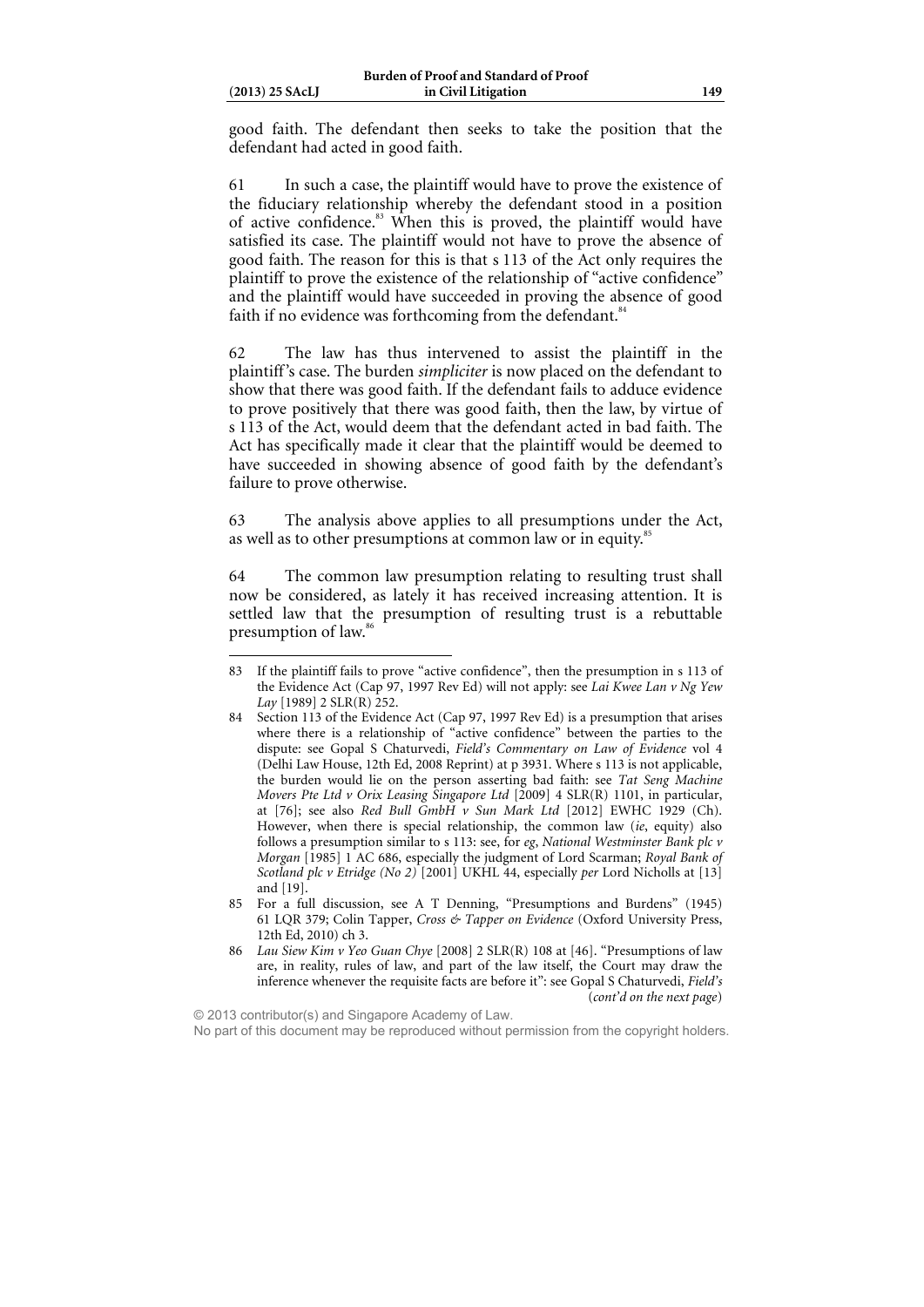65 The position in law on the legal burden of proof, in respect of the presumption of resulting trust, was settled by the Court of Appeal in *Lau Siew Kim v Yeo Guan Chye*: 87

> In addition, it should also be noted that the actual *effect* of the presumptions of resulting trust and advancement relates to the *burden of proof* in the particular case. As Abella J in *Pecore* astutely noted:

> > If the presumption of advancement applies, an individual who transfers property into another person's name is presumed to have intended to make a gift to that person. The burden of proving that the transfer was not intended to be a gift is on the challenger to the transfer. If the presumption of resulting trust applies, the transferor is presumed to have intended to retain the beneficial ownership. The burden of proving that a gift was intended is on the recipient of the transfer.

[emphases in original]

66 Thus, in a typical situation, proof of payment of the purchase price by A for the purchase of the property in the name of B, is a prerequisite for a resulting trust in favour of  $A$ .<sup>88</sup> The legal burden of proof is on party A, who is asserting the existence of a resulting trust to establish that he provided the purchase price.<sup>89</sup>

67 Once the presumption of resulting trust is applied, the party – that is, B in the example – in seeking to challenge the presumption, in fact, bears the legal burden and not an evidential burden.<sup>91</sup>

68 The reason is simple: once the presumption of resulting trust has come into place, unless the party seeking to rebut the presumption adduces evidence on a balance of probabilities, that is, the civil standard, it cannot displace the presumption. That is because the party seeking to rebut the resumption has the *legal burden of proof.*<sup>91</sup> There is no question of party B in the aforesaid example seeking to adduce evidence based on an "evidential burden", to seek to show that the presumption is proved to less than a balance of probabilities. There is no such possibility.

*Commentary on Law of Evidence* vol 1 (Delhi Law House, 12th Ed, 2008 Reprint) at p 388, para 4.

1

© 2013 contributor(s) and Singapore Academy of Law. No part of this document may be reproduced without permission from the copyright holders.

<sup>87 [2008] 2</sup> SLR(R) 108 at [57].

<sup>88</sup> *Lau Siew Kim v Yeo Guan Chye* [2008] 2 SLR(R) 108.

<sup>89</sup> *Lau Siew Kim v Yeo Guan Chye* [2008] 2 SLR(R) 108.

<sup>90</sup> However, see the Hong Kong case of *Lee Tso Fong v Kwok Yai Sun* [2008] 4 HKC 36 at [23] where the contrary position was taken, that the evidential, and not legal burden, is placed on such party. This Hong Kong case was cited with approval in *United Overseas Bank v Giok Bie Jao* [2012] SGHC 56. For a full discussion on the legal burden of proof and evidential burden, see paras 78–89 below.

<sup>91</sup> *Lau Siew Kim v Yeo Guan Chye* [2008] 2 SLR(R) 108 at [57].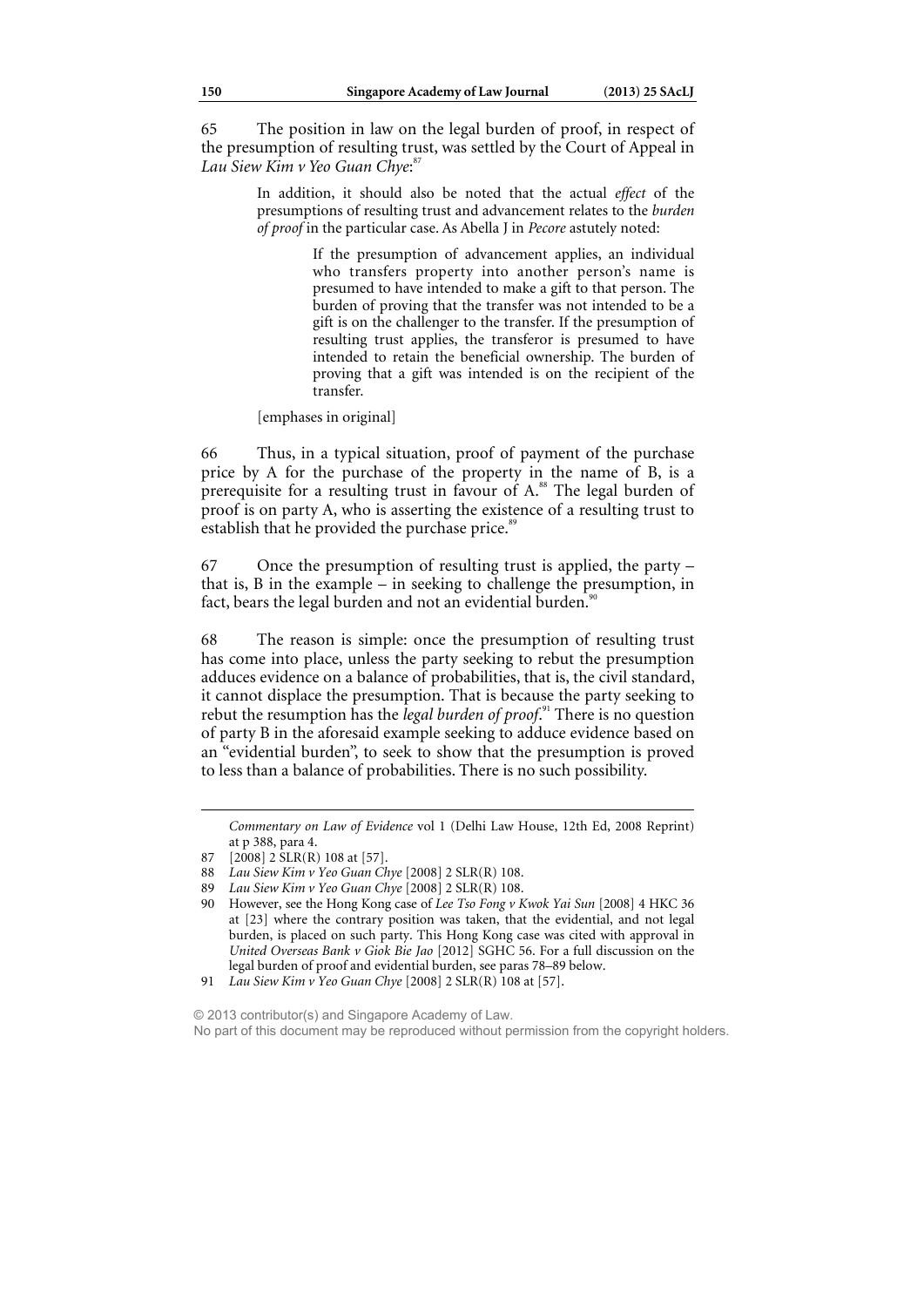69 Party B must now prove with facts on the civil standard that there is no resulting trust. For example, party B can assert that there was consideration given by party B for the transfer, or that it was a gift to party B. There is no burden on party A to say it was not a gift. The legal burden of proof is on party B.

70 Thus the position under the law is that when the presumption of resulting trust applied, the legal burden of proof, and not just the "evidential burden", falls on the party disputing the resulting trust to displace the presumption. This is then exactly a position similar to that provided in s 113 of the Act. $92$ 

71 Having considered the mechanics of presumptions, whatever the nature of presumptions, it can be noted that they do not shift any burden (whether the legal burden or evidential burden). The application of a presumption, in fact, presumes the party as having proved what is presumed. If it is a rebuttable presumption, the other party must now adduce evidence to rebut, failing which the first party succeeds. There is no shifting of the legal burden of proof. The legal burden of proof has been placed on the parties based on their pleaded cases at the outset of the trial. It did not and cannot shift while the trial is progressing.

### **XIII.** Shifting of burden of proof and evidential burden<sup>93</sup>

72 We now consider the issue relating to the so-called "shifting" of the burden of proof. The trial process<sup>94</sup> as described above must be borne in mind to appreciate whether there is any "shifting".

94 See discussion at paras 28–38 above.

<sup>92</sup> The contrary position that it is merely an evidential burden, and not a legal burden that is imposed on the party challenging the presumption of resulting trust, was approved in *United Overseas Bank v Giok Bie Jao* ("*United Overseas Bank*") [2012] SGHC 56 at [18], where the judge cited the Hong Kong case of *Lee Tso Fong v Kwok Wai Sun* ("*Lee Tso Fong*") [2008] 4 HKC 36 at [22]–[23]. It is humbly submitted that the position taken in *United Overseas Bank* is incorrect and is inconsistent with *Lau Siew Kim v Yeo Guan Chye ("Lau Siew Kim*") [2008] 2 SLR(R) 108 at [57]. It is unfortunate that the learned judge, having referred to *Lau Siew Kim* at [52]–[55], failed to refer to [57], which is in total contradiction to the position taken in the Hong Kong case of *Lee Tso Fong* on the issue of legal burden or evidential burden to discharge the presumption of resulting trust.

<sup>93</sup> For a discussion on "evidential burden", see Colin Tapper, *Cross & Tapper on Evidence* (Oxford University Press, 12th Ed, 2010) at pp 122–126.

<sup>© 2013</sup> contributor(s) and Singapore Academy of Law. No part of this document may be reproduced without permission from the copyright holders.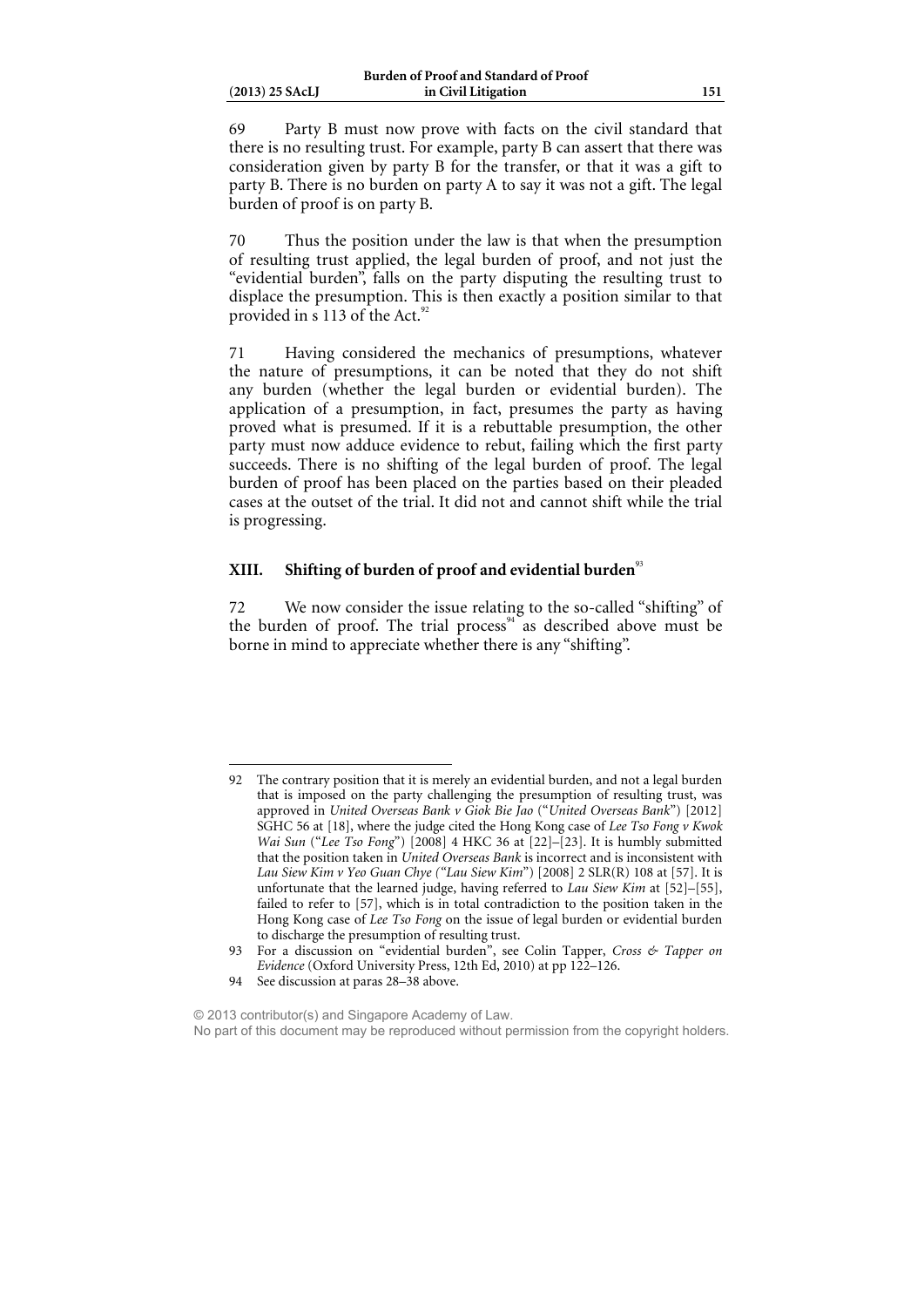73 The legal burden of proof never shifts.<sup>95</sup> The position on the so-called "shifting" was elaborated by the Court of Appeal in *Britestone*:<sup>96</sup>

> The term 'burden of proof' is more properly used with reference to the obligation to prove. There are in fact two kinds of burden in relation to the adduction of evidence. The first, designated the legal burden of proof, is, properly speaking, a burden of proof, for it describes the obligation to persuade the trier of fact that, in view of the evidence, the fact in dispute exists. *This obligation never shifts in respect of any fact, and only 'shifts'* in a manner of loose terminology when a legal presumption operates. The second is a burden of proof only loosely speaking, for it falls short of an obligation to prove that a particular fact exists. It is more accurately designated the evidential burden to produce evidence since, whenever it operates, the failure to adduce some evidence, whether in propounding or rebutting, will mean a failure to engage the question of the existence of a particular fact or to keep this question alive. As such, this burden can and will shift.<sup>[97]</sup> [emphasis added]

<sup>95</sup> See also *Cooperatieve Centrale Raiffeisen-Boerenleenbank BA, Singapore Branch v Motorola Electronics Pte Ltd* [2011] 2 SLR 63 at [31]; and *Currie v Dempsey* [1967] 2 NSWLR 532 at 532 and 539, *per* Walsh JA.

<sup>96</sup> Britestone Pte Ltd v Smith & Associates Far East, Ltd [2007] 4 SLR(R) 855 at [58]. See also *Cooperatieve Centrale Raiffeisen-Boerenleenbank BA, Singapore Branch v Motorola Electronics Pte Ltd* [2011] 2 SLR 63 at [31]; *Currie v Dempsey* [1967] 2 NSWLR 532 at 532 and 539, *per* Walsh JA. However, it is to be observed that the language of "shift" has been used in the Act on one occasion, when it talked about the legal burden of proof. This can be found in s 110 of the Evidence Act (Cap 97, 1997 Rev Ed). Section 110 reads:

When the question is whether a man is alive or dead, and it is proved that he has not been heard of for 7 years by those who would naturally have heard of him if he had been alive, the burden of proving that he is alive is shifted to the person who affirms it.

The Act provides that "the burden of proving … is *shifted to* the person who affirms it". It could have instead used "on" or "upon" in place of "shifted to". It is humbly submitted that the meaning of "shifted to" is either "on" or "upon". Gopal S Chaturvedi, *Field's Commentary on Law of Evidence* vol 1 (Delhi Law House, 12th Ed, 2008 Reprint) at p 3784 states: "[T]he burden of proving that he is alive is under [s 110 of the Act], *upon* him who asserts that he is alive" [emphasis added]. In fact, s 108 of the Indian Evidence Act 1872 (Act No 1 of 1872) [similar to s 110 of the Singapore Evidence Act] actually starts with "Provided that when the question". However, s 110 of the Evidence Act starts with "when" and the proviso words "Provided that" do not appear. In the Indian Evidence Act, the position of their s 108 (*ie*, s 110 of the Singapore Act) is in the form of a proviso to s 107 of the Indian Evidence Act (*ie*, s 109 of the Singapore Act), and therefore reading ss 107 and 108 of the Indian Evidence Act, it would seem that s 108 uses the words "shifted to": see Gopal S Chaturvedi, *Field's Commentary on Law of Evidence* vol 4 (Delhi Law House, 12th Ed, 2008 Reprint) at pp 3872–3874.

<sup>97</sup> See discussion at paras 8–10 above.

<sup>© 2013</sup> contributor(s) and Singapore Academy of Law. No part of this document may be reproduced without permission from the copyright holders.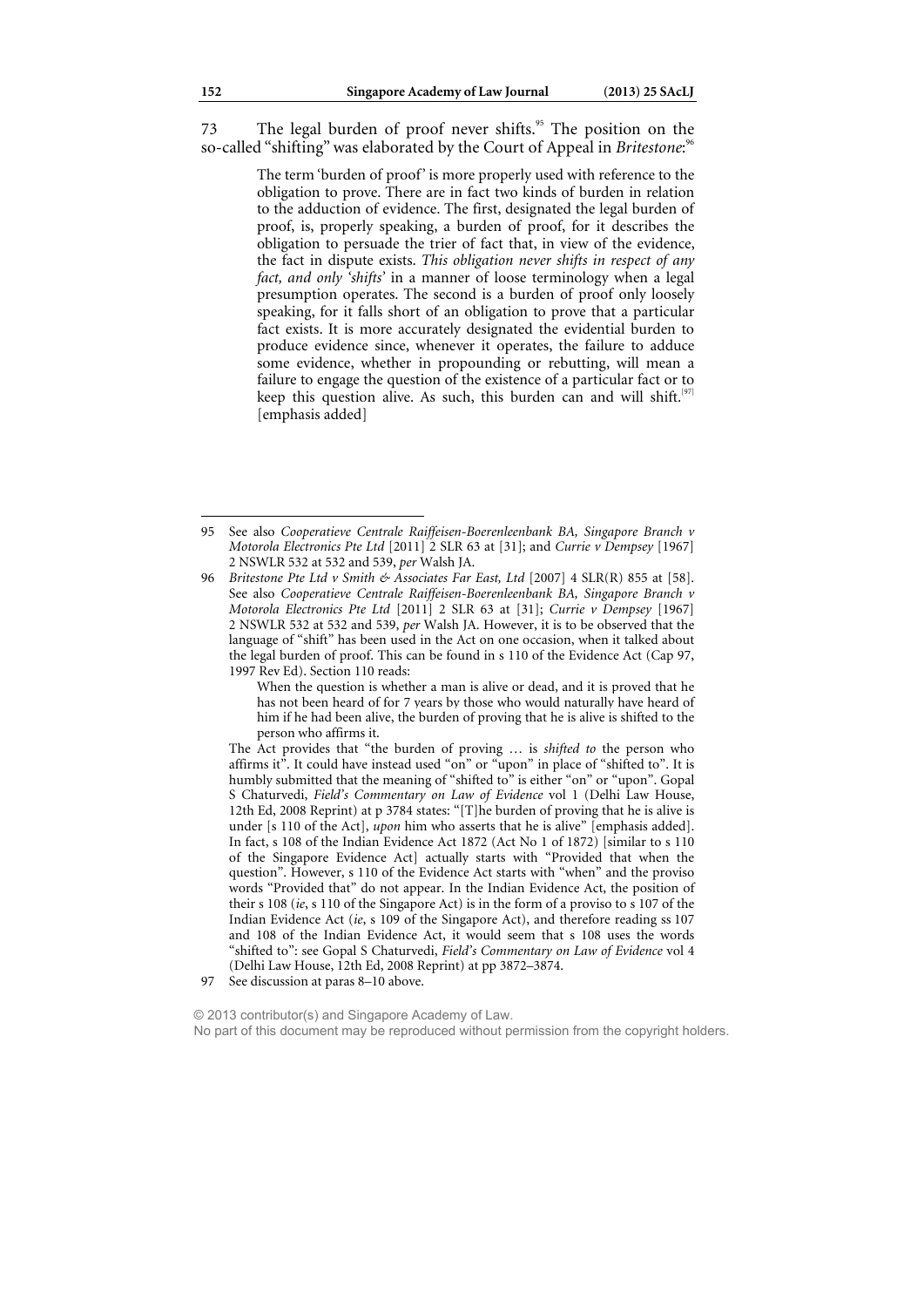| $(2013)$ 25 SAcLJ |  |
|-------------------|--|
|                   |  |

The Court of Appeal<sup>98</sup> then referred to what is designated a "legal" presumption".<sup>99</sup> It was of the view that by virtue of the application of a legal presumption in "loose terminology",<sup>100</sup> the burden "shifts".<sup>101</sup> Further, it also said that the "evidential burden"<sup>102</sup> is only, "loosely speaking", a burden of proof but not in the legal sense of the legal burden of proof. It was also said that the evidential burden "can and will shift".<sup>1</sup>

### **XIV. Presumptions and shifting of burden**

74 Bearing in mind the trial process,<sup>104</sup> one would immediately note that parties to the trial will not, at any point, be aware of any shifting of any burden. It would be better for practitioners to understand that all that they need to consider in any suit or proceeding is the incidence of the legal burden of proof, that is, the burden on a party to prove its case and/or and the burden *simpliciter*. This would be crystallised at the commencement of the trial, bearing in mind the pleadings, the law, the AEICs and the evidence placed before the court.

75 There is no shifting of the legal burden of proof when a presumption applies. The legal burden of proof on a plaintiff remains on it at all times.<sup>105</sup> By the application of the presumption, there is a burden *simpliciter* placed on the defendant. A shifting in such a case would mean that there was originally the burden placed on the plaintiff, which now, at a certain point of time during the proceedings, had shifted to the defendant. That is not the case.

76 From the outset, the plaintiff in its pleaded case would have the application of all presumptions based on the facts of the case applying to it, whether by virtue of the Act or other rules of law. The plaintiff, bearing in mind the applicable presumptions, would prove its case up to the point of the presumption becoming applicable. Then, the presumption would come into play to complete the plaintiff's pleaded case.

77 The burden of proof would then be on the defendant to rebut the presumption. This burden *simpliciter* on the defendant never shifted

 $\overline{a}$ 

© 2013 contributor(s) and Singapore Academy of Law.

<sup>98</sup> Britestone Pte Ltd v Smith & Associates Far East, Ltd [2007] 4 SLR(R) 855 at [58].

<sup>99</sup> Britestone Pte Ltd v Smith & Associates Far East, Ltd [2007] 4 SLR(R) 855 at [58].

<sup>100</sup> *Britestone Pte Ltd v Smith & Associates Far East, Ltd* [2007] 4 SLR(R) 855 at [58].

<sup>101</sup> *Britestone Pte Ltd v Smith & Associates Far East, Ltd* [2007] 4 SLR(R) 855 at [58].

<sup>102</sup> *Britestone Pte Ltd v Smith & Associates Far East, Ltd* [2007] 4 SLR(R) 855 at [58].

<sup>103</sup> Britestone Pte Ltd v Smith & Associates Far East, Ltd [2007] 4 SLR(R) 855 at [58].

<sup>104</sup> See discussion at paras 28–38 above.

<sup>105</sup> See *Cooperatieve Centrale Raiffeisen-Boerenleenbank BA, Singapore Branch v Motorola Electronics Pte Ltd* [2011] 2 SLR 63 at [31]; see discussion at paras 72–73 above.

No part of this document may be reproduced without permission from the copyright holders.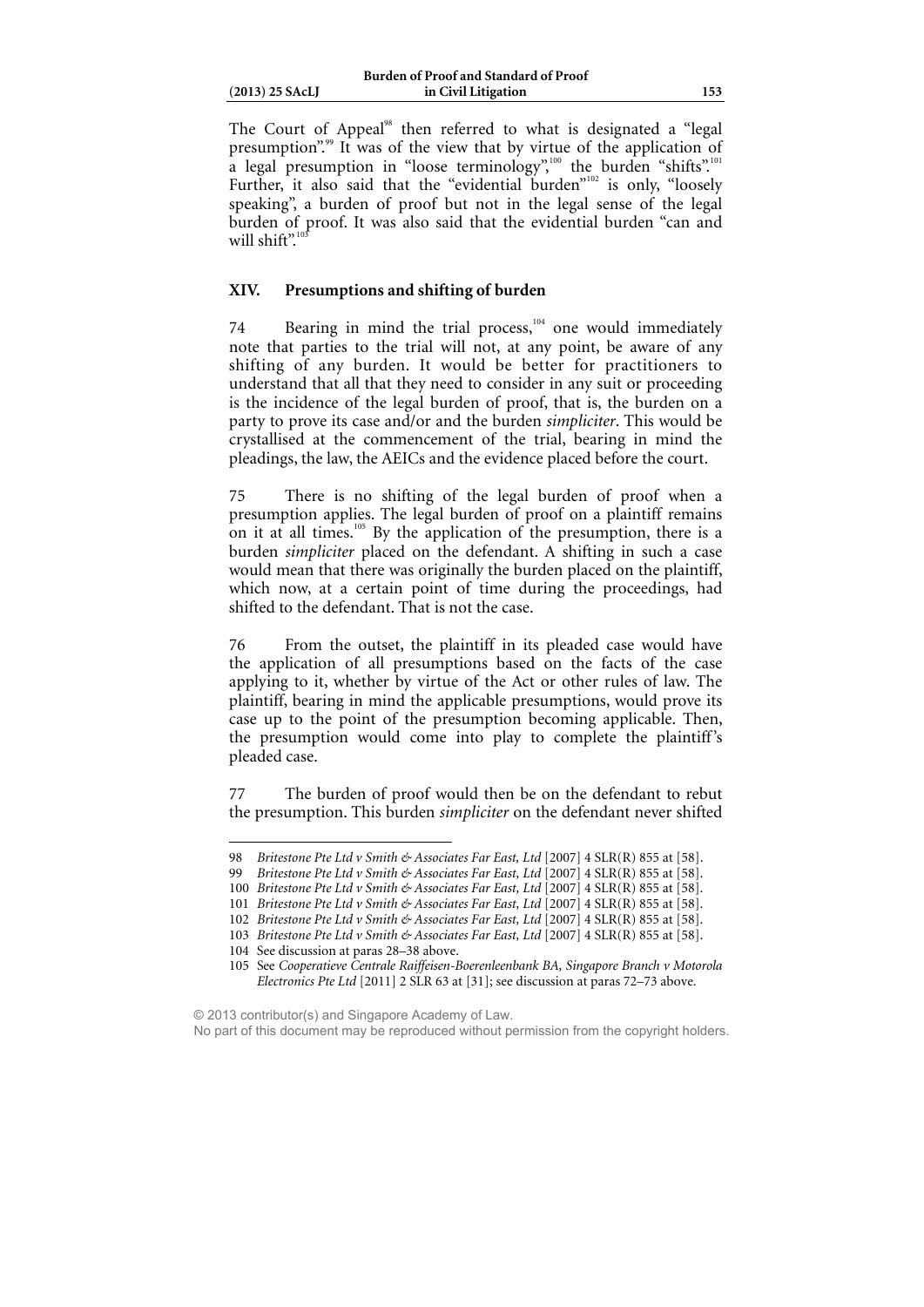from the plaintiff. The presumption was never a burden on the plaintiff in the first place. It was there for the plaintiff to use to its advantage to discharge its legal burden of proof, so long as the plaintiff proved the existence of the facts, which is a prerequisite to the presumption becoming applicable.

### **XV. Legal burden of proof and evidential burden of proof**

78 The party on whom the legal burden of proof rests has the legal obligation to adduce evidence to the civil standard to discharge its burden to prove its case and/or the burden *simpliciter*. Thus it is of paramount importance in litigation to determine who bears the legal burden of proof on any matter.

79 In the normal course of events, both parties to the suit would be adducing evidence to support their respective positions.<sup>106</sup> In that process, one party would seek to make its evidence more credible than that of the other party's. In litigation, there will be this continuing tension from the start to the end of the trial. The judge would have to make his decision at the end of the trial as to his finding on the evidence and whom he believes.

80 It is in analysing this process of adduction of evidence to satisfy the legal burden of proof that sometimes one speaks of an "evidential burden".<sup>107</sup> Used in this sense, all it means is that the party with the legal burden of proof has, simultaneously, the obligation or burden *to adduce*  evidence.<sup>108</sup> It is not of any additional use to term the obligation an "evidential burden". The legal burden of proof already encompasses such an obligation.

81 The term "evidential burden" is also used in contradistinction to the term "legal burden of proof". Commonly, judges say that the party with the legal burden of proof on the particular facts has proved its case to a *prima facie* level. At this point the judge would also indicate that the evidential burden, and not the legal burden, shifts to the opposite party to rebut the *prima facie* case.<sup>10</sup>

 $\overline{a}$ 

© 2013 contributor(s) and Singapore Academy of Law.

<sup>106</sup> See discussion on the trial process at paras 28–38 above.

<sup>107</sup> See, for *eg*, *Asia Hotel Investments Ltd v Starwood Asia Pacific Management Pte Ltd* [2005] 1 SLR(R) 661, in particular, [124]–[127] and [139].

<sup>108</sup> See discussion at paras 17–27 above.

<sup>109</sup> See, for *eg*, *John While Springs (S) Pte Ltd v Goh Sai Chuah Justin* [2004] 3 SLR(R) 596, in particular, [5]–[6]. Bearing in mind the trial process – see paras 28–38 above – it will be clear that no party to the trial would be aware as to when such an evidential burden shifted to it. The observation of the judge would not be known to the parties. See also *Wee Yue Chew v Su Sh-Hsyu* [2008] 3 SLR(R) 217 at [7].

No part of this document may be reproduced without permission from the copyright holders.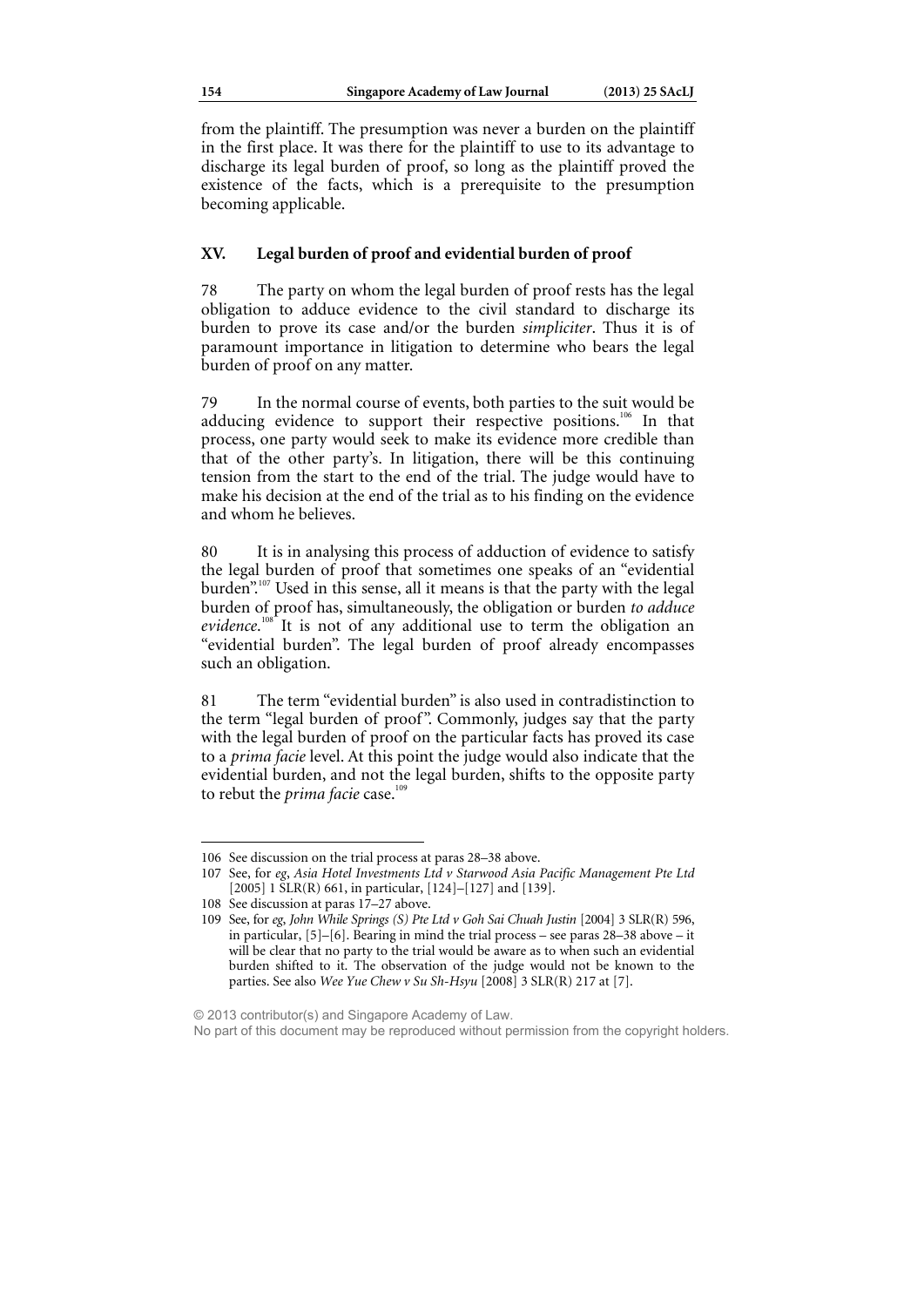82 What is meant in such a case is that the first party's case would be believed if the opposite party did not produce evidence to rebut the first party's evidence. If the opposite party produces evidence to make the first party's evidence less believable, then it may succeed in reducing the first party's case to less than *prima facie*, that is, 50–50 or less.<sup>11</sup>

83 In such a situation, the opposite party in fact has no evidential *burden*. There is no such burden imposed by law. It is a party's tactical decision whether to produce evidence to the contrary.<sup>111</sup>

84 More importantly, the opposite party would not, at any point of time, know that the evidence of the first party has reached the *prima facie* level.<sup>112</sup> At best, the judge, in watching the trial progress, may note – as Belinda Ang J noted astutely in *Wee Yue Chew v Su Sh-Hsyu*113 – that "the evidential burden shifts or alternates from one party to the next in the progress of a trial according to the nature and strength of the evidence offered in support or in opposition of the main fact to be established".

85 *In his mind*, the judge can take the view that a plaintiff may have made out a *prima facie* case at some stage. In such a case, in the judge's mind there would be an obligation on the defendant to rebut the plaintiff's case, failing which a decision may be entered in favour of the plaintiff. Such a situation can only arise when the defendant had submitted a "no case to answer".

86 Nobody in the trial would know what is on the judge's mind. None of the parties to the trial would be privy to the judge's assessment and weighing of the evidence during the trial. Further, it can be seen from the actual trial process<sup>115</sup> that no one who is a party to the proceedings would be aware of any evidential burden shifting to it. Neither would such a party be able to tailor its evidence accordingly.<sup>1</sup>

87 When the judge is making a finding at the end of the trial, $117$ there is no question of asserting that the evidential burden shifted to the other party. It is merely a matter of saying that, having heard both sides,

<sup>110</sup> That is, "not proved": see discussion at paras 96–103 below.

<sup>111</sup> See discussion on the trial process at paras 28–38 above.

<sup>112</sup> See discussion on the trial process at paras 28–38 above.

<sup>113 [2008] 3</sup> SLR(R) 212 at [7].

<sup>114</sup> See the full discussion on trial process and "no case to answer" at paras 28–38 above.

<sup>115</sup> See discussion on trial process at paras 28–38 above.

<sup>116</sup> From the discussion on trial process at paras 28–38 above, it can be noted that the evidence (by way of affidavits of evidence-in-chief) is crystallised at the time the trial commences.

<sup>117</sup> The trial ends either at the "no case to answer" stage or after both sides close their cases.

<sup>© 2013</sup> contributor(s) and Singapore Academy of Law.

No part of this document may be reproduced without permission from the copyright holders.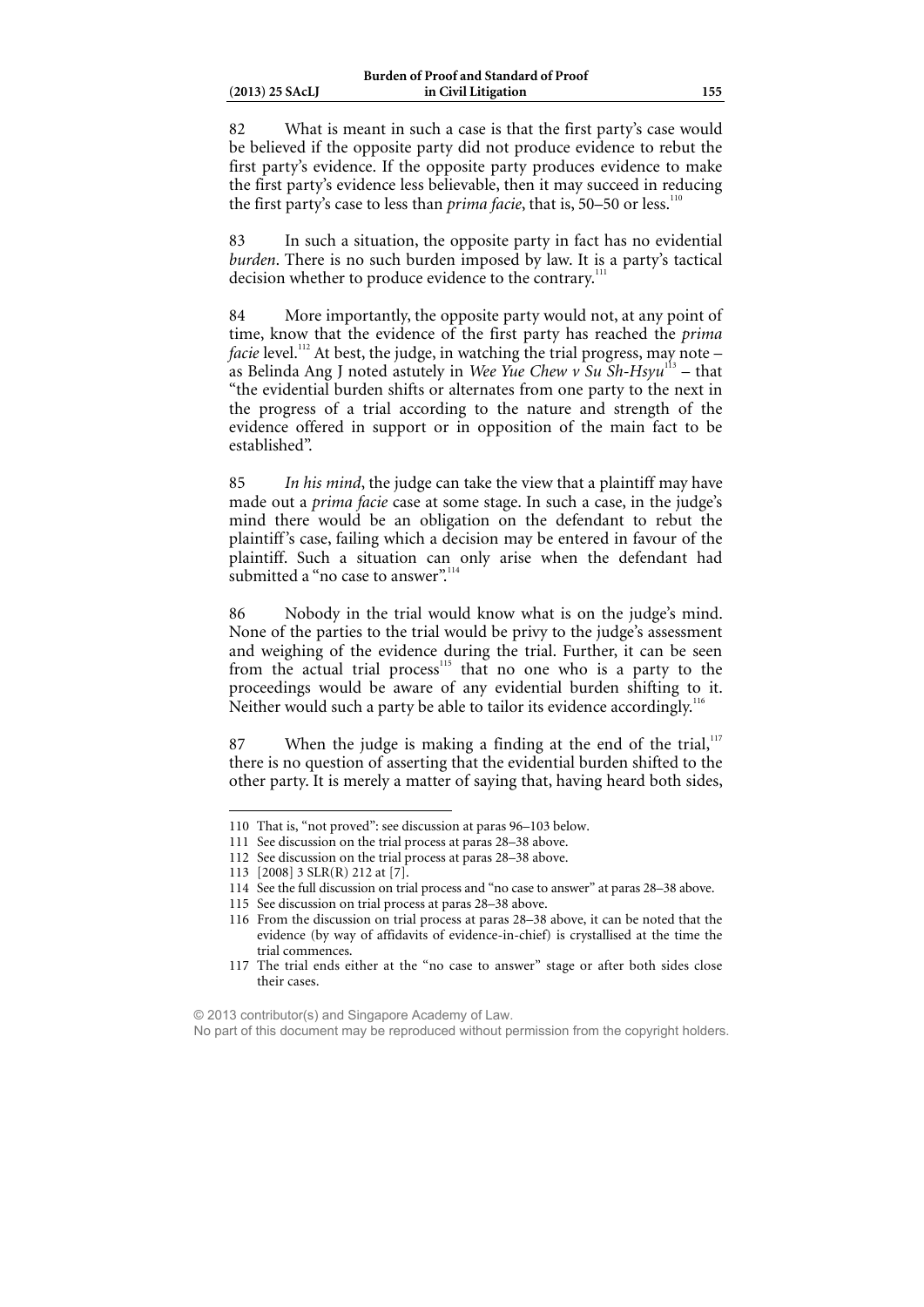one party's evidence has reached the level to discharge its legal burden of proof. The other party did not succeed in making the first party's case "not proved" or in discharging its own legal burden of proof.<sup>118</sup> There is no shifting of any "evidential burden". This, at best, would be the observation of the judge on an *ex-post-facto* basis.

88 Serious confusion can arise when judges in cases speak of the "evidential burden".<sup>119</sup> Is the judge saying that the evidential burden is on the other party, in the sense that it now has the legal burden of proof and thus the evidential burden? Or is the judge merely saying that regardless of the legal burden of proof, the party with the evidential burden now has to produce evidence or fail? Either of these notions serves no purpose but to confuse.

89 When one speaks of the "evidential burden to produce evidence",<sup>120</sup> there is in fact no such burden on any party except on the party with the legal burden of proof.<sup>121</sup> There is no other burden imposed by law on any party in law to produce evidence.<sup>122</sup> It is the inherent right of the defendant at all times to discredit the case of the plaintiff and *vice versa*. It is a misnomer to call this inherent right an "evidential burden". The defendant does not have any burden in such a case to prove anything. The plaintiff has the "legal burden of proof". All the defendant needs to do is to discredit the plaintiff's case. It can do this by simply cross-examining and discrediting the plaintiff's witnesses. It is the defendant's decision whether to adduce any evidence or not. There is no *burden* imposed on it.<sup>12</sup>

<sup>118</sup> See further discussion at paras 11–16 above.

<sup>119</sup> In the first place, the term "evidential burden" is not even used in the Evidence Act. The term has been observed to lead to error. Sir Nicholas Browne-Wilkinson VC in *Brady (Inspector of Taxes) v Group Lotus Car Cos plc* [1987] 2 All ER 674 at 687 observed that, in his "experience, every time the phrase 'evidential burden' is used it leads to error". It is submitted that this term is better discarded, so that when one speaks of a burden of proof, all there is in mind is the legal burden of proof and nothing more.

<sup>120</sup> *Britestone Pte Ltd v Smith & Associates Far East, Ltd* [2007] 4 SLR(R) 855 at [58].

<sup>121</sup> See discussion at paras 17–27 above.

<sup>122</sup> In practice, the defendant would not have any burden on it in the first form of defence. However, almost invariably, the defence taken by the defendant in such a situation would be the second form of defence, *ie*, either prove facts contrary to the plaintiff's or, in that process, ensure that the plaintiff does not succeed in discharging its legal burden of proof. For the importance in practice to plead by way of the second form of defence and not just the first form, see *Seng Swee Leng v Wong Chong Weng* [2011] SGCA 64 at [33], [37]–[38]. If the defendant pleads in the second or third form of defence, then it would have imposed on it the legal burden of proof: see further paras 11–16 above.

<sup>123</sup> The author believes this is what has been referred to as the evidential burden or "tactical burden": see *Anti-Corrosion Pte Ltd v Berger Paints Singapore Pte Ltd*  [2012] 1 SLR 427 at [37]. See also Colin Tapper, *Cross and Tapper on Evidence*  (Oxford University Press, 12th Ed, 2010) at p 126.

<sup>© 2013</sup> contributor(s) and Singapore Academy of Law. No part of this document may be reproduced without permission from the copyright holders.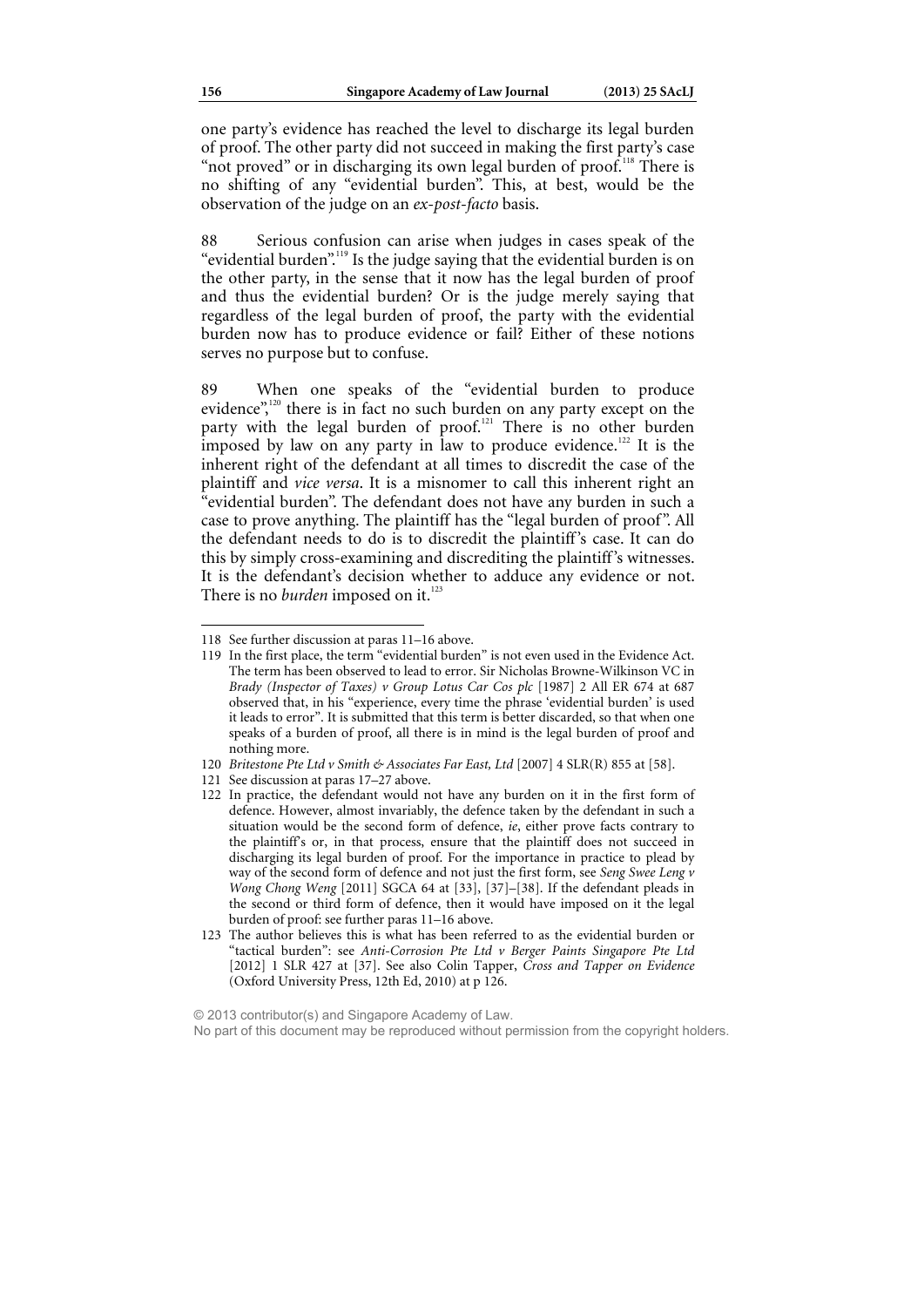### **XVI. Conclusion on burden of proof**

90 The question of whether a party has a burden imposed on it arises at the time of the pleadings of the case.<sup>124</sup> The plaintiff would have the burden to prove its case and the burden *simpliciter*. To discharge the burden to prove its case, there is a burden *simpliciter* on it to prove each material fact on a balance of probabilities.<sup>125</sup> This position does not and cannot change during or after the trial. It is clearly fixed at the outset of the trial.

91 If during the trial one party – for example, the plaintiff – adduces credible evidence to support its case, then subsequently it is for the defence to adduce contrary evidence to rebut the evidence of the plaintiff. However, the position of the defendant to adduce contrary evidence is already fixed at the time of the commencement of the trial. The defendant cannot respond with new evidence or witnesses if these were not already in place (except with leave of court) in the form of documents and AEICs that have been exchanged between the parties just before the trial commenced.

92 When one speaks of "shifting of the evidential burden", it seems to postulate a situation where the defendant, after having heard the plaintiff's evidence in trial, would at a certain point in time know that there is shifted upon it the burden to rebut the credible evidence of the plaintiff. This does not happen during the trial process.<sup>1</sup>

93 Any purported "shifting" is, at best, a fiction. It is a fiction that appears in the reasoning process of the court on an *ex-post-facto* basis, with the benefit of hindsight. It would seem that when a judge makes such a comment about the purported "shifting", what he really has in mind is his observation at the end of the trial that, earlier during the trial, the party to whom the burden "shifted" had failed to rebut the same. It is then purely a reasoning justification of the judge for his conclusion on the evidence. There is, at most, only a "shifting" theoretically. Practically, the parties to the proceedings will not be aware of the same at the material time.

94 As for the term "evidential burden", it has no added value. It states the obvious, which exists as an obligation to adduce evidence to discharge the legal burden of proof, or to the inherent right of a party to

<sup>124</sup> See discussion at paras 39–42 above.

<sup>125</sup> Save that in the second form of defence, failing to prove the particular fact would mean the defence has not been made out as pleaded, but such defence may be proved to the level of 50% to ensure that the plaintiff is not able to discharge its burden of proof to more than 50%: see further paras 96–103 below.

<sup>126</sup> See discussion on trial process at paras 28–38 above.

<sup>© 2013</sup> contributor(s) and Singapore Academy of Law.

No part of this document may be reproduced without permission from the copyright holders.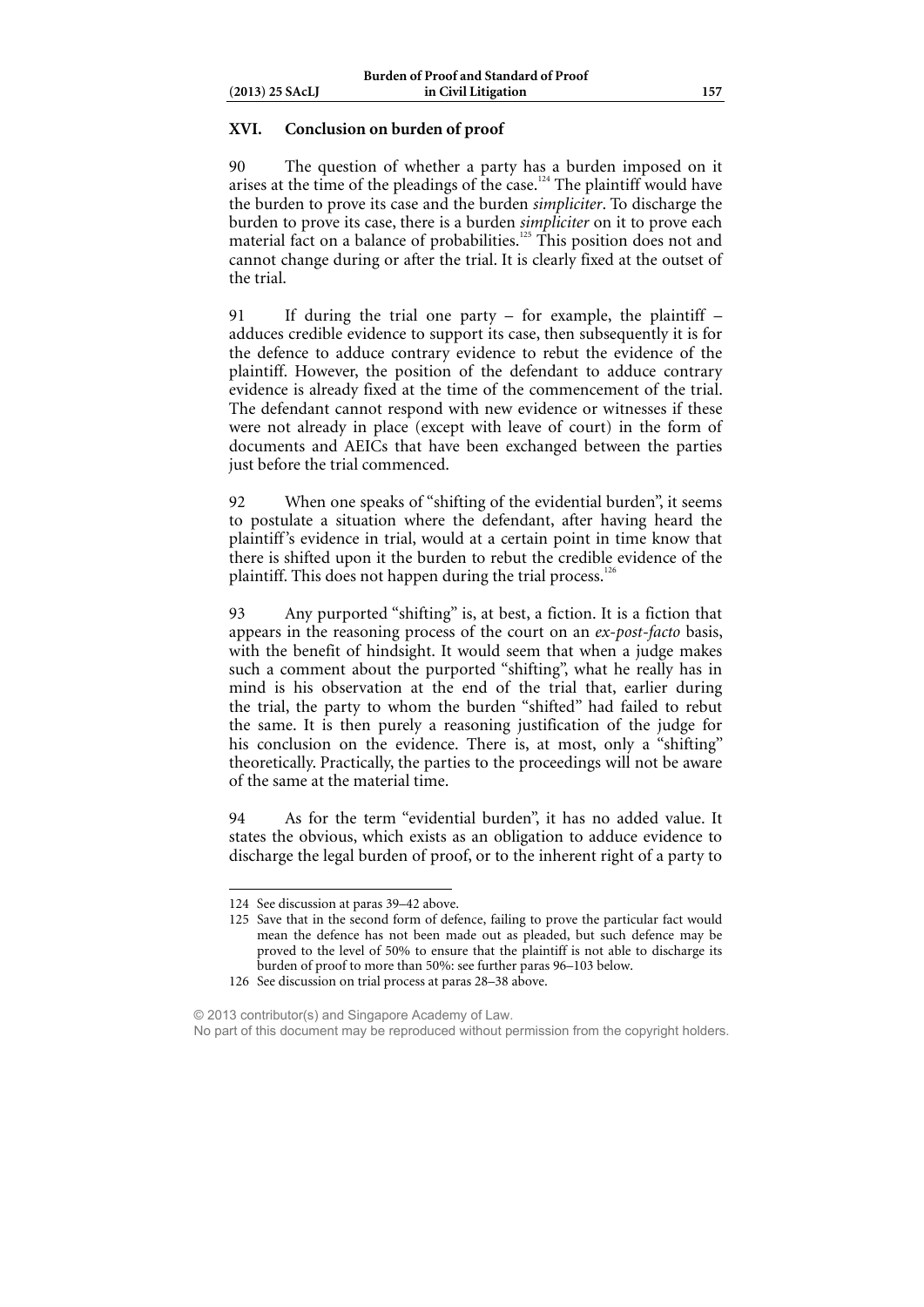discredit the evidence of the opposite party. In either case, the term "evidential burden" adds nothing of value.

95 It is time that the notions of "evidential burden", "shifting of evidential burden" or even a consideration on whom lies the "evidential burden", are discarded. Even presumptions do not shift any burden. All one needs to be clear about is the occurrence of the legal burden of proof. This burden never shifts. It is imposed by the Act on the parties, depending on the terms of the pleaded case and the applicable rules of law.

### **XVII. Standard of proof**

96 In a trial, a fact that is asserted must be proved.<sup>127</sup> A fact is only proved if it meets the standard of proof, that is, "the degree of persuasion which the tribunal must feel before it decides that the fact in issue did happen". $\frac{12}{12}$ 

97 The process as to whether or not a fact to be proved has happened was neatly described by Lord Hoffmann in the case of *In re B*:<sup>129</sup>

> If a legal rule requires a fact to be proved (a 'fact in issue'), a judge or jury must decide whether or not it happened. There is no room for a finding that it might have happened. The law operates a binary system in which the only values are zero and one. The fact either happened or it did not. If the tribunal is left in doubt, the doubt is resolved by a rule that one party or the other carries the burden of proof. If the party who bears the burden of proof fails to discharge it, a value of zero is returned and the fact is treated as not having happened. If he does discharge it, a value of one is returned and the fact is treated as having happened.

98 The judge has to so decide whether a fact has been proved in accordance with the provisions in ss  $3(3)$ ,  $3(4)$  and  $3(5)$  of the Act. Subsections  $3(3)$ ,  $3(4)$  and  $3(5)$  state:

### **'Proved'**

 $\overline{a}$ 

3(3) A fact is said to be 'proved' when, after considering the matters before it, the court either believes it to exist or considers its existence so probable that a prudent man ought, under the circumstances of the particular case, to act upon the supposition that it exists.

<sup>127</sup> See Evidence Act (Cap 97, 1997 Rev Ed) ss 103–105.

<sup>128</sup> *In re B (Children)* [2009] 1 AC 11 at [4], *per* Lord Hoffmann.

<sup>129</sup> *In re B (Children)* [2009] 1 AC 11 at [2], *per* Lord Hoffmann.

<sup>© 2013</sup> contributor(s) and Singapore Academy of Law.

No part of this document may be reproduced without permission from the copyright holders.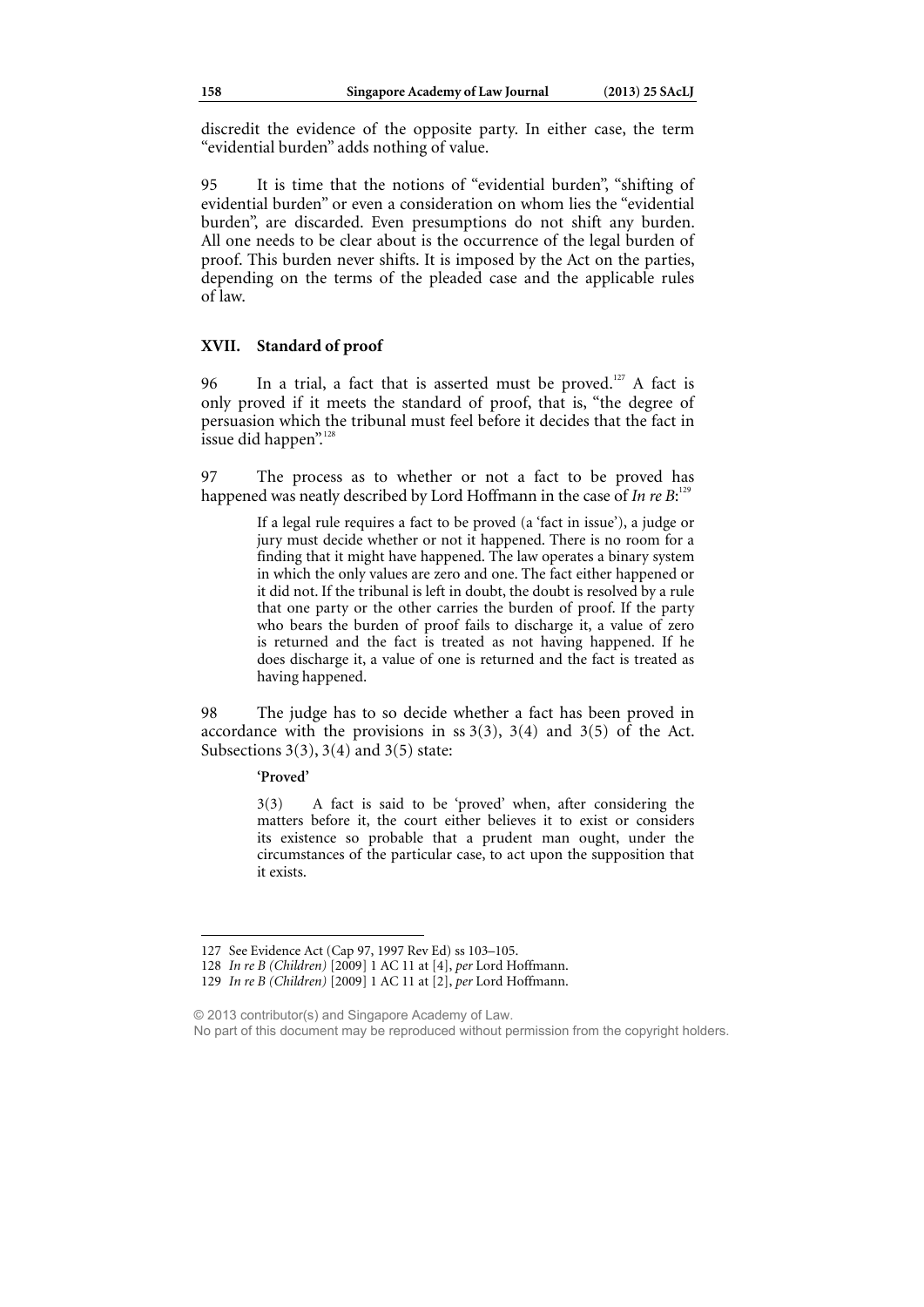#### **'Disproved'**

3(4) A fact is said to be 'disproved' when, after considering the matters before it, the court either believes that it does not exist or considers its non-existence so probable that a prudent man ought, under the circumstances of the particular case, to act upon the supposition that it does not exist.

#### **'Not proved'**

3(5) A fact is said to be 'not proved' when it is neither proved nor disproved.

 $\overline{a}$ 

99 The Court of Appeal in *Loo Chay Sit* construed these provisions and lucidly interpreted the said provisions of the Act: $130$ 

> In so far as the statutory definitions in s 3 of the Evidence Act are concerned, we would also add the following observations. First, where the party asserting a particular fact has discharged his burden of proof on a balance of probabilities (in civil suits) to allow the court to make the finding that a particular fact *exists*, that fact is 'proved'. Secondly, where the party seeking to challenge a particular fact sought to be proved by the opposing party adduces sufficient evidence to allow the court to make the finding that the fact does not exist, the said fact is 'disproved'. Now, it is equally possible that the party seeking to challenge the particular fact sought to be proved by the opposing party has proven a fact *mutually exclusive* from the fact sought to be proved by the opposing party. In this case, the fact sought to be proved by the opposing party has also been disproved. In other words, the party adduces sufficient evidence for the court to make a finding that Fact X exists and since Fact X and the fact sought to be proved by the opposing party, Fact Y, are mutually exclusive, Fact Y has been disproved.

> Thirdly, a finding that a particular fact is 'not proved' is not the same as a finding that the fact is 'disproved' … The finding that a particular fact has been 'disproved' is an affirmative finding as to the non-existence of that fact. Likewise, the finding that the fact has been 'proved' is an affirmative finding as to the existence of the fact. It follows that the finding that the fact is 'not proved' means that no affirmative pronouncement as such is made by the court as to either its existence or non-existence …

> In a case where a fact is said to be 'not proved', the court is unable to say precisely how the matter stands because of a lingering doubt as to the existence *and* non-existence of the fact; put simply, the court is unable to decide one way or the other. The court thus refrains from making an affirmative pronouncement as to the existence or non-existence of the fact.

[emphases in original]

© 2013 contributor(s) and Singapore Academy of Law.

No part of this document may be reproduced without permission from the copyright holders.

<sup>130</sup> *Loo Chay Sit v Estate of Loo Chay Loo* [2010] 1 SLR 286 at [18]–[20].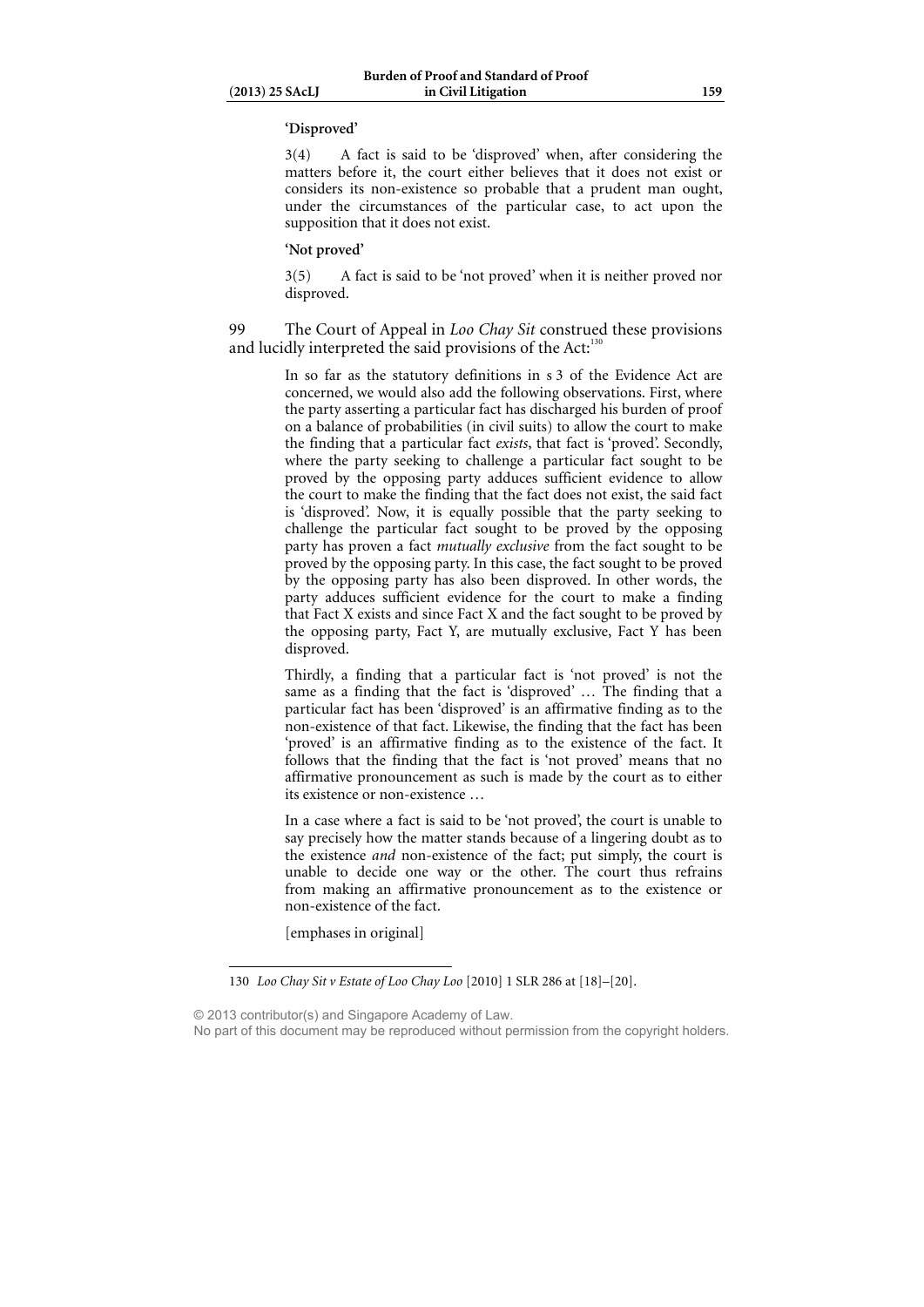100 Apart from what is "proved" or "disproved", what is to be noted is what is meant to be "not proved". In this article, "not proved" is referred to as proving at a level of 50–50 or less. A party seeking to discharge its legal burden of proof at the level of 50–50 or less would in fact "not prove" its case.

101 There is no other provision in the Act that touches upon the standard of proof; this is the only section that talks about the relevant standard. The Act does not refer to the standard of proof of beyond reasonable doubt for criminal cases, or to the balance of probabilities for civil cases. All that the Act refers to is what a "prudent man"<sup>131</sup> would consider, having regard to the circumstances of the particular case.

102 The Privy Council in the case of *Public Prosecutor v Yuvaraj*<sup>132</sup> stated that the applicable standard of proof was dependent on the nature of the proceedings.<sup>133</sup> In a criminal proceeding, the prudent man following the provisions of the Act would apply the standard of proof of beyond reasonable doubt. When the prudent man is sitting in a civil proceeding, he would apply the standard of proof that is on a balance of probabilities.

ֺ

 In their Lordships' view the relevant action to be taken by the prudent man upon the supposition that a particular fact does or does not exist to which the definitions refer is the determination of the judicial proceedings which will follow from a finding that the fact is proved or disproved as the case may be. The *Evidence Ordinance* applies to civil and to criminal proceedings alike and the definitions of 'proved' and 'disproved' draw no explicit distinction between facts required to be proved by the prosecution in criminal proceedings and facts required to be proved by a successful party to civil proceedings. Yet it cannot be supposed that the *Evidence Ordinance* intended by a provision contained in what purports to be a mere definition section to abolish the historic distinction, fundamental to the administration of justice under the common law, between the burden which lies upon the prosecution in criminal proceedings to prove the facts which constitute an offence beyond all reasonable doubt and the burden which lies upon a party in a civil suit to prove the facts which constitute his cause of action or defence upon a balance of probabilities.

<sup>131</sup> See Evidence Act (Cap 97, 1997 Rev Ed) ss 3(3)–3(4).

<sup>132 [1970] 2</sup> WLR 226.

<sup>133</sup> Lord Diplock in *Public Prosecutor v Yuvaraj* [1970] 2 WLR 226 at 231 said: The definitions in the *Evidence Ordinance* do not attempt to spell out explicitly the degree of probability for which a prudent man ought to look before he acts on the supposition that a fact does not exist. As a matter of common sense this must depend upon the nature of the action contemplated. A degree of probability sufficient to induce a prudent man to spend a dollar on the supposition that a fact did not exist might be insufficient to induce him to risk a million dollars. The definitions, however, contain no express identification of the action which the prudent man is to be assumed to have in contemplation.

<sup>© 2013</sup> contributor(s) and Singapore Academy of Law. No part of this document may be reproduced without permission from the copyright holders.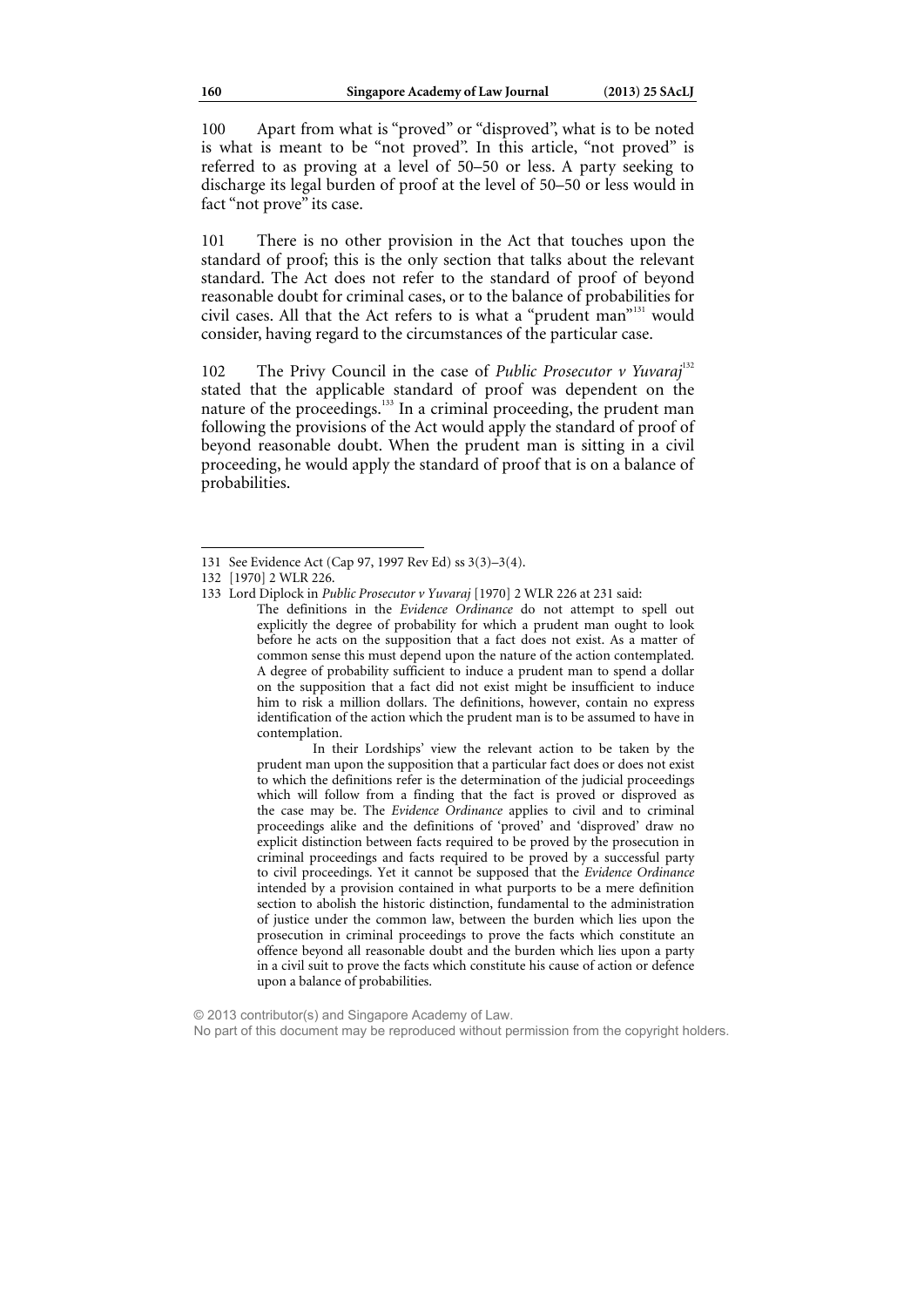103 Thus, it is established that the Act recognises two standards of proof: first, the criminal standard; and second, the civil standard.<sup>1</sup>

### **XVIII. Hybrid case**

104 Whatever the justification may be to incorporate the two standards of proof into one "*prudent man*", a new tension has now arisen in respect of a hybrid case.<sup>135</sup> Case law seems to indicate that a "higher degree" of proof, $136$  or even a "higher standard", $137$  is required.

105 An attempt will be made below to analyse precisely the standard of proof required in hybrid cases. There can be gleaned from case law three possibilities: first, the civil standard; second, the criminal standard; and third, the possibility of a standard between the civil standard and the criminal standard.

### **XIX. Civil standard for hybrid cases**

106 Recent case law in Singapore on the subject matter of hybrid cases seems to show the civil standard as the applicable standard, but opens the possibility of a third standard that may exist between the civil standard and criminal standard.

107 A good starting point is the case of *Yogambikai Nagarajah v*  Indian Overseas Bank<sup>138</sup> ("Yogambikai"). In this case, the Court of Appeal asserted that the standard of proof for forgery in civil cases is "the civil one". However, the Court of Appeal went on to state that there may be a higher degree of probability required or even a higher standard of proof:<sup>139</sup>

> The first observation we make in this context is that the burden of proof is on the party alleging the forgery. This raises the question of the standard of proof which the party has to satisfy. At one time, the authorities were unclear and espoused conflicting views as to whether the proper standard was the criminal standard or the ordinary civil standard (*per* Sir John Patterson in *Doe v Wilson* (1855) 14 ER 581 at 592 (PC)). In *Hornal v Neuberger Products Ltd* [1957] 1 QB 247, the *Court of Appeal of England adopted the latter approach but with a significant qualification*. The Court of Appeal interpreted the civil standard as one which varied depending on the gravity and

© 2013 contributor(s) and Singapore Academy of Law.

<sup>134</sup> This position is now recognised by the Court of Appeal in *Loo Chay Sit v Estate of Loo Chay Loo* [2010] 1 SLR 286 at [17].

<sup>135</sup> See definition at para 4 above.

<sup>136</sup> *Yogambikai Nagarajah v Indian Overseas Bank* [1996] 2 SLR(R) 774 at [39].

<sup>137</sup> *Yogambikai Nagarajah v Indian Overseas Bank* [1996] 2 SLR(R) 774 at [43].

<sup>138 [1996] 2</sup> SLR(R) 774.

<sup>139</sup> *Yogambikai Nagarajah v Indian Overseas Bank* [1996] 2 SLR(R) 774 at [39]–[43].

No part of this document may be reproduced without permission from the copyright holders.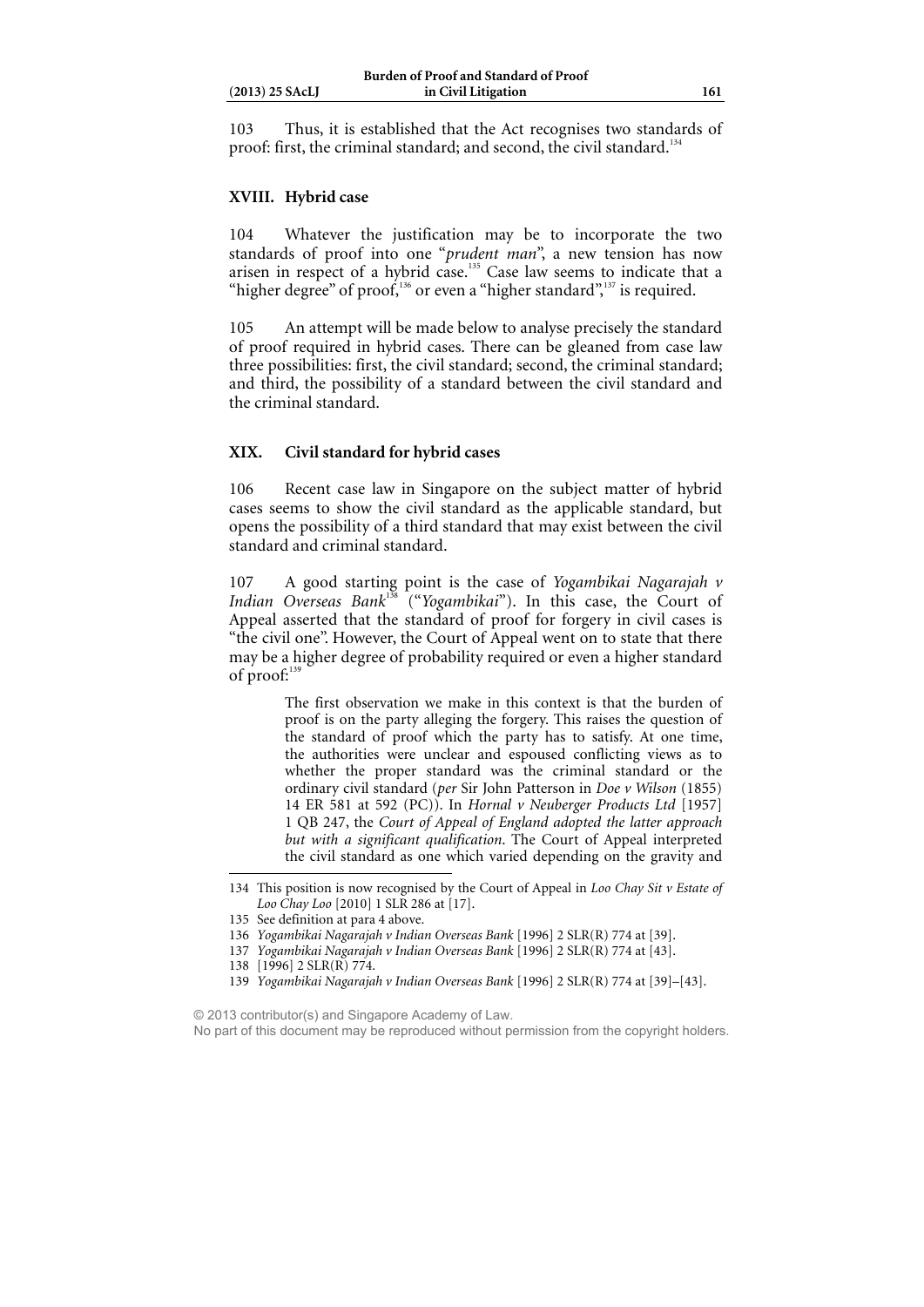seriousness of the allegation. *The more serious the allegation, the higher the required standard of proof.* In that case, there was a claim based on fraud. The trial judge held that on a balance of probability, a fraudulent misrepresentation had been made. However, he would not have been satisfied if the standard was the criminal standard of beyond reasonable doubt. Nevertheless, he was of the opinion that the correct standard to apply was the civil one. In the course of affirming the trial judge, Hodson LJ at 263 approved a passage from an earlier case of *Bater v Bater* [1951] P 35 where Denning LJ said (at 37):

> … So also in civil cases, the case may be proved by a preponderance of probability but there may be degrees of probability within that standard. The degree depends on the subject-matter. A civil court, when considering a charge of fraud, will naturally require for itself a *higher degree of probability* than that which it would require when asking if negligence is established. It does not adopt so high a degree as a criminal court, even when it is considering a charge of a criminal nature; but still it does require a degree of probability which is commensurate with the occasion.

…

Whatever the precise formula adopted and whatever the theoretical position may be, it has long been the practice in countries where the English system of law operates for the courts, in civil cases, to require *a high standard of proof* in cases where fraud is alleged.<sup>[140]</sup>

…

Nonetheless, as regards allegations of fraud, forgery or criminal conduct, the standard of proof is to be determined according to the approach in *Hornal*'s case. This much is clear from [88] of that judgment where it was said:

> This is not to say that inferences of this serious nature should be lightly made. The circumstantial evidence must be so compelling and convincing that *bearing in mind the high standard of proof* one is nevertheless satisfied that an inference of fraud is justified.

[emphases added in bold italics; emphases added by the Court of Appeal in italics]

108 The position was also adopted by the Court of Appeal in *Tang Yoke Kheng v Lek Benedict<sup>141</sup>* ("*Tang Yoke Kheng*"). The reasoning process in *Tang Yoke Kheng* also seems to say that hybrid cases are to be judged on the civil standard, but that the more serious the allegation the more

<sup>140</sup> Passage from *Nederlandsche Handel-Maatschappij Nv (Netherlands Trading Society) v Koh Kim Guan* [1959] MLJ 173 at 175.

<sup>141 [2005] 3</sup> SLR(R) 263.

<sup>© 2013</sup> contributor(s) and Singapore Academy of Law.

No part of this document may be reproduced without permission from the copyright holders.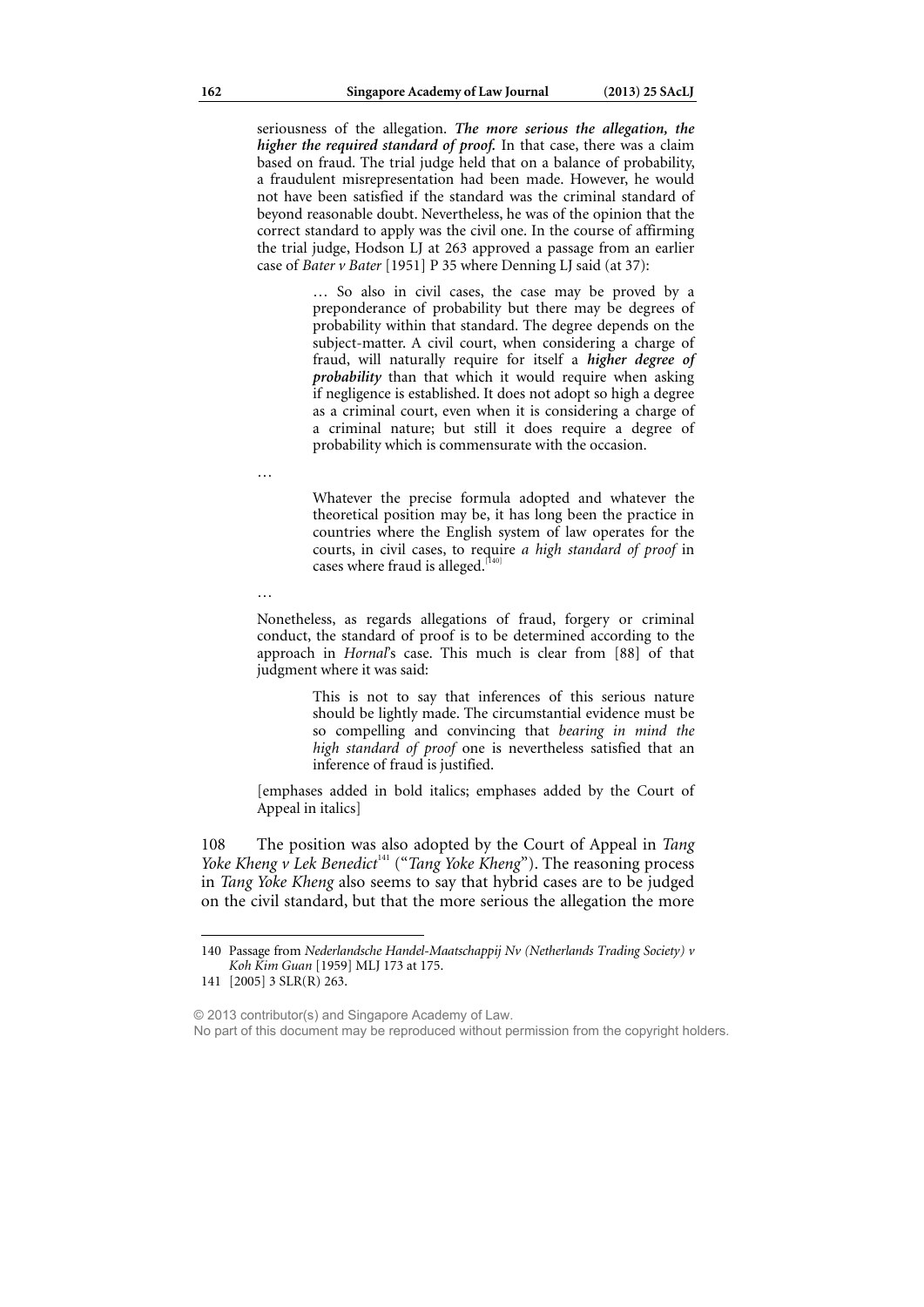| $(2013)$ 25 SAcLJ |  |
|-------------------|--|
|                   |  |

the party bearing the burden of proof has to do to establish its case. In particular, the Court of Appeal in *Tang Yoke Kheng* said:<sup>142</sup>

> But since fraud can also be the subject of a civil claim, the civil standard of proving on a balance of probabilities must apply because there is no known 'third standard' although such cases are usually known as 'fraud in a civil case' as if alluding to a third standard of proof. However, because of the severity and potentially serious implications attaching to a fraud, even in a civil trial, judges are not normally satisfied by that little bit more evidence such as to tilt the 'balance'. They normally require more … Therefore, we would reiterate that the standard of proof in a civil case, including cases where fraud is alleged, is that based on a balance of probabilities; *but the more serious the allegation, the more the party, on whose shoulders the burden of proof falls, may have to do if he hopes to establish his case.*[143] [emphasis added]

109 This position adopted in *Tang Yoke Kheng*<sup>144</sup> was subsequently accepted in *Chua Kwee Chen v Koh Choon Chin*<sup>145</sup> ("*Chua Kwee Chen*") where, in particular, having cited *Tang Yoke Kheng*, the court said:<sup>1</sup>

> This decision was, in fact, also cited in *Tang Yoke Kheng* … Indeed, I should add that reference may also be made to the following observation by Millett LJ (as he then was) at the Court of Appeal stage in *Re H and R (Child Sexual Abuse: Standard of Proof)* [1995] 1 FLR 643, as follows:

> > In civil cases, contempt proceedings apart, there is *only one standard of proof: proof on the balance of probabilities*. It is never necessary to prove facts to a standard beyond the balance of probabilities …

> > *The difference lies in the cogency of the evidence needed to tip the balance, not in the degree to which the balance must be tipped.*

[emphases added by the Court of Appeal]

110 Having stated the above and after having analysed the existing law, *Chua Kwee Chen* was concluded as follows:<sup>14</sup>

145 [2006] 3 SLR(R) 469.

- 146 *Chua Kwee Chen v Koh Choon Chin* [2006] 3 SLR(R) 469 at [28].
- 147 *Chua Kwee Chen v Koh Choon Chin* [2006] 3 SLR(R) 469 at [39].

<sup>142</sup> *Tang Yoke Kheng v Lek Benedict* [2005] 3 SLR(R) 263 at [14].

<sup>143</sup> The court had earlier indicated that to judge a hybrid case by reference to a civil standard without more was not entirely satisfactory. It was said in *Tang Yoke Kheng v Lek Benedict* [2005] 3 SLR(R) 263 at [13] that "this reasoning is logically correct, but the rejection of a third test and the reference to the application of the civil standard (on a balance of probabilities) to cases of fraud, without more, is not entirely satisfactory".

<sup>144</sup> *Tang Yoke Kheng v Lek Benedict* [2005] 3 SLR(R) 263 at [39].

<sup>© 2013</sup> contributor(s) and Singapore Academy of Law.

No part of this document may be reproduced without permission from the copyright holders.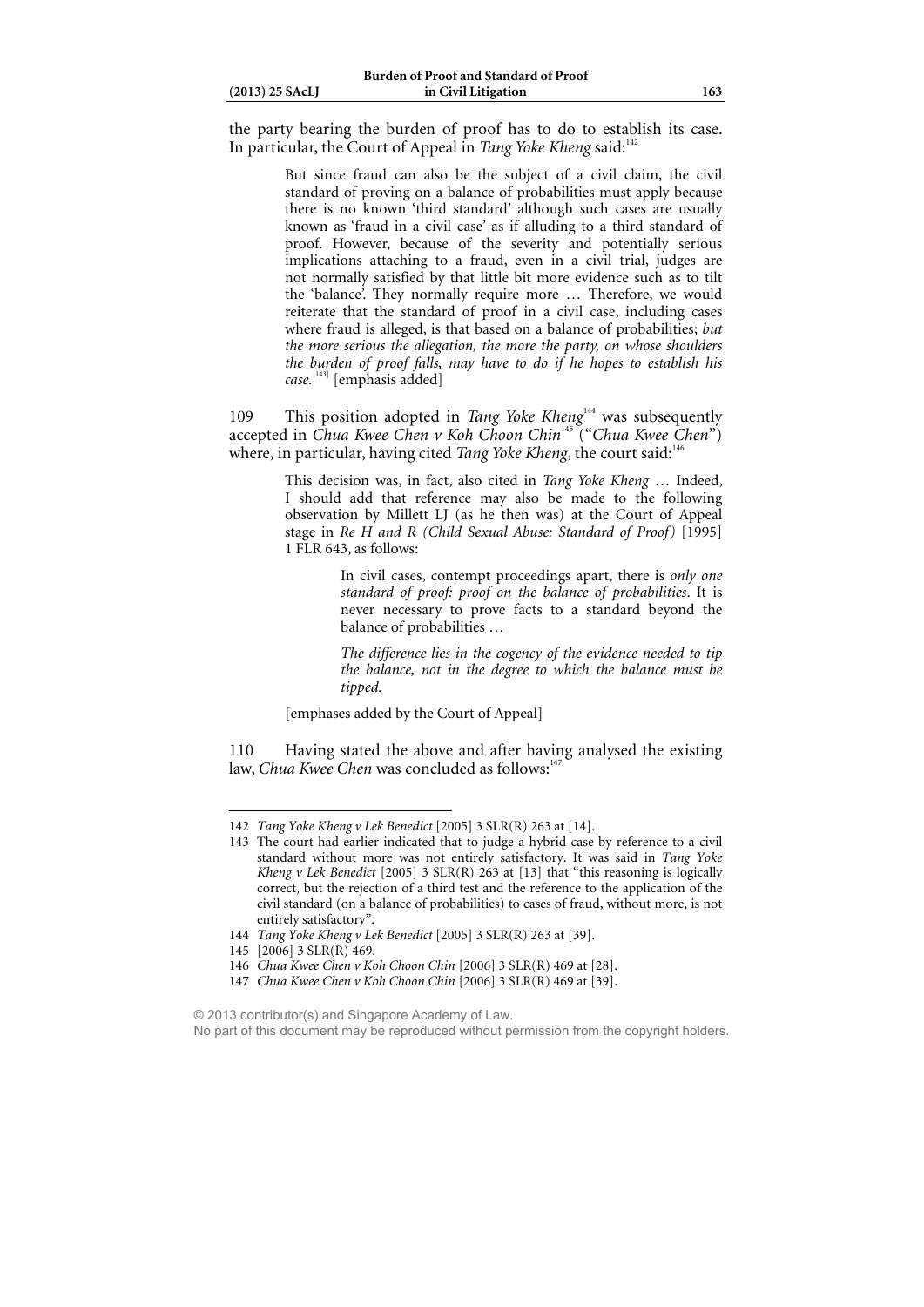In summary, the standard of proof in civil proceedings where fraud and/or dishonesty is alleged is the civil standard of proof on a balance of probabilities. However, where such an allegation is made (as in the present proceedings), *more* evidence is required than would be the situation in an ordinary civil case. Such an inquiry lies, therefore and in the final analysis, in the sphere of practical application (rather than theoretical speculation). In this regard, a distinction ought not, in my view, to be drawn between civil fraud and criminal fraud. [emphasis in original]

111 More recently, the case of *Kon Yin Tong v Leow Boon Cher<sup>148</sup>* ("*Kon Yin Tong*"), after citing *Tang Yoke Kheng* with approval, said:<sup>149</sup>

> It is generally recognised, as enunciated above, that in order to make a finding of fraud, the court requires a *greater degree of proof* than it would when coming to a finding on issues of fact that do not involve fraud. [emphasis added]

112 Therefore for hybrid cases, the applicable standard is the civil standard. However, certain additional considerations seem to apply. Some examples are: (a) "more" evidence is required than would be the situation in an ordinary civil case; $150$  (b) the "seriousness of the allegations" would require more evidence; $\frac{151}{151}$  (c) proving fraud would require a "greater degree of proof";<sup>152</sup> and (d) a "high standard of  $proof$ .

113 The above position seems to be similar to the state of affairs in England as at 2008. Lord Nicholls of Birkenhead stated this position very succinctly in *In re H (Minors)* ("*In re H*"):<sup>154</sup>

> The balance of probability standard means that a court is satisfied an event occurred if the court considers that, on the evidence, the occurrence of the event was more likely than not. When assessing the probabilities the court will have in mind as a factor, to whatever extent is appropriate in the particular case, that the more serious the allegation the less likely it is that the event occurred and, hence, the stronger should be the evidence before the court concludes that the allegation is established on the balance of probability. Fraud is usually less likely than negligence. Deliberate physical injury is usually less likely than accidental physical injury. A stepfather is usually less likely to have repeatedly raped and had non-consensual oral sex with his

<sup>148 [2011]</sup> SGHC 228.

<sup>149</sup> *Kon Yin Tong v Leow Boon Cher* [2011] SGHC 228 at [43].

<sup>150</sup> See *Chua Kwee Chen v Koh Choon Chin* [2006] 3 SLR(R) 469 at [39]; see also the various epithets used in *Yogambikai Nagarajah v Indian Overseas Bank* [1996] 2 SLR(R) 774 and *Tang Yoke Kheng v Lek Benedict* [2005] 3 SLR(R) 263.

<sup>151</sup> *Tang Yoke Kheng v Lek Benedict* [2005] 3 SLR(R) 263 at [39].

<sup>152</sup> *Kon Yin Tong v Leow Boon Cher* [2011] SGHC 228 at [43].

<sup>153</sup> *Yogambikai Nagarajah v Indian Overseas Bank* [1996] 2 SLR(R) 774 at [43].

<sup>154 [1996]</sup> AC 563 at 586–587.

<sup>© 2013</sup> contributor(s) and Singapore Academy of Law. No part of this document may be reproduced without permission from the copyright holders.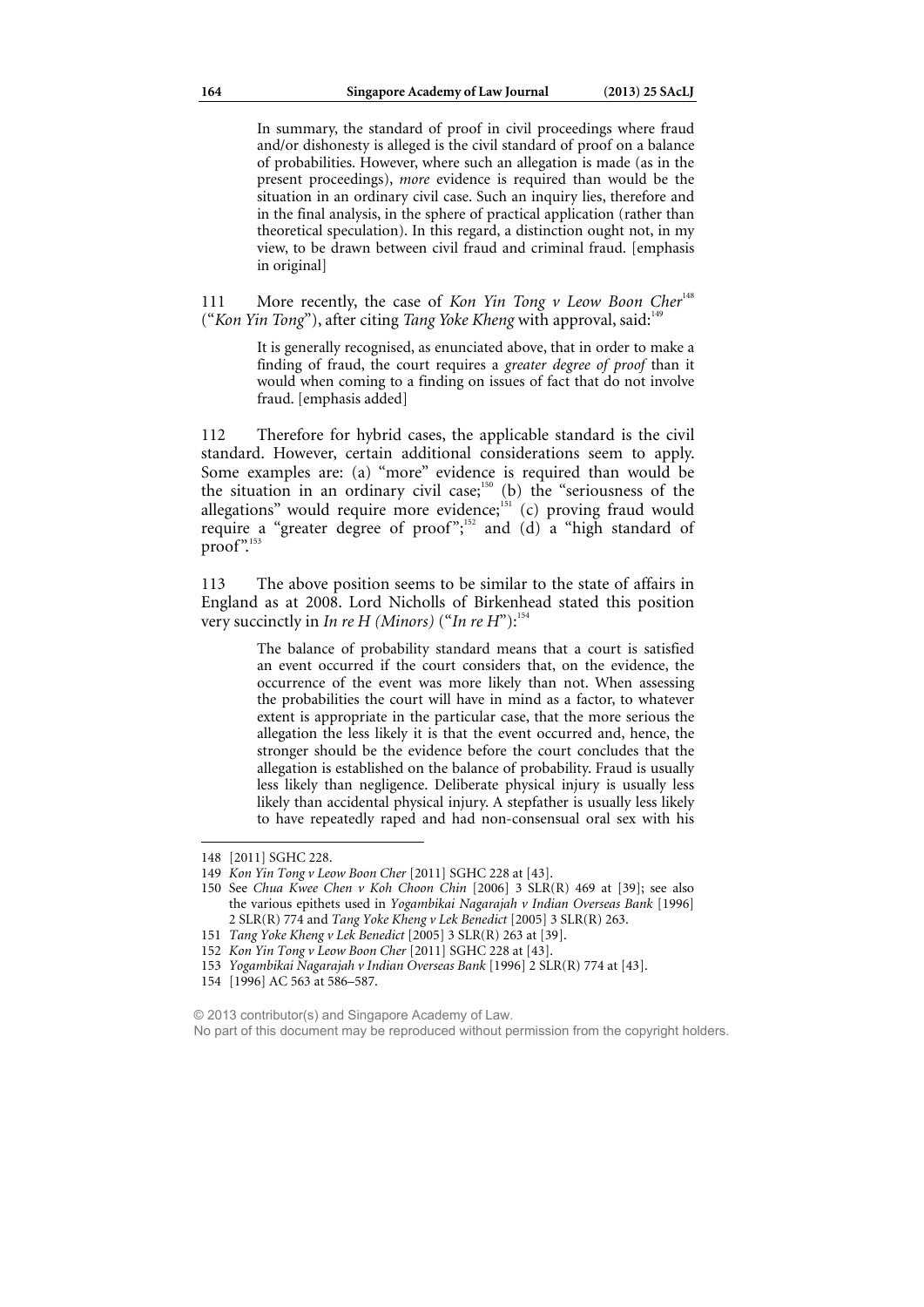underaged stepdaughter than on some occasion to have lost his temper and slapped her. Built into the preponderance of probability standard is a generous degree of flexibility in respect of the seriousness of the allegation.

Although the result is much the same, this does not mean that where a serious allegation is in issue the standard of proof required is higher. It means only that the inherent probability or improbability of an event is itself a matter to be taken into account when weighing the probabilities and deciding whether, on balance, the event occurred. The more improbable the event, the stronger must be the evidence that it did occur before, on the balance of probability, its occurrence will be established. Ungoed-Thomas J expressed this neatly in *In re Dellow's Will Trusts* [1964] 1 WLR 451 [at] 455:

> The more serious the allegation the more cogent is the evidence required to overcome the unlikelihood of what is alleged and thus to prove it.

This substantially accords with the approach adopted in authorities such as the well-known judgment of Morris LJ in *Hornal v Neuberger Products Ltd* [1957] 1 QB 247 [at] 266. This approach also provides a means by which the balance of probability standard can accommodate one's instinctive feeling that even in civil proceedings a court should be more sure before finding serious allegations proved than when deciding less serious or trivial matters.<sup>1</sup>

### **XX. Criminal standard**

 $\overline{a}$ 

114 There is a line of cases that sought to apply the criminal standard to such hybrid cases. This line of cases mainly developed in Malaysia.<sup>156</sup> For the present purposes, this standard by settled case law cannot be applied to hybrid cases in Singapore. The Court of Appeal has applied the civil standard and not the criminal standard.<sup>15</sup>

© 2013 contributor(s) and Singapore Academy of Law.

No part of this document may be reproduced without permission from the copyright holders.

<sup>155</sup> The above position in respect of hybrid cases has also been adopted in other Commonwealth jurisdictions. See *Chua Kwee Chen v Koh Choon Chin* [2006] 3 SLR(R) 469 at [29]. It would seem, however, that in Malaysia, such hybrid cases require proof beyond reasonable doubt, thus applying the criminal standard.

<sup>156</sup> See the Malaysian cases cited in *Chua Kwee Chen v Koh Choon Chin* [2006] 3 SLR(R) 469 at [30].

<sup>157</sup> See *Yogambikai Nagarajah v Indian Overseas Bank* [1996] 2 SLR(R) 774 and *Tang Yoke Kheng v Lek Benedict* [2005] 3 SLR(R) 263. The criminal standard was rejected in the more recent case of *Chua Kwee Chen v Koh Choon Chin* [2006] 3 SLR(R) 469. The clear conclusion, then, is that in Singapore the criminal standard cannot apply to hybrid cases.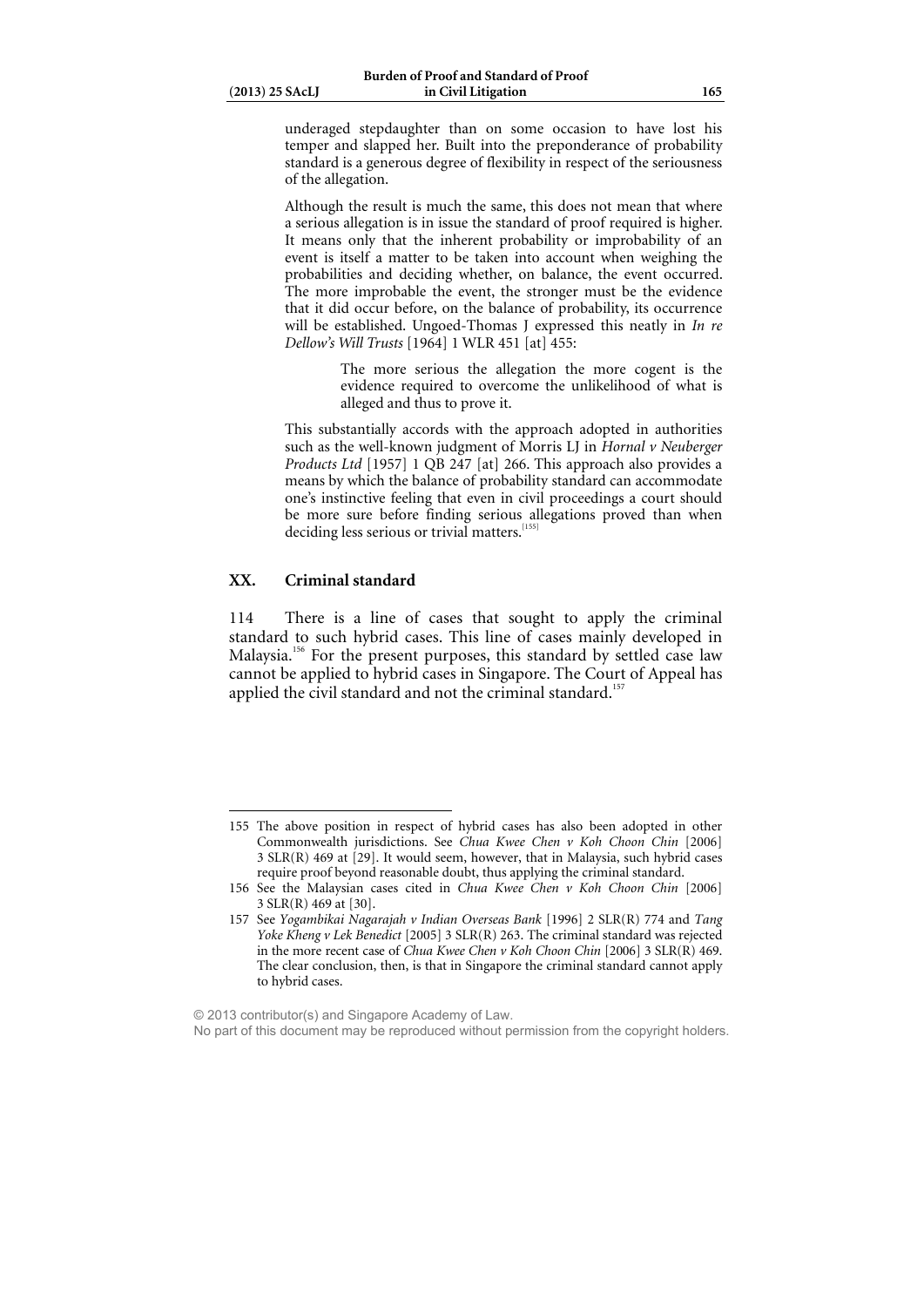### **XXI. No third standard for hybrid cases**

115 It is the author's view that there is no third standard for hybrid cases. There is merely a civil standard applicable to hybrid cases. Additionally, *nothing more is required*.

116 The courts have been grappling with the question of fraud and forgery – which are serious allegations touching upon criminality – being justified and proven by a mere civil standard in civil proceedings.158 In this process, the courts, in coming to grips with hybrid cases, sought to place certain additional requirements on the party with the legal burden of proof in a civil claim.<sup>159</sup> The courts' requirement in this context has been described on various occasions as follows:

> (a) "the more serious the allegations, the more the party … may have to  $do$ ";<sup>16</sup>

- (b) there must be a "cogency of evidence"; $^{161}$
- (c) there must be "more evidence";  $162$  or
- (d) there must be "a greater degree of proof".<sup>163</sup>

117 English case law on this subject matter is generally traced back to Denning LJ's judgment in *Bater* v *Bater*<sup>164</sup> and the judgment of the English Court of Appeal in *Hornal v Neuberger Products Ltd*<sup>165</sup> ("*Hornal*"), culminating in the case of *In re H*.

118 The position in England as stated in *In re H*<sup>166</sup> has now been effectively re-explained in the case of *In re B*.<sup>167</sup> Baroness Hale, who passed the leading judgment of the House of Lords, made it clear that in civil matters, regardless of the subject matter, there was only one standard, that is, the civil standard. Further, Baroness Hale went out of her way to explain that there were no additional requirements beyond proving to the civil standard.

161 *Chua Kwee Chen v Koh Choon Chin* [2006] 3 SLR(R) 469 at [28].

 $\overline{a}$ 

No part of this document may be reproduced without permission from the copyright holders.

<sup>158</sup> See, for example, *Tang Yoke Kheng v Lek Benedict* [2005] 3 SLR(R) 263 at [10] and [12].

<sup>159</sup> See examples of such additional requirements at para 112 above.

<sup>160</sup> See, for example, *Tang Yoke Kheng v Lek Benedict* [2005] 3 SLR(R) 263 at [14]; see also *Yogambikai Nagarajah v Indian Overseas Bank* [1996] 2 SLR(R) 774 at [39].

<sup>162</sup> *Chua Kwee Chen v Koh Choon Chin* [2006] 3 SLR(R) 469 at [25] and [39].

<sup>163</sup> See *Kon Yin Hong v Leow Boon Chew* [2011] SGHC 228 at [43].

<sup>164 [1951]</sup> P 35.

<sup>165 [1957] 1</sup> QB 247 at 266, *per* Morris LJ.

<sup>166</sup> *In re H (Minors)* [1996] AC 563 at 586–587 (which is quoted at para 113 above).

<sup>167</sup> *In re B (Children)* [2009] 1 AC 11.

<sup>© 2013</sup> contributor(s) and Singapore Academy of Law.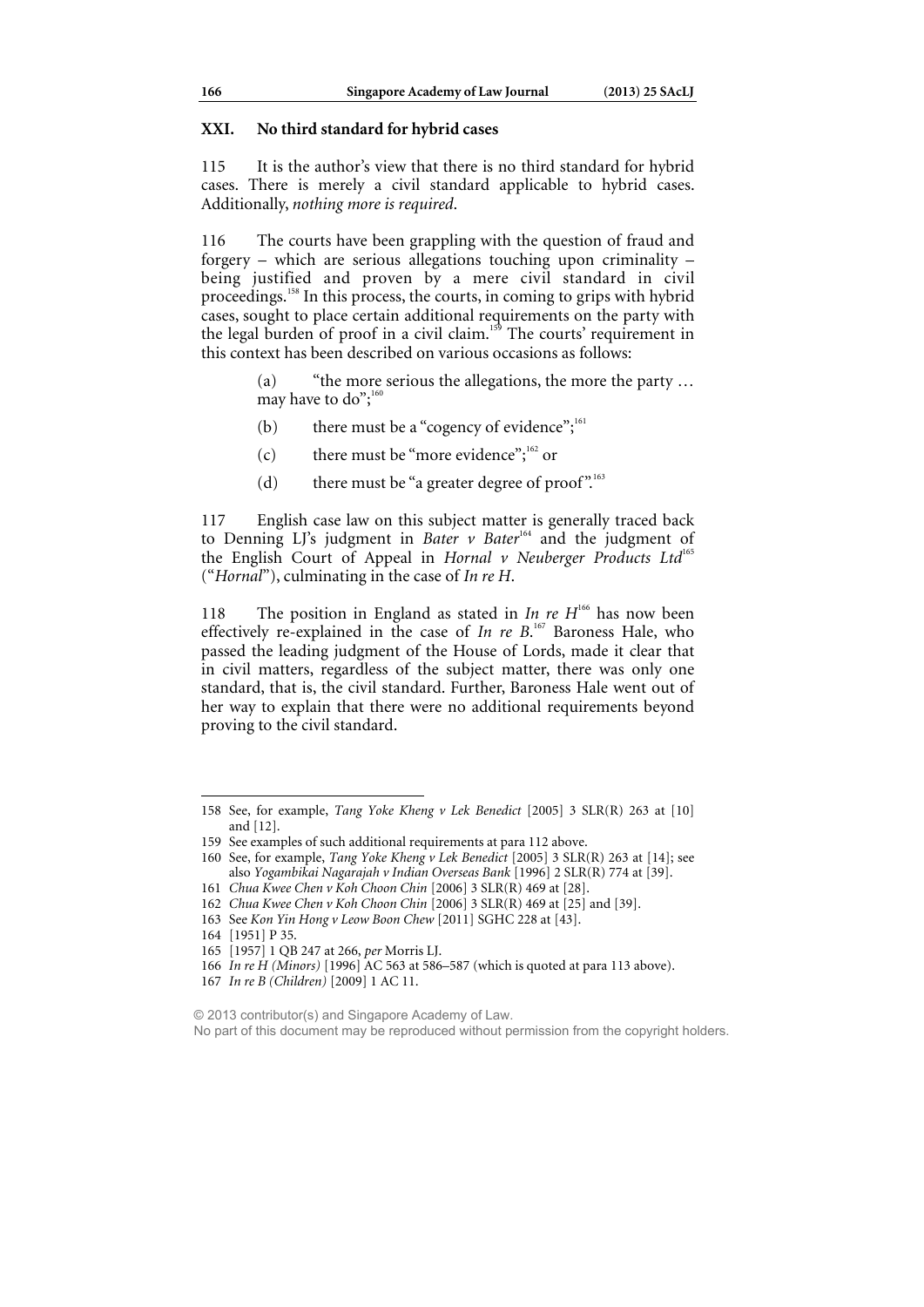| $(2013)$ 25 SAcLJ |
|-------------------|
|                   |

119 The whole of the relevant English case law – which includes *Bater v Bater*, *Hornal*, *In re H*, the judgment of Lord Bingham of Cornhill CJ in *B v Chief Constable of the Avon and Somerset Constalburg*168 and the judgment of Lord Steyn in *R (McCann) v Crown Court at Manchester*<sup>169</sup> – was examined by Baroness Hale, who then  $concluded:$ <sup>1</sup>

### *The standard of proof*

All of their Lordships in *In re H* were clear that there was one standard of proof, the balance of probabilities. But Lord Nicholls went on to say:

> The balance of probability standard means that a court is satisfied an event occurred if the court considers that, on the evidence, the occurrence of the event was more likely than not. When assessing the probabilities the court will have in mind as a factor, *to whatever extent is appropriate in the particular case*, that the more serious the allegation the less likely it is that the event occurred and, hence, the stronger should be the evidence before the court concludes that the allegation is established on the balance of probability … The more improbable the event, the stronger must be the evidence that it did occur …

> … Ungoed-Thomas J expressed this neatly in *In re Dellow's Will Trusts* [1964] 1 WLR 451 [at] 455: "The more serious the allegation the more cogent is the evidence required to overcome the unlikelihood of what is alleged and thus to prove it."

If he had stopped there, perhaps there would have been no difficulty, provided that lawyers and courts paid attention to the whole passage, including the words which I have italicised, rather than extracting a single phrase. But he went on:

> This substantially accords with the approach adopted in authorities such as the well-known judgment of Morris LJ in *Hornal v Neuberger Products Ltd* [1957] 1 QB 247 [at] 266. This approach also provides a means by which the balance of probability standard can accommodate one's instinctive feeling that even in civil proceedings a court should be more sure before finding serious allegations proved than when deciding less serious or trivial matters.

'More sure' may be read as suggesting a higher standard than the simple preponderance of probabilities.

…

 $\overline{a}$ 

© 2013 contributor(s) and Singapore Academy of Law.

<sup>168 [2001] 1</sup> WLR 340 at [30]–[31].

<sup>169 [2003] 1</sup> AC 787 at [37].

<sup>170</sup> *In re B (Children)* [2009] 1 AC 11 at [62]–[70].

No part of this document may be reproduced without permission from the copyright holders.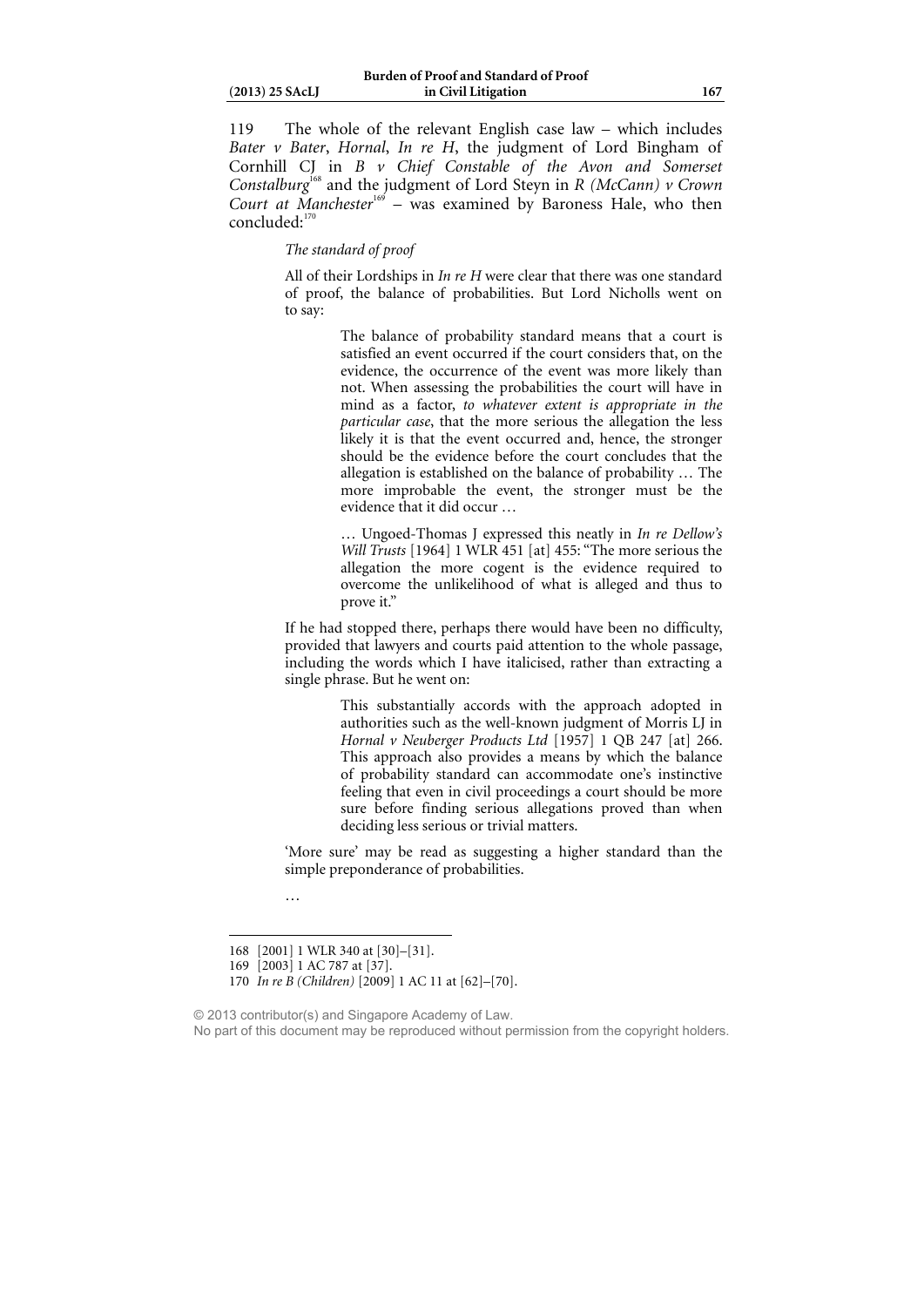Indeed, later events made matters worse. In *B v Chief Constable of the Avon and Somerset Constabulary* [2001] 1 WLR 340, the issue was the standard of proof to be applied when finding the facts needed to make a sex offender order under section 2 of the Crime and Disorder Act 1998. The Court of Appeal held that these were civil proceedings, but Lord Bingham of Cornhill CJ said this about the standard of proof:

> It should, however, be clearly recognised, as the justices did expressly recognise, that the civil standard of proof does not invariably mean a bare balance of probability, and does not so mean in the present case. The civil standard is a flexible standard to be applied with greater or lesser strictness according to the seriousness of what has to be proved and the implications of proving those matters.

> In a serious case such as the present the difference between the two standards is, in truth, largely illusory …

*In re H* was neither referred to nor cited in that case, but of course the link could be made through the references to *Hornal v Neuberger Products Ltd*. However, *In re H* was cited in *R (McCann) v Crown Court at Manchester* [2003] 1 AC 787. One issue was the standard of proof in finding the facts needed to make an anti-social behaviour order under section 1 of the Crime and Disorder Act 1998. Lord Steyn said this:

> Having concluded that the relevant proceedings are civil, in principle it follows that the standard of proof ordinarily applicable in civil proceedings, namely the balance of probabilities, should apply. However, I agree that, given the seriousness of matters involved, at least some reference to the heightened civil standard would usually be necessary (see *In re H (Minors) (Sexual Abuse: Standard of Proof)* [1996] AC 563 [at] 586D–H, *per* Lord Nicholls of Birkenhead) … Lord Bingham of Cornhill has observed that the heightened civil standard and the criminal standard are virtually indistinguishable. I do not disagree with any of those views.

…

 $\overline{a}$ 

*My Lords, for that reason I would go further and announce loud and clear that the standard of proof in finding the facts necessary to establish the threshold* under section 31(2) or the welfare considerations in section 1 of the 1989 Act is *the simple balance of probabilities, neither more nor less. Neither the seriousness of the allegation nor the seriousness of the consequences should make any difference to the standard of proof to be applied in determining the facts. The inherent probabilities are simply something to be taken into account, where*  relevant, in deciding where the truth lies.<sup>[171]</sup>

[emphases added in bold italics; emphasis in original in italics]

© 2013 contributor(s) and Singapore Academy of Law.

<sup>171</sup> The judgment in *In re B (Children)* [2009] 1 AC 11 was subsequently endorsed by the UK Supreme Court in *In re S-B Children* [2009] UKSC 17 at [10]–[11].

No part of this document may be reproduced without permission from the copyright holders.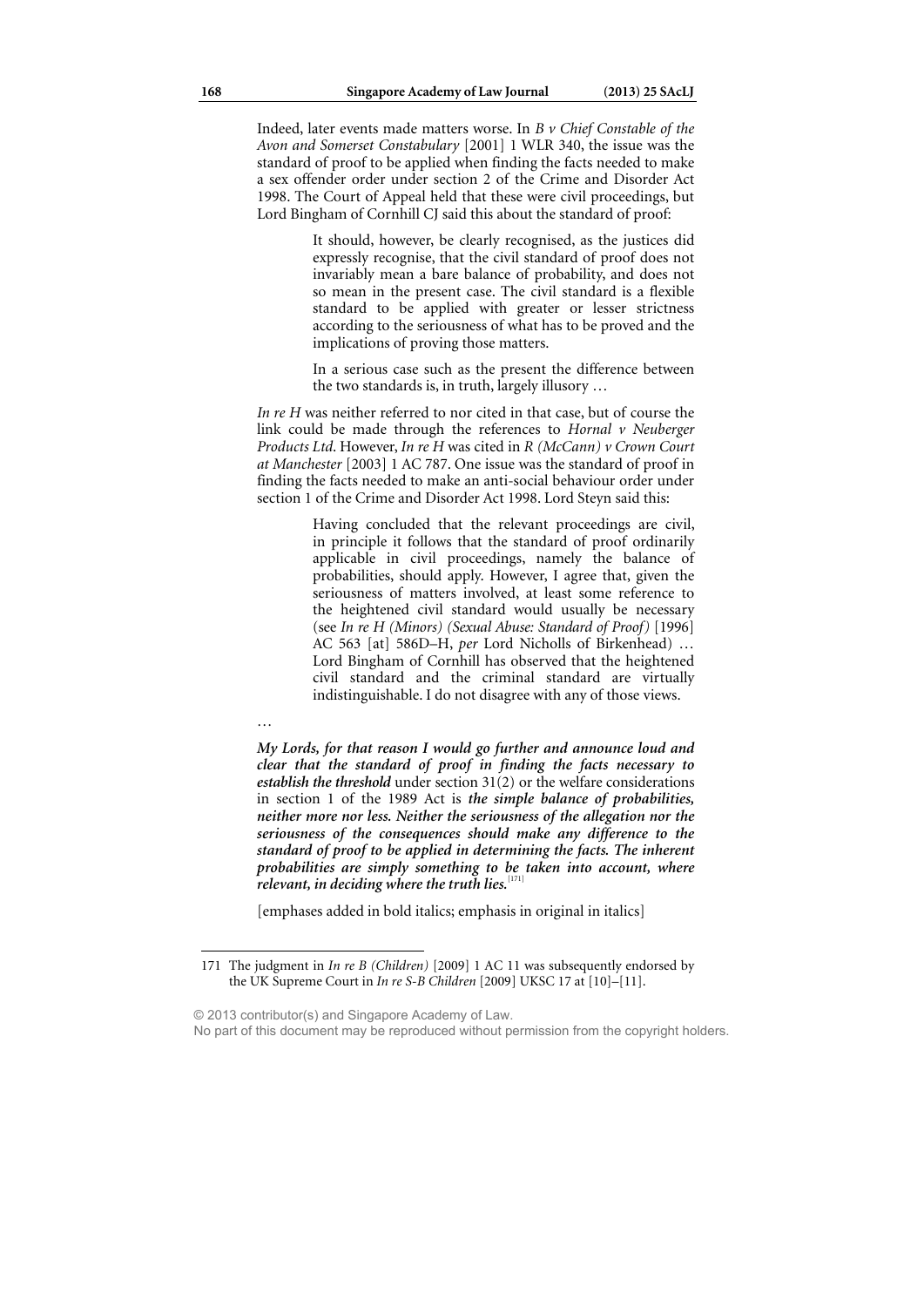120 The above position of Baroness Hale, it is submitted, applies to all civil proceedings, including hybrid cases. In *In re B*, there was clearly the reference to the landmark cases of *Hornal* and *In re H*. These are cases that were applied by our Court of Appeal in hybrid cases.<sup>17</sup>

121 It is humbly submitted that, based on *In re B*, the courts may now have to reconsider the position at law. Only a simple civil standard should apply to hybrid cases. There should be no further additional requirements.

### **XXII. No additional requirement placed beyond the civil standard in respect of hybrid cases**

122 In *In re B*<sup>173</sup> Baroness Hale reviewed all the epithets used by case law when trying to determine the standard of proof required in civil cases that were akin to hybrid cases. Having considered all of them, she finally discarded their use and reverted to the application of only the civil standard to a civil case, be it a hybrid case or not.

123 Baroness Hale debunked the purported requirement that the more serious the allegation the more cogent the evidence needed to prove it. Similarly, the seriousness of the consequences of the allegation was discarded. All that is required, in any civil trial, is whether there are inherent probabilities or inherent improbabilities to be taken into account "when relevant".<sup>174</sup> As very clearly explained by Baroness Hale, the seriousness of the allegation or consequences may not be difficult to prove with simple evidence if such simple evidence clearly existed. In a similar way, the seriousness of the allegation does not make that allegation improbable. The position was best said by Baroness Hale:<sup>1</sup>

> As to the seriousness of the consequences, they are serious either way. A child may find her relationship with her family seriously disrupted; or she may find herself still at risk of suffering serious harm. A parent may find his relationship with his child seriously disrupted; or he may find himself still at liberty to maltreat this or other children in the future.

> As to the seriousness of the allegation, there is no logical or necessary connection between seriousness and probability. Some seriously harmful behaviour, such as murder, is sufficiently rare to be inherently improbable in most circumstances. Even then there are circumstances, such as a body with its throat cut and no weapon to hand, where it is not at all improbable. Other seriously harmful behaviour, such as

<sup>172</sup> *Tang Yoke Kheng v Lek Benedict* [2005] 3 SLR(R) 263 at [11]–[12].

<sup>173</sup> *In re B (Children)* [2009] 1 AC 11 at [62]–[72].

<sup>174</sup> *In re B (Children)* [2009] 1 AC 11 at [70].

<sup>175</sup> *In re B (Children)* [2009] 1 AC 11 [71]–[72].

<sup>© 2013</sup> contributor(s) and Singapore Academy of Law. No part of this document may be reproduced without permission from the copyright holders.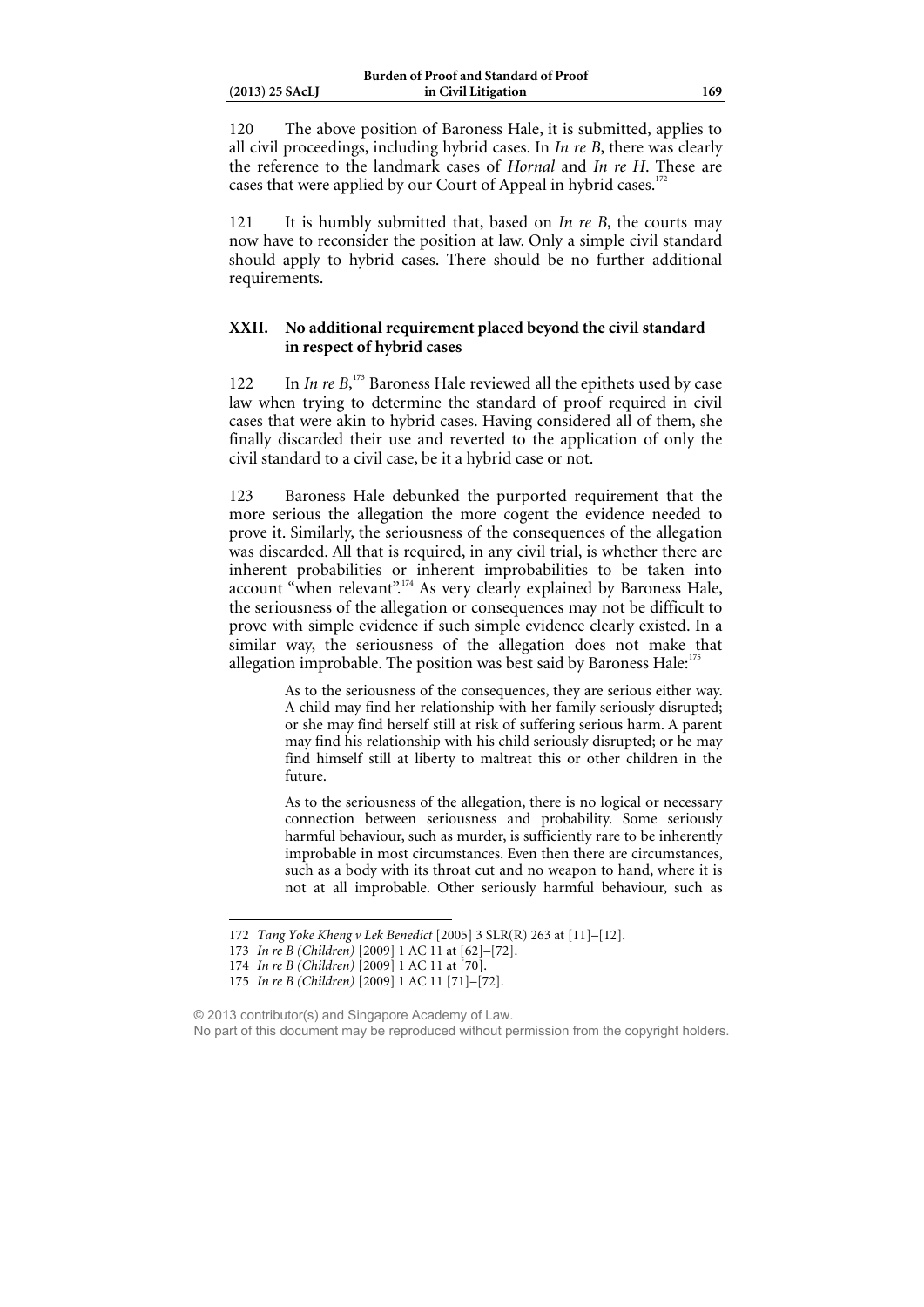alcohol or drug abuse, is regrettably all too common and not at all improbable. Nor are serious allegations made in a vacuum. Consider the famous example of the animal seen in Regent's Park. If it is seen outside the zoo on a stretch of greensward regularly used for walking dogs, then of course it is more likely to be a dog than a lion. If it is seen in the zoo next to the lions' enclosure when the door is open, then it may well be more likely to be a lion than a dog.

124 Baroness Hale has now re-explained the judgment of Lord Nicholls in *In re H* as applying only the civil standard and requiring nothing more. *On the particular facts of the case*, *inherent probabilities* may need to be taken into consideration. Even on the issue of "inherent probabilities" she made it very clear that it had to be considered only "*when relevant*".<sup>176</sup>

125 Thus, there is only one standard of proof in civil proceedings, even if it involves hybrid cases, that is, the civil standard. The House of Lords in England has announced "loud and clear" that the standard of proof in civil proceedings "is the simple balance of probabilities, neither more nor less".

126 When applying the standard of proof, one must not confuse the situation with the inherent probabilities on the facts of the case. The standard of proof that is applicable is a matter of law. It is an *objective standard* to be applied, regardless of the facts of any particular case.

127 "Inherent probability" is a *subjective* consideration depending on the facts of each particular case. One cannot say in advance that fraud or forgery is inherently improbable. That is totally dependent on the facts of the particular case.

128 Thus any purported inherent improbability cannot arise in advance. It only arises at the time of the facts of the case. It is merely to be taken into consideration *when relevant*. 178 It does not place an additional objective requirement to the civil standard.

129 We can take a simple example of a company and a managing director. A managing director, in his role as a managing director, must act in the interests of the company. However, if a sum of a \$100m of the company was taken by him to be gambled away in a casino, then he would, in taking the money, not have acted in the interests of the company and thus be in breach of his fiduciary duty to the company. He has taken the money for his own use.

<sup>176</sup> *In re B (Children)* [2009] 1 AC 11 at [70].

<sup>177</sup> *In re B (Children)* [2009] 1 AC 11 at [70]; this is adopted by the Supreme Court in *In re S-B (Children)* [2009] UKSC 17 at [10]–[11].

<sup>178</sup> *In re B (Children)* [2009] 1 AC 11 at [70].

<sup>© 2013</sup> contributor(s) and Singapore Academy of Law. No part of this document may be reproduced without permission from the copyright holders.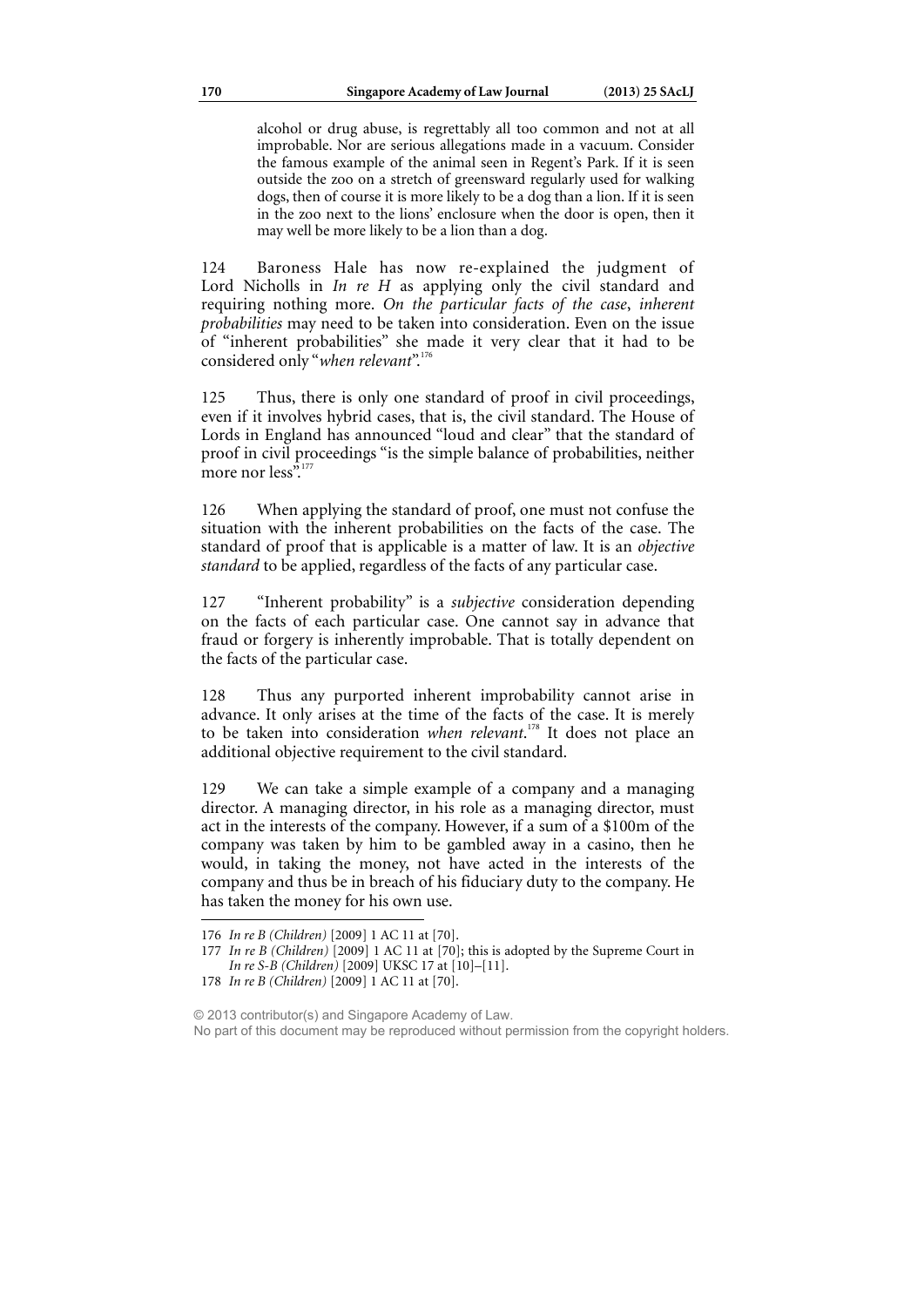| $(2013)$ 25 SAcLJ |
|-------------------|
|                   |

130 Based on the above example, if a civil suit is taken by the company against the managing director for the return of the \$100m (assuming there is no other evidence), the managing director would have to return the said money. The simple facts of such a case would show that fraud has been committed by the managing director on the company. On the civil standard, it is clear that the money belongs to the company. Just because it is a fraud case it does not mean that there is a higher standard of proof to be satisfied. The evidence as it exists clearly shows that, on the particular facts, there is no inherent improbability of the managing director not having taken the company's money wrongfully.

131 "Inherent probability" is therefore dependent on the particular facts of the case – and so do all the other epithets<sup>179</sup> used. Thus at the end of the day, notwithstanding the hybrid nature of the case, the civil standard is the only applicable standard. Any additional requirement of "more" evidence or "cogent" evidence is only relevant in respect of the judge's consideration of the subjective facts and the inherent improbabilities on the facts of the particular case. If a serious act or wrong is proved by a simple piece of evidence, there need not be any "more" evidence requirement. If such a simple piece of evidence shows that a civil fraud was more probably committed than not, then on the application of the civil standard the plaintiff must win the case.

### **XXIII. Consideration of the basis of Singapore's position**

132 It is proposed to consider the basis of the position in Singapore as explained in *Tang Yoke Kheng*. In particular, the case *seems to justify requirements additional* to the civil standard that needs to be satisfied in a hybrid case. It was said: $18$ 

> Lord Hoffmann expressed a similar view in *Aktieselskabet*, where he used a scale of 0 (impossibility) to 1 (certainty) for illustration. He reasoned that:

> > [I]f proof is required on a preponderance of probabilities … it is inconsistent to require a "degree of probability commensurate with the occasion". This suggests some other degree of probability, higher than >0.5 [*sic*], somewhere between the civil standard and the criminal standard, which the courts have wisely never attempted to define as a point on the probability scale. The correct analysis is that the court is not looking for a higher degree of probability. It is only that the more inherently improbable the act in question, the more

© 2013 contributor(s) and Singapore Academy of Law.

<sup>179</sup> For some of the epithets used, see para 116 above; see also *In re B (Children)* [2009] 1 AC 11 at [71]–[72].

<sup>180</sup> *Tang Yoke Kheng v Lek Benedict* [2005] 3 SLR(R) 263 at [13].

No part of this document may be reproduced without permission from the copyright holders.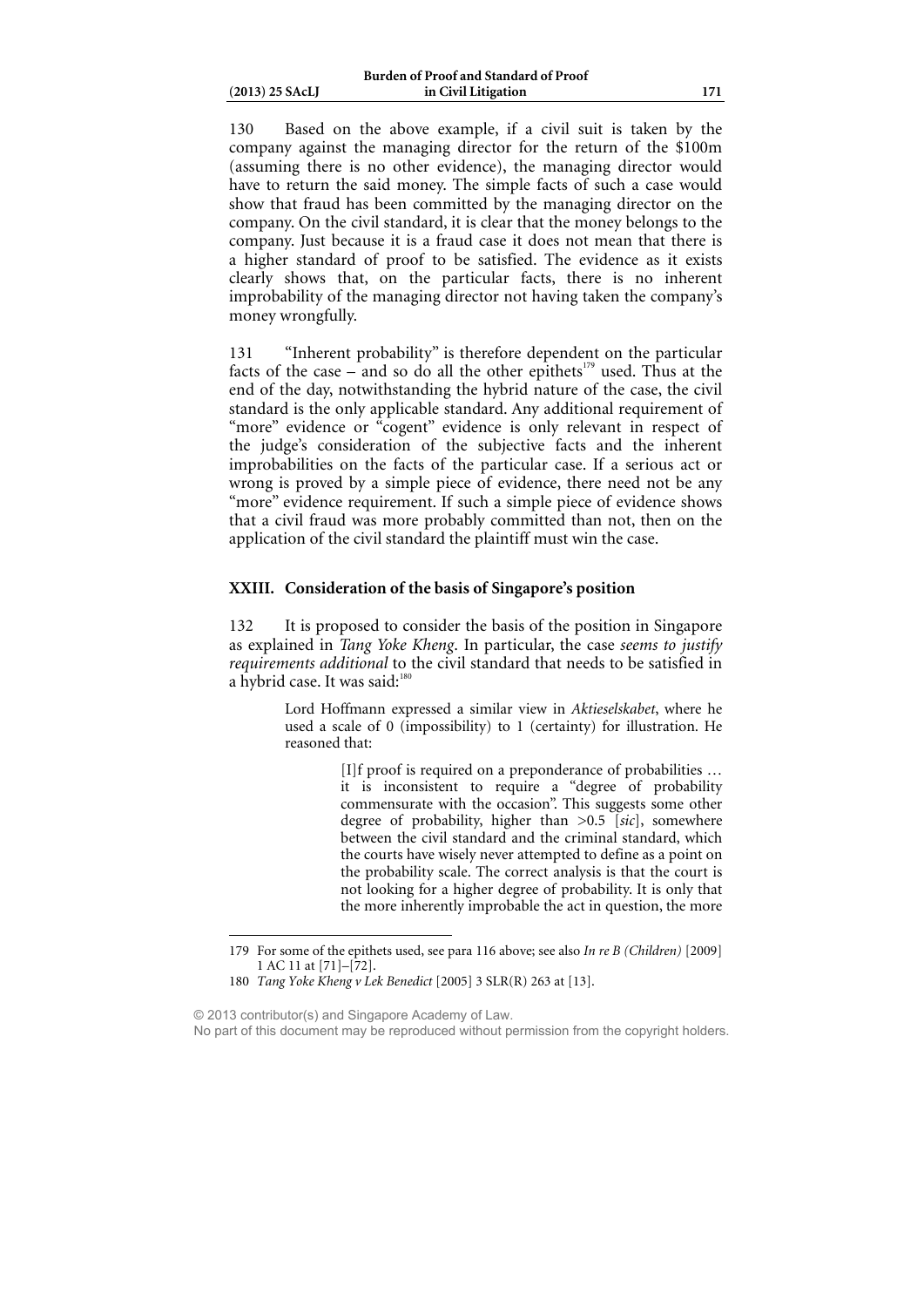compelling will be the evidence needed to satisfy the court on a preponderance of probability.

This reasoning is logically correct, but the rejection of a third test and the reference to the application of the civil standard (on a balance of probabilities) to cases of fraud, without more, is not entirely satisfactory. First, in using a scale (say, from 0 to 1) to determine the balance of probabilities, one would be assuming that there is an objective standard by which evidence (quantitatively and qualitatively) may be assessed inerrably. But that is rarely possible, if at all. Although the premise itself is perfectly logical in that a balance of probabilities merely requires the court to decide which of the two cases is more probable (that is, on proof greater than 50%, or in Lord Hoffmann's terminology,  $>0.5$  on a scale of 0 to 1), it is not realistic to apportion grades to evidence – on any scale, be it a scale of 0 to 1, 10, or 100 because of the subjectivity of such an exercise. Secondly, the application of a scale of points to evidence (and the assumption that all evidence is quantitatively and qualitatively homogeneous) naturally assumes also that all evidence may be presented at a single level only. The problem with this assumption is easily demonstrable. Let us take two hypothetical cases. In each case, the plaintiff adduces evidence, the sum of which is *x*, and where *x*, say, consists of one witness and one document. The defendant adduces his evidence, the sum of which is *y*, and where *y*, say, consists of only one witness. The court may find that in each case,  $x$  is  $>0.5$  (on a scale of 0 to 1) – more than  $y$ . However, let us assume that in one of the cases, the evidence of *x* is quantitatively and qualitatively superior to the evidence of *x* in the other case. Yet, if the court in both cases were to apply the balance of probabilities test, it would have reached a decision in favour of  $x$ , that is to say, finding  $x$  to be  $>0.5$  on a scale of 0 to 1. There would be no problems of consistency and evaluation if they both concerned a simple breach of contract. But if they were both civil cases involving fraud, then the court in the other case may not find in favour of the plaintiff on the ground that it was not satisfied that *x* was >0.5, *ie*, more than *y*. It will be seen, therefore, that the two cases could have been presented at different levels. Hence, the test of a balance of probabilities, by itself a simple test of ascertaining  $>0.5$  on a scale of 0 to 1, may vary according to the levels at which the evidence is presented as well as the nature of the issues in dispute. In other words, in the case of a case involving fraud, the court's expectation of proof of >0.5 on a scale of 0 to 1 would be higher, bearing in mind that in each case the court is balancing the case of the plaintiff against the case of the defendant. Thus, it has no concern with what evidence some other plaintiff or defendant may adduce.

133 It is humbly submitted that the reasoning in *Tang Yoke Kheng*  may be open to challenge on the following grounds:

> (a) first, the standard of proof, whether the civil standard or criminal standard, is an *objective standard*. To say that "to determine the balance of probabilities, one would be assuming that there is an objective standard by which evidence

© 2013 contributor(s) and Singapore Academy of Law. No part of this document may be reproduced without permission from the copyright holders.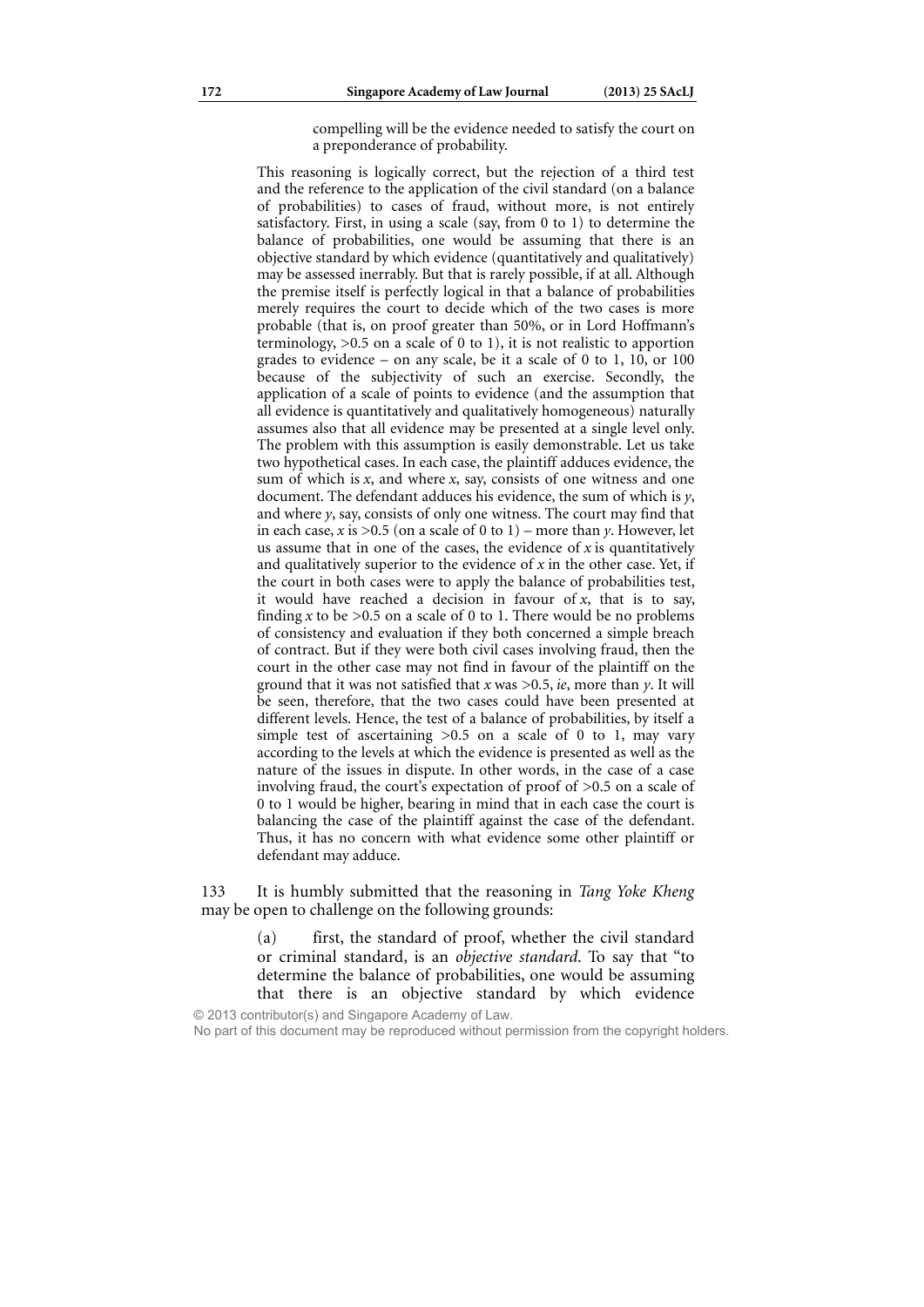(quantitatively and qualitatively) may be assessed inerrably. But that is rarely possible, if at all", is not quite correct. The standard of proof must remain, and always is, an objective standard. The evidence on the particular facts must be assessed "inerrably" in order to conclude whether the standard of proof has been met. The evidence available to the judge hearing the matters, must be finally decided by the judge as having been proved (or not) to the required standard, that is, in our present case, the civil standard;

(b) second, Lord Hoffmann did not speak of any apportioning of "grades to evidence". It would be wrong to apportion any grades to any evidence. What must and is necessarily done by the judge is an assessment of all the evidence before him from all sides. He then concludes in a civil case (including hybrid cases) whether the party has proven his assertion as being more probable than not (that is, the civil standard). The judge necessarily must collate and *assess the subjective evidence* and decide whether it has *crossed the objective threshold* of the civil standard;

(c) third, following from the above, the explanation of the two hypothetical situations is not quite accurate. In the two hypothetical situations, whether *x* in one case is quantitatively and qualitatively superior to the other, the fact is that the sum of evidence in both cases satisfied the civil standard. Thus there cannot be a situation where the civil standard would be met in both cases in a simple breach of contract case, but not in a situation of "civil fraud";

(d) even if the hypothetical situations involved "civil fraud" cases, the fact that in one case *x* is "qualitatively and quantitatively superior" to another does not make any difference. The final position in the two situations must still remain the same. Even in the case where  $x$  is not "qualitatively" and quantitatively superior", the fact is that it has still crossed the threshold of proof of ">0.5", that is, the civil standard. There is no basis for not holding that the civil standard has been met by *x* in each case, notwithstanding that there is civil fraud. The perplexion of the quality and quantity of the evidence does not change in a civil fraud, and neither is it a relevant issue;

(e) thus it is not quite correct to say that "in other words, in the case of a case involving fraud, the court's expectation of proof of >0.5 on a scale of 0 to 1 would be higher, bearing in mind that in each case the court is balancing the case of the plaintiff against the case of the defendant";

(f) in every civil case, whether it involves hybrid cases or not, the court is always balancing the case of the plaintiff © 2013 contributor(s) and Singapore Academy of Law.

No part of this document may be reproduced without permission from the copyright holders.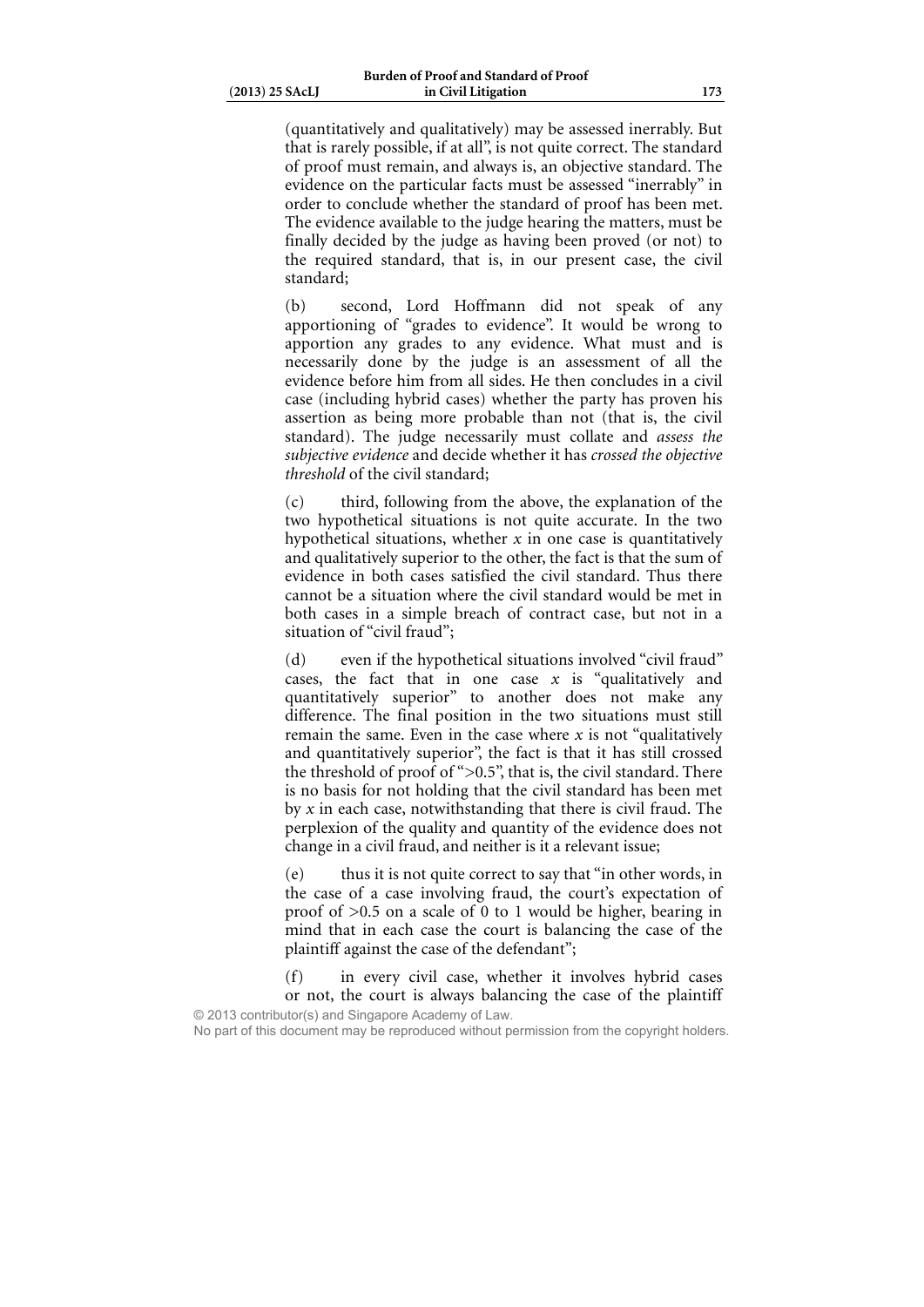against the case of the defendant. This balancing is not peculiar to hybrid cases. Thus this balancing exercise cannot be a basis to require that "proof of  $>0.5$  ... would be higher" for hybrid cases.

134 In conclusion, one must at all times avoid "confusing"181 the *objective* standard of proof with the *subjective* consideration of the facts of the case. *Subjectively*, on the facts of each case, the judge may require more evidence in order to be convinced. This is applicable to any civil case and is not peculiar to hybrid cases. This remains the judge's subjective requirement. It is for the judge to finally conclude whether his subjective requirements on the facts have been satisfied to cross the threshold of the objective standard of proof, that is, the civil standard. One cannot combine the *objective standard* and the *subjective consideration* to make it into one objective standard applicable to hybrid cases.

### **XXIV. Some developments in the UK after** *In re B (Children)*

135 The UK Supreme Court subsequently in *In re S-B*<sup>182</sup> endorsed the position in *In re B*. The UK Supreme Court reiterated:<sup>1</sup>

> Apart from cases in the first category, therefore, 'the time has come to say, once and for all, that there is only one civil standard of proof and that is proof that the fact in issue more probably occurred than not'.

136 *In re S-B* rejected "the nostrum, 'the more serious the allegation, the more cogent the evidence needed to prove it".

137 Despite the above strong position by both the House of Lords in *In re B* and the UK Supreme Court in *In re S-B*, subsequent cases have continued to use such or similar "nostrum". Some recent cases since *In re B* that have directly or indirectly considered the standard of proof in relation to a hybrid case or a case similar to a hybrid case are considered below.

138 The first is the case of *Red Bull GmbH v Sun Mark Ltd*.<sup>185</sup> In this case, there was an issue of bad faith. The judge held that an allegation of bad faith was serious, and thus notwithstanding the standard of proof being the civil standard, "cogent evidence" was still required due to the

<sup>181</sup> See *In re B (Children)* [2009] 1 AC 11 at [5], *per* Lord Hoffmann.

<sup>182</sup> *In re S-B Children* [2009] UKSC 17 at [10]–[11].

<sup>183</sup> *In re S-B Children* [2009] UKSC 17 at [11].

<sup>184</sup> *In re S-B Children* [2009] UKSC 17 at [31]; the UK Court of Appeal also applied the position in *In re B (Children)* [2009] 1 AC 11 in *Dadourian Group International Inc v Paul Francis Simms* [2009] EWCA Civ 169 at [32].

<sup>185 [2012]</sup> EWHC 1929 (Ch).

<sup>© 2013</sup> contributor(s) and Singapore Academy of Law. No part of this document may be reproduced without permission from the copyright holders.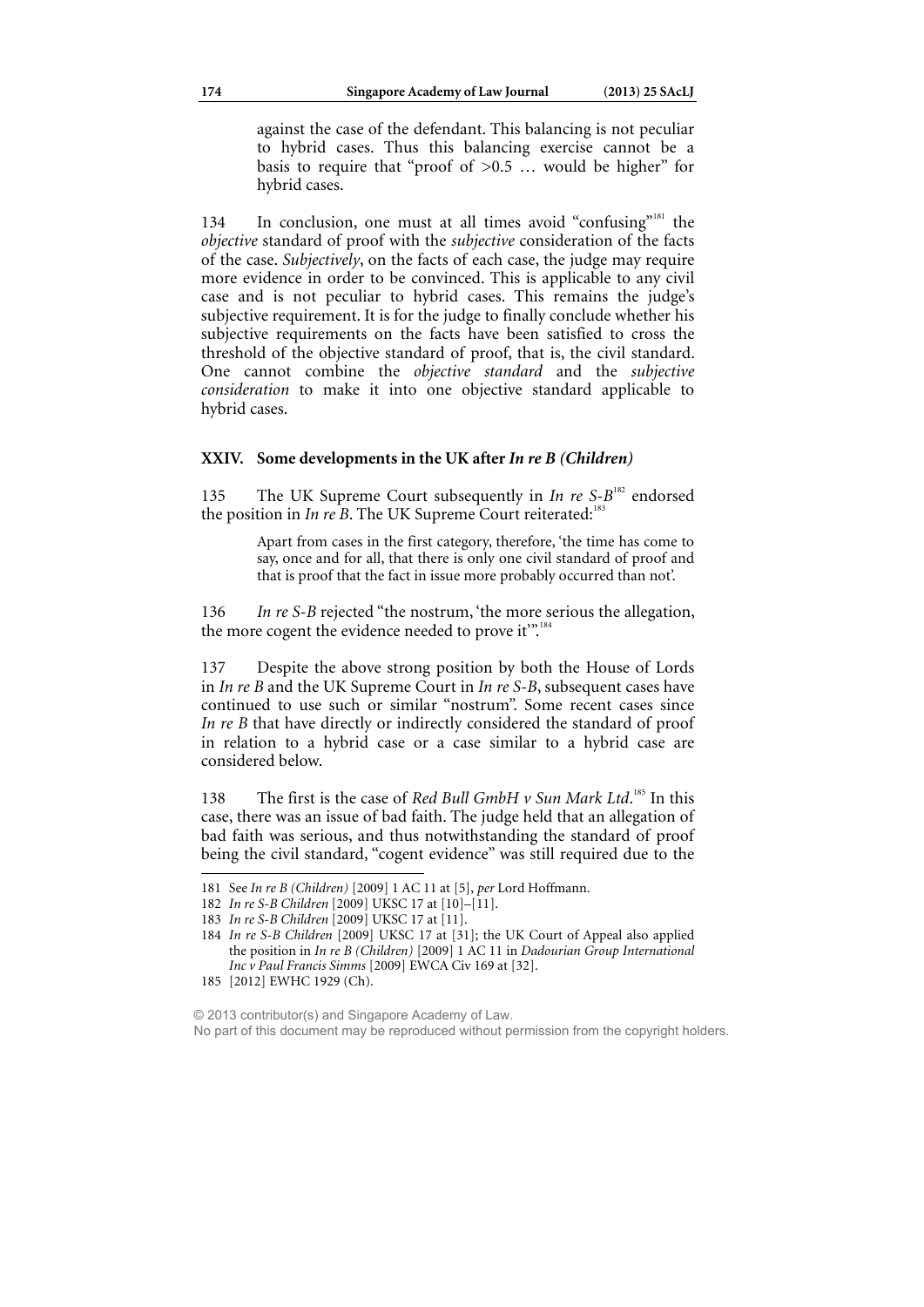seriousness of the allegation.<sup>186</sup> It is to be noted that, in this case, no reference was made to *In re B*.

139 The second is the case of *Food Co UK LLP v Henry Boot Developments Ltd*187 ("*Food Co UK*"), where Lewison J, in respect of a case involving fraudulent misrepresentation, stated the position at law:<sup>18</sup>

> The burden of proof lies on the tenant to establish their case. They must persuade me that it is more probable than not that Henry Boot made fraudulent misrepresentations. Although the standard of proof is the same in every civil case, where fraud is alleged cogent evidence is needed to prove it, because the evidence must overcome the inherent improbability that people act dishonestly rather than carelessly. On the other hand, inherent probabilities must be assessed in the light of the actual circumstances of the case: *In re B*.

140 This position of Lewison J was subsequently applied by Vivien Rose J in *Ludsin Overseas Ltd v Eco3 Capital Ltd*<sup>189</sup> ("*Ludsin Overseas*"), where the judge applied the above observations of Lewison J: $190$ 

> The standard of proof in a claim for deceit is the civil standard, but since allegations of fraud are levelled at the defendants, convincing evidence is needed.

141 It can be seen that these recent cases in England are still coming to terms with the decision in *In re B*. 191 Lewison J in *Food Co UK* accepted the position in *In re B* and, in fact, emphasised the aspect of "inherent improbability". However, Vivien Rose J in *Ludsin Overseas* seems to have reverted to the position before *In re B*, though citing *Food Co UK* in support.

142 It is to be noted that *Food Co UK* did not stop at considering the requirement of "cogent evidence". To the extent that it required "cogent evidence" as an objective requirement in any case where fraud is alleged, it is at variance with the decisions in *In re B* and *In re S-B*. 192 It is submitted that Lewison J in *Food Co UK* was merely considering the issue of "cogent evidence" in relation to the "inherent improbability" on the facts of the particular case before him.

143 If *Food Co UK* and *Ludsin Overseas* sought to revert to the position of law before *In re B* then that may not be a correct position

 $\overline{a}$ 

190 *Ludsin Overseas Ltd v Eco3 Capital Ltd* [2012] EWHC 1980 (Ch) at [51].

<sup>186</sup> *Red Bull GmbH v Sun Mark Ltd* [2012] EWHC 1929 (Ch) at [133].

<sup>187 [2010]</sup> EWHC 358 (Ch).

<sup>188</sup> *Food Co UK LLP v Henry Boot Developments Ltd* [2010] EWHC 358 (Ch) at [3].

<sup>189 [2012]</sup> EWHC 1980 (Ch).

<sup>191</sup> *In re B (Children)* [2009] 1 AC 11 at [70].

<sup>192</sup> *In re S-B Children* [2009] UKSC 17 at [10]–[11].

<sup>© 2013</sup> contributor(s) and Singapore Academy of Law. No part of this document may be reproduced without permission from the copyright holders.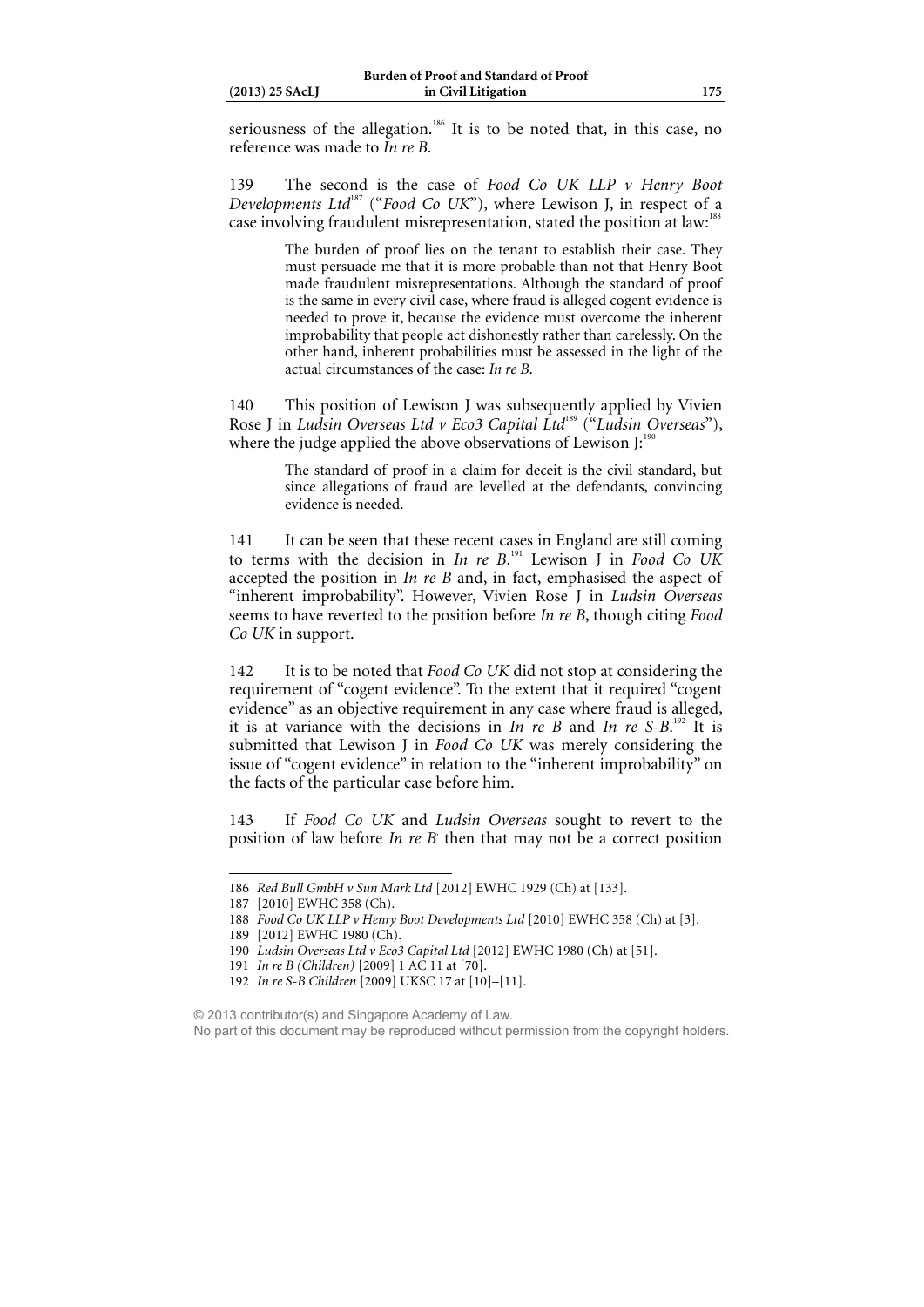at law. However, if they sought to rely on the issue of "inherent improbability", then it is still in line with the decision of *In re B*. Whether something is inherently improbable or not (terms used in relation to the assessment of particular facts), it is in any event not a "nostrum" to be applied. It is merely the subjective opinion of the judge in the assessment process, of the particular evidence or facts before him.

144 There is then the recent case of *Relfo Ltd v Bhimji Velji Jadva*  Varsani<sup>193</sup> ("Relfo"). There, Sales J said:<sup>19</sup>

> I accept the submission of Mr Macpherson for the Defendant that, although the Liquidator only has to establish his claims on the balance of probabilities on the facts, there is a substantial onus on him, in view of the seriousness of the allegations he has made, to show that the case he maintains – depending in effect on an allegation that Mr Gorecia fraudulently diverted money from Relfo to Bhimji Varsani – is made out. [internal citations omitted]

145 Again the nostrum, the "seriousness of the allegations", rears its ugly head. However, in that case, Sales J only made this observation after having been convinced, applying a "cautious approach",<sup>195</sup> that the particular allegation was made out.<sup>1</sup>

146 It is humbly submitted here that no matter what the judges sought to do in the above cases since *In re B*, they must clearly accept that *In re B* reiterates that there is only the civil standard applicable to hybrid cases. In fact, there is at least one recent case in England that has appreciated the position in *In re B*. This is the case of *Mckay v Centurion Credit Resources LLC* where Keyser QC said:<sup>19</sup>

> There is some attraction in that approach, but Judge Mackie was not purporting to state a legal proposition and it is necessary to enter a *caveat*. There is a single standard of proof that applies in all civil cases, namely proof on the balance of probabilities. While it is true as a matter of fact and common sense that one will more easily be persuaded of some things than of other things, that consideration has no part to play in the formulation of the standard of proof: see *In re B* [2008] UKHL 35 and *In re S-B* [2009] UKSC 17. If in principle the defendant was able informally to waive clause 1.1 (l) and satisfaction of the conditions precedent to a valid request for an advance, the proper approach of the court must in my judgment simply be to assess the evidence in the case and, if that evidence persuades on the balance of probabilities that there has been a waiver, to find accordingly. This is not, of course, to deny that, in assessing the evidence, one may be

 $\overline{a}$ 

© 2013 contributor(s) and Singapore Academy of Law. No part of this document may be reproduced without permission from the copyright holders.

<sup>193 [2012]</sup> EWHC 2168 (Ch).

<sup>194</sup> *Relfo Ltd v Mr Bhimji Velji Jadva Varsani* [2012] EWHC 2168 (Ch) at [48].

<sup>195</sup> *Relfo Ltd v Mr Bhimji Velji Jadva Varsani* [2012] EWHC 2168 (Ch) at [59].

<sup>196</sup> *Relfo Ltd v Mr Bhimji Velji Jadva Varsani* [2012] EWHC 2168 (Ch) at [59].

<sup>197 [2011]</sup> EWHC 3198 (QB) at [56].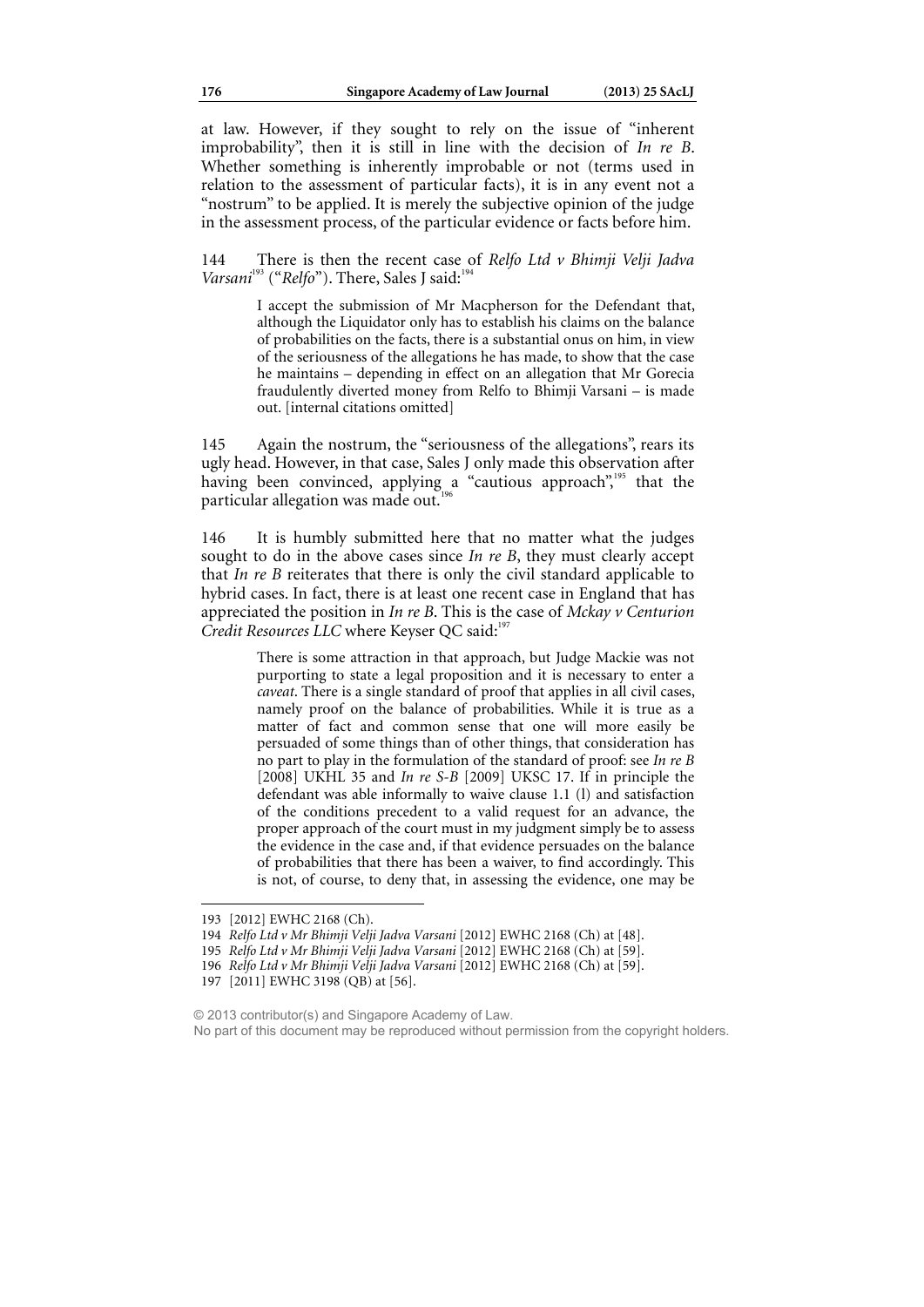assisted by regard to the inherent probabilities. As to the question whether an oral variation could be effective in principle, I shall proceed on the basis of the defendant's concession, for the purposes of this case, that it could be effective. I should anyway regard the concession as rightly made.<sup>[198]</sup> [emphasis in original]

147 Only the civil standard applies to hybrid cases; there is nothing more or nothing less. One cannot use "inherent improbabilities" based on the facts of a particular case to be of general application. Rarely, if at all, will the facts of one case be exactly the same as another. A judge's views on the facts of a case in which he considers the inherent improbabilities as being important does not necessarily, if at all, apply to the facts of another case. The evidence may show no inherent improbabilities at all in another case.

148 "Inherent improbability" is not an objective test; it is a matter of subjective consideration for the judge on the facts of the particular case before him. As Baroness Hale had stated in *In re B*, "inherent probability" only comes into play "where relevant".<sup>199</sup> It cannot and it must not be elevated to an objective principle of law so as to require something more or additional to the civil standard to be satisfied in hybrid cases.

### **XXV. Case law in Singapore since the decision of** *In re B (Children)*

149 Case law in Singapore since 2009 seems not to have referred to the position in *In re*  $\overline{B}^{200}$  A more recent reflection of the law in Singapore can be seen in *Kon Yin Tong*, where the High Court, in adopting the position in *Tang Yoke Kheng*, stated:<sup>20</sup>

When the case went on appeal, the Court of Appeal held:

In the context of an allegation of fraud, the objective standard of what an honest person would have done in the circumstances could be a useful device to test the honest intention of the person concerned against all the other

 $\overline{a}$ 

© 2013 contributor(s) and Singapore Academy of Law.

No part of this document may be reproduced without permission from the copyright holders.

<sup>198</sup> See also the case of *Theodore Ion Soutzous v Joseph Asombang* [2010] EWHC 842 at [112] where Newey J said:

The burden of proof rests, of course, on Dr Soutzos, and the standard of proof is the ordinary civil standard. It is, accordingly, incumbent on Dr Soutzos to establish his case on the balance of probabilities. If and to the extent that what he alleges is inherently improbable, that is a factor to be taken into account when considering whether the event in question is more likely than not to have occurred.

<sup>199</sup> *In re B (Children)* [2009] 1 AC 11 at [70].

<sup>200</sup> See *Cheng William v DBS Bank Ltd* [2010] SGHC 34; *Lim Weipin v Lim Boh Chuan* [2010] 3 SLR 423; *Ching Chew Weng Paul, deceased v Ching Pui Sim* [2011] 3 SLR 869; *Kon Yin Tong v Leow Boon Cher* [2011] SGHC 228.

<sup>201</sup> *Kon Yin Tong v Leow Boon Cher* [2011] SGHC 228 at [43].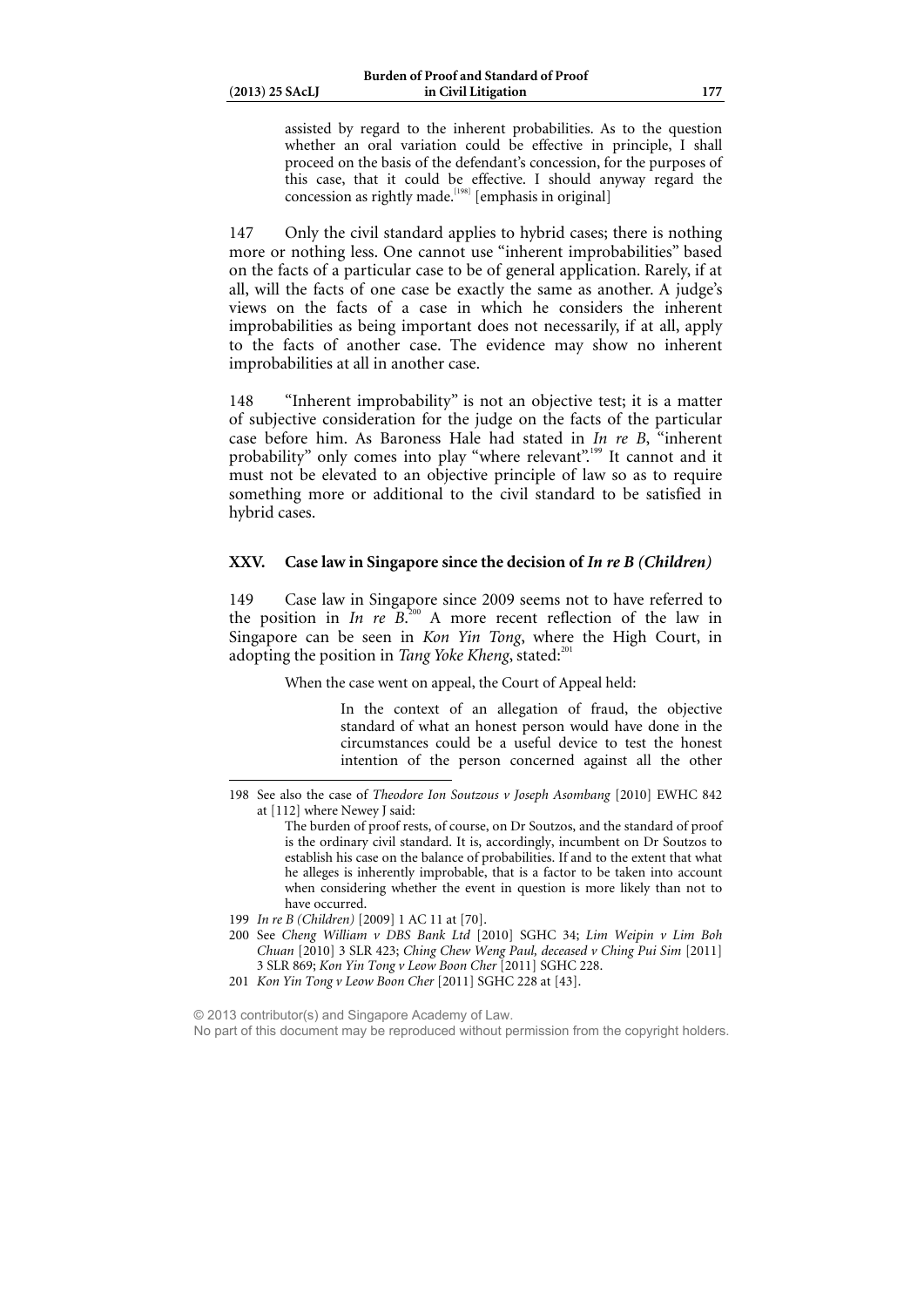evidence available, including, and especially, the explanation by that person of his deviation from what an honest person would have done in his circumstances. However, to rely on the objective standard as the sole test would be exceptional as it would require the court to be convinced that the negative answer given in the factual circumstances was sufficiently indicative of fraud to warrant a finding of fraud.

The civil standard of proving on a balance of probabilities applied where fraud was the subject of a civil claim, despite the infusion of a criminal element (*ie*, fraud). However, because of the severity and potentially serious implications attaching to a fraud, the court's expectation of proof would be higher even in a civil trial. The more serious the allegation, the more the party on whom the burden of proof fell had to do in order to establish his case on a balance of probabilities.

It is generally recognised, as enunciated above, that in order to make a finding of fraud, the court requires a greater degree of proof than it would when coming to a finding on issues of fact that do not involve fraud.

150 This position since 2010 is similar to the position taken by case law before that.<sup>202</sup> From the more recent case law, it can be seen that the seriousness of the allegation places a "higher expectation of proof".<sup>203</sup> The question that arises, then, is whether such a position would still be taken in Singapore, bearing in mind the above position in the UK. It would seem that, as shown above, the genesis of Singapore's position emanates from *Hornal*, as that was the position adopted by the Court of Appeal in *Tang Yoke Kheng*. 204 Since then, it can be seen that the Singapore case law has developed on the strength of the position taken by the Court of Appeal in *Yogambikai* and *Tang Yoke Kheng*. It would seem that this is the current position notwithstanding the change or clarification in the UK.

151 However, what is yet to be seen is the position that the courts would take when this position in English law is highlighted to them. It is

© 2013 contributor(s) and Singapore Academy of Law.

<sup>202</sup> See, for example, *Tjoa Elis v United Overseas Bank Ltd* [2003] 1 SLR(R) 747 at [55]; *Vita Health Laboratories Pte Ltd v Pang Seng Meng* [2004] 4 SLR(R) 162 at [30]; *Trans-World (Aluminium) Ltd v Cornelder China (Singapore)* [2003] 3 SLR(R) 501 at [31]; *Industrial & Commercial Bank Ltd v Banco Ambrosiano Veneto SpA* [2003] 1 SLR(R) 221 at [247]–[248]; *Pertamina Energy Trading Ltd v Credit Suisse* [2006] SGHC 4 at [56], [58]; *Wishing Star Ltd v Jurong Town Corp* [2008] 2 SLR(R) 909 at [20]; *Nagase Singapore Pte Ltd v Ching Kai Huat* [2007] 3 SLR(R) 265 at [151]; *Paillart Philippe Marcel Etienne v Eban Stuart Ashley* [2007] 1 SLR(R) 132 at [57]; *Wu Yang Construction Group Ltd v Zhejiang Jinyi Group Co, Ltd* [2006] 4 SLR(R) 451 at [94]–[95].

<sup>203</sup> *Ching Chew Weng Paul, deceased v* Ching *Pui Sim* [2011] 3 SLR 869 at [60], *per* Steven Chong J.

<sup>204</sup> *Tang Yoke Kheng v Lek Benedict* [2005] 3 SLR(R) 263 at [11]–[13].

No part of this document may be reproduced without permission from the copyright holders.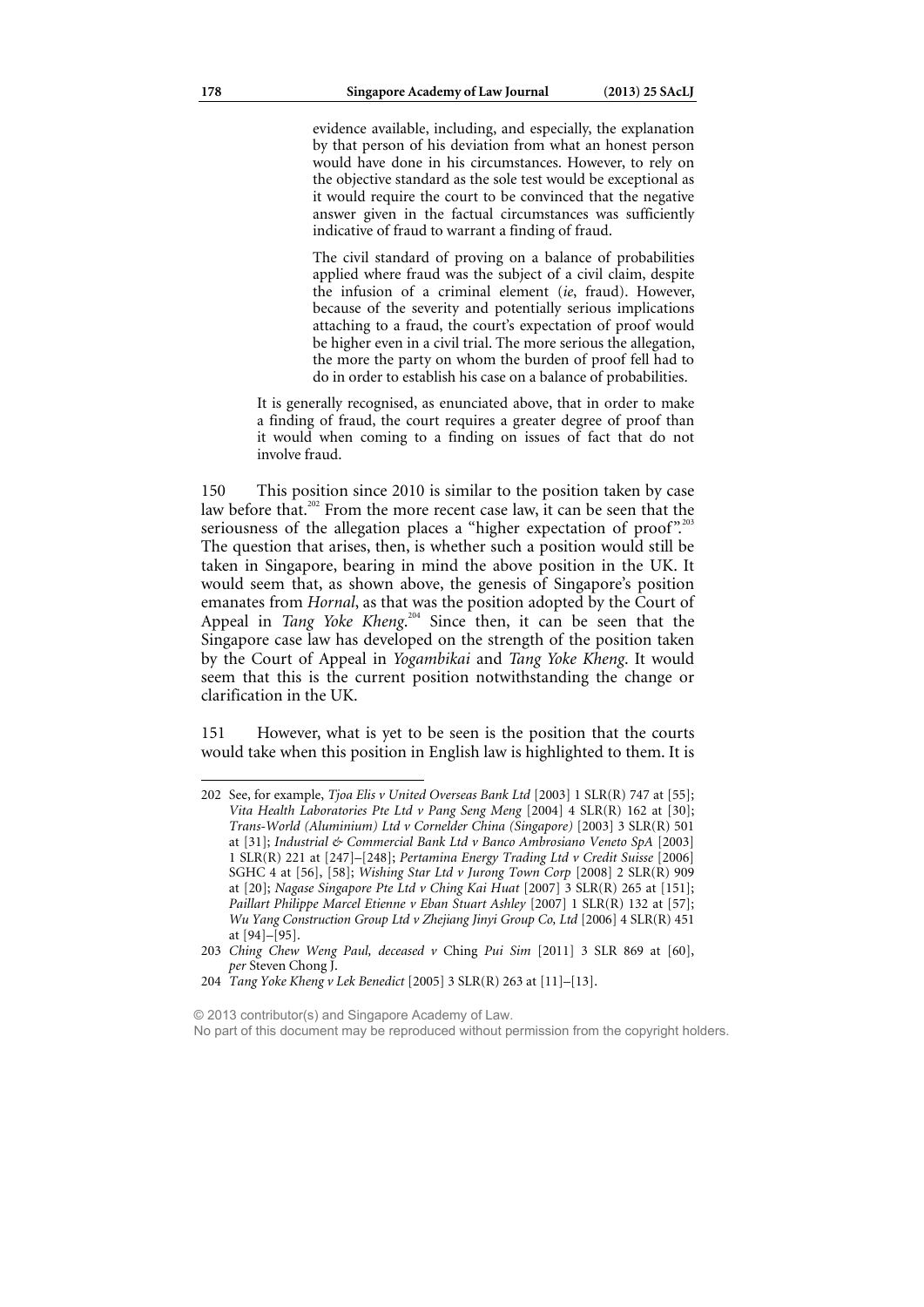| $(2013)$ 25 SAcLJ |  |
|-------------------|--|
|                   |  |

submitted that the better view is that the Singapore position can be brought in line with the clarified position in the UK. There would be nothing inconsistent with such a clarified position. It would still be a position that is in accordance with the Act. The burden of proof is on the civil standard. The requirement of subjective evidence will still be a matter to convince the judge who is sitting in the proceedings.

### **XXVI. Conclusion on hybrid cases – There is no third standard of**  proof or additional requirements to the civil standard<sup>205</sup>

152 In the final analysis, the learned judges at the highest levels in England and Singapore have decided that there can only be two standards in all cases, that is, the criminal standard and the civil standard. There cannot be a third standard that exists between the criminal standard and the civil standard. It would seem that historically this position is entrenched.

153 The existence of only two standards is now ingrained into the thinking of common law lawyers. The concept of the creation of a third standard is something alien and unknown, and the creation of a third standard may give rise to confusion and uncertainty. As Lord Nicholls of Birkenhead remarked in *In re H*: 206

> Proof beyond reasonable doubt, in whatever form of words expressed, is one standard. Proof on a preponderance of probability is another, lower standard having the in-built flexibility already mentioned. If the balance of probability standard were departed from, and a third standard were substituted in some civil cases, it would be necessary to identify what the standard is and when it applies. Herein lies a difficulty. If the standard were to be higher than the balance of probability but lower than the criminal standard of proof beyond reasonable doubt, what would it be? The only alternative which suggests itself is that the standard should be commensurate with the gravity of the allegation and the seriousness of the consequences. A formula to this effect has its attraction. But I doubt whether in practice it would add much to the present test in civil cases, and it would risk causing confusion and uncertainty. As at present advised I think it is better to stick to the existing, established law on this subject. I can see no compelling need for a change.

154 Historically there are two standards: the civil standard and the criminal standard. As to which of the two standards apply to a particular

<sup>205</sup> See, for *eg*, Jeffrey Pinsler, *Evidence and the Litigation Process* (LexisNexis, 2010) at p 446, para 12.93, where the suggestion is for a third standard. However, it must be noted that the learned author seems not to have referred to the House of Lords case of *In re B (Children)* [2009] 1 AC 11 or the UK Supreme Court case of *In re S-B Children* [2009] UKSC 17.

<sup>206</sup> *In re H (Minors)* [1996] AC 563 at [76].

<sup>© 2013</sup> contributor(s) and Singapore Academy of Law. No part of this document may be reproduced without permission from the copyright holders.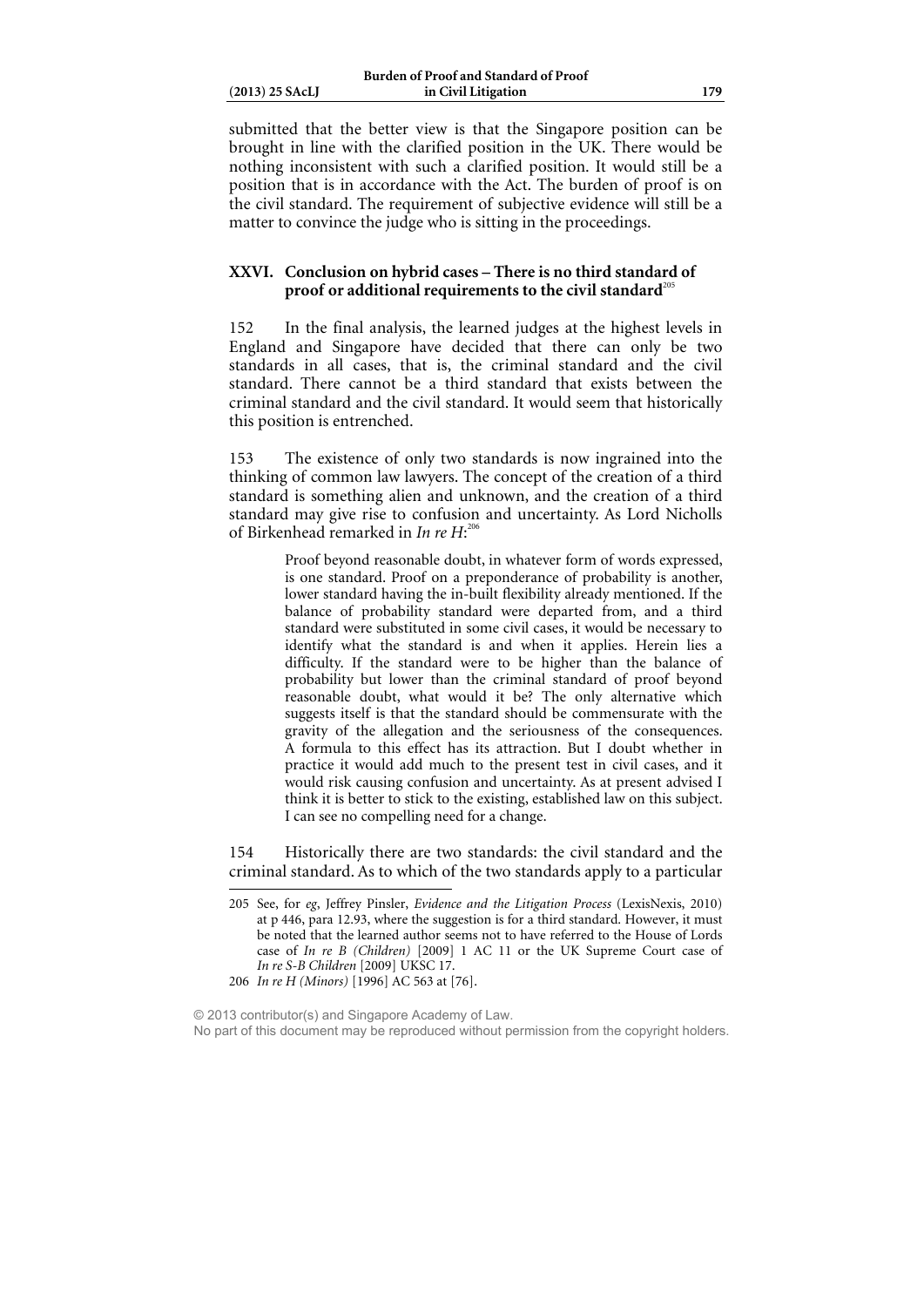case will depend on the nature of the proceedings.<sup>207</sup> Plainly, the common law has rejected the existence of any third standard. Further, it has also rejected the requirement of proving beyond the civil standard, in respect of hybrid cases.

155 It must be noted that even if civil fraud in civil cases may have been proved to the civil standard, that does not mean that the same facts may result in a crime – that has to be proved to the criminal standard.<sup>2</sup> It may, however, be that the quality and quantity of evidence in a civil case resulting in the finding of a civil fraud may equally result in the finding of a criminal fraud on the very same facts. That, though, is a matter that would have to be separately decided in separate criminal proceedings.

156 Common law judges need not be troubled by hybrid cases just because they may involve criminal or other serious implications. They need not seek to protect an individual in a civil case (whether hybrid case or not) beyond requiring proof to the level of the civil standard. The yardstick they still have to use as provided by the law in hybrid cases is the civil standard.

157 The discomfort that a finding on the civil standard of fraud in a hybrid case, bearing in mind the criminal element, is something that may have been overstated. A civil cause of action succeeding in a hybrid case does not necessarily mean that a crime on the criminal standard has also been proven.

158 It is established that when a person is charged with a crime, the court expects the State to prove the crime beyond reasonable doubt. That is a historical standard imposed by law. It is not good enough for the Prosecution in a criminal proceeding to succeed on a balance of probabilities. The seriousness of penal sanctions that are imposed when a person is convicted of a crime demands proof beyond reasonable doubt.

<sup>207</sup> *Public Prosecutor v Yuvaraj* [1970] 2 WLR 226 at 226.

<sup>208</sup> The distinction was clearly noted by the trial judge in *Hornal v Neuberger Products Ltd* [1957] 1 QB 247 at 250 where Denning LJ cited the trial judge:

If I have to be satisfied beyond all reasonable doubt I say at once that I should not be so satisfied in regard to the statement that it was Soag reconditioned. I have come to the conclusion on the preponderance of probability that that statement was made; but in my view no jury would dream of convicting a defendant of a fraud based on that statement, and if I had to consider whether sitting as magistrates trying a case of false pretences I should convict Mr Neuberger, I have no hesitation whatever in saying that I should not dream of doing so.

<sup>© 2013</sup> contributor(s) and Singapore Academy of Law.

No part of this document may be reproduced without permission from the copyright holders.